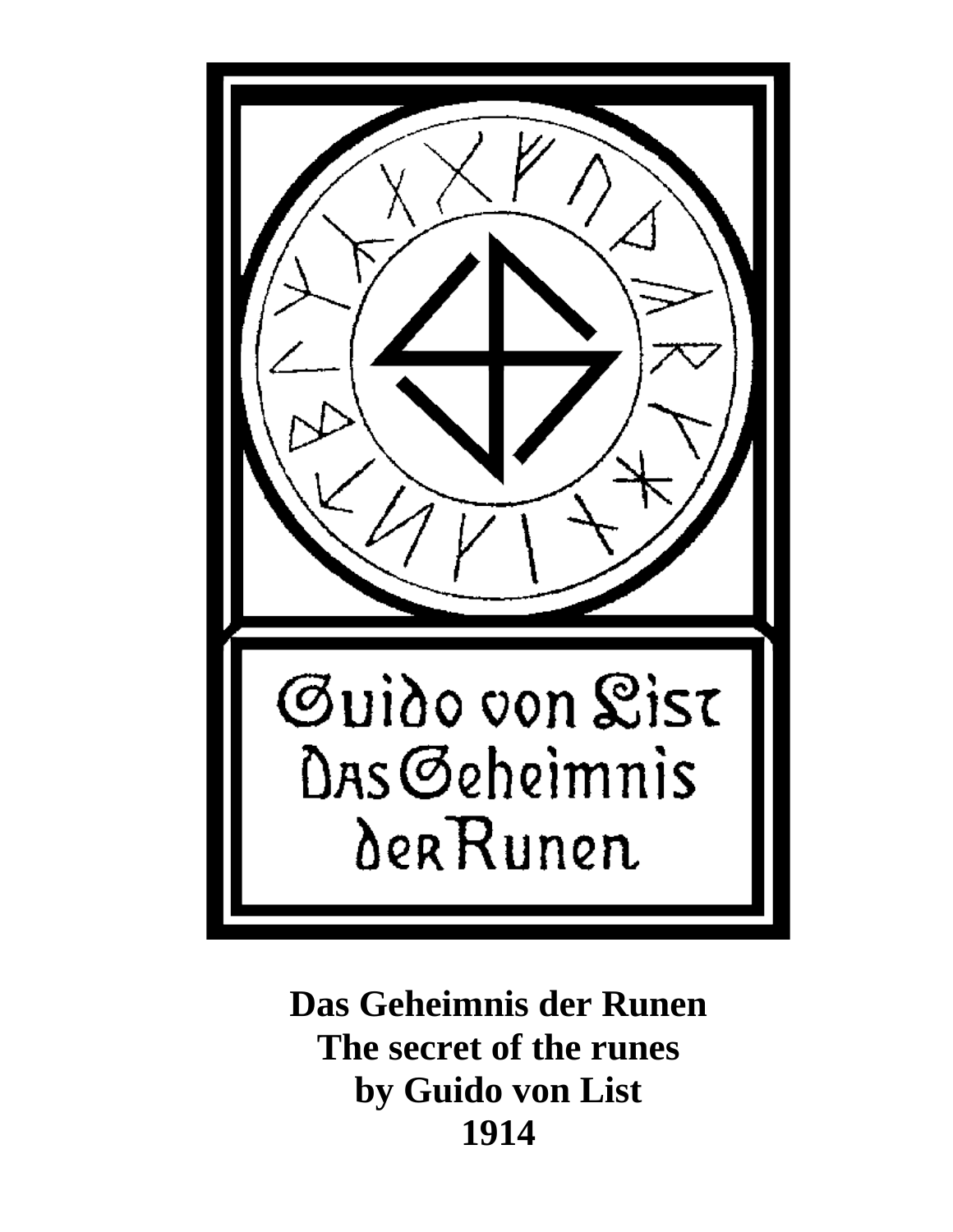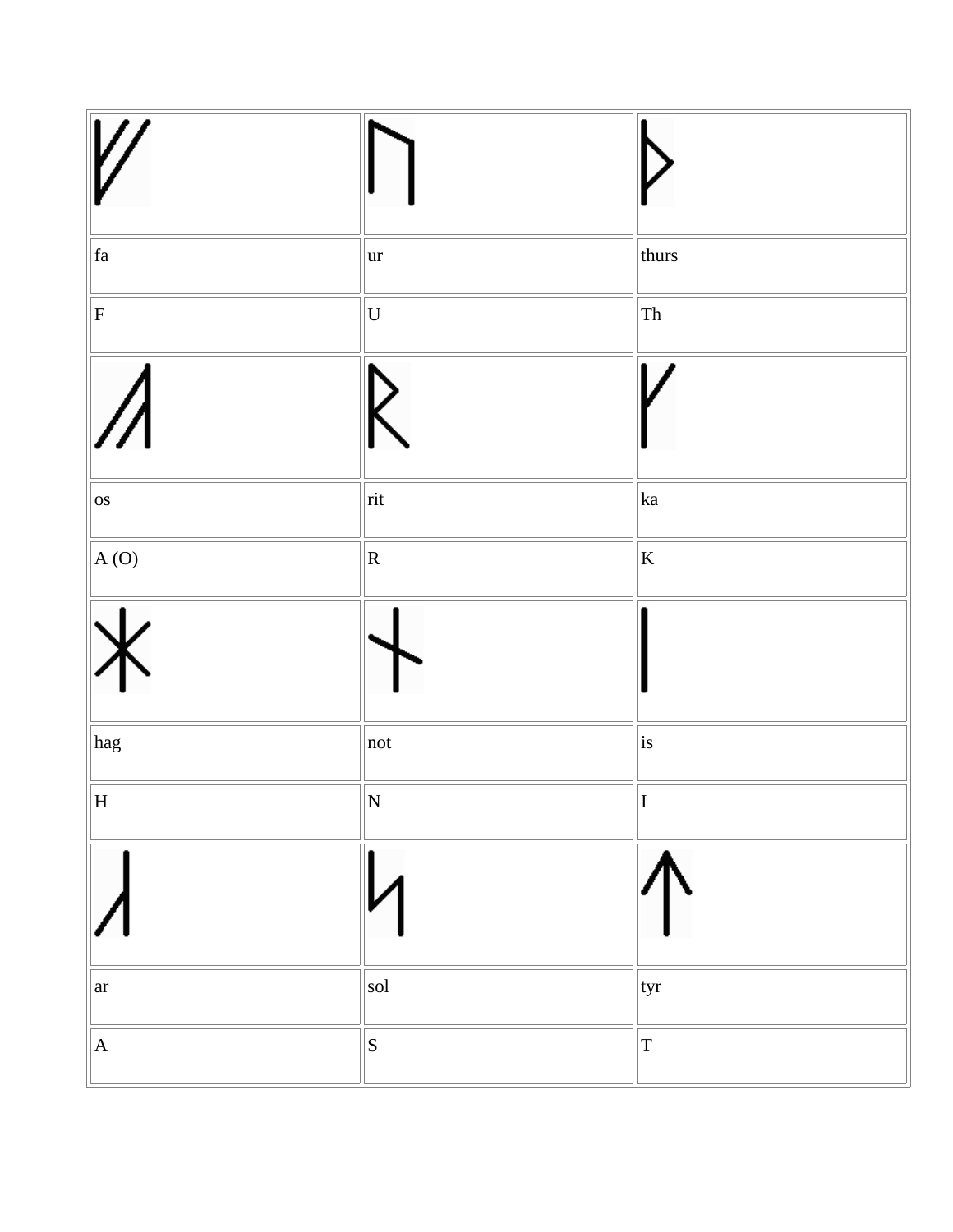| bar           | laf        | man                                              |
|---------------|------------|--------------------------------------------------|
| $\, {\bf B}$  | L          | $\mathbf M$                                      |
|               |            | $\sqrt{(1-\sum_{i=1}^{n} \sum_{i=1}^{n} x_i)^2}$ |
| $\, {\rm yr}$ | ${\rm eh}$ | two bound together by law                        |
| $\mathbf Y$   | $\vert$ E  |                                                  |
|               |            |                                                  |
| ge, gi        |            |                                                  |
| G             |            |                                                  |
|               |            |                                                  |
| trifos        | vilfos     | fylfos                                           |
|               |            |                                                  |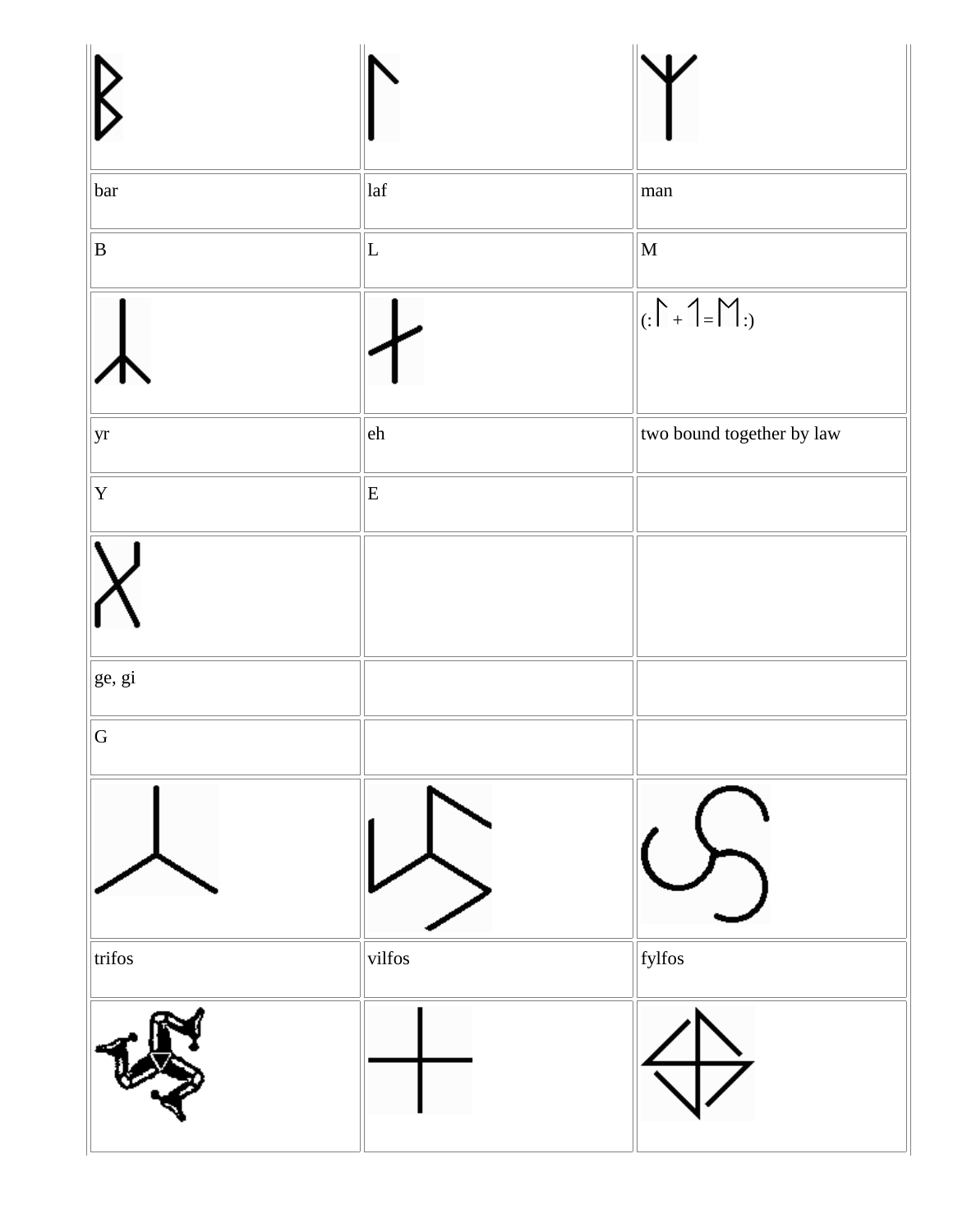| turn foot, three foot              |                              | fyrfos                        |
|------------------------------------|------------------------------|-------------------------------|
|                                    |                              |                               |
| swastika                           | $\operatorname{fourfoot}$    | ruoth cross                   |
|                                    |                              |                               |
| fire whisk                         | head of Gereon               | Trimsfi                       |
|                                    |                              |                               |
| per pale, sinister, a bar sinister | upper pale rompu             | $\parallel$ lower pale rompu  |
|                                    |                              |                               |
| dexter fess fracted bevelled       | sinister fess fracted square | downward fracted bar sinister |
|                                    |                              |                               |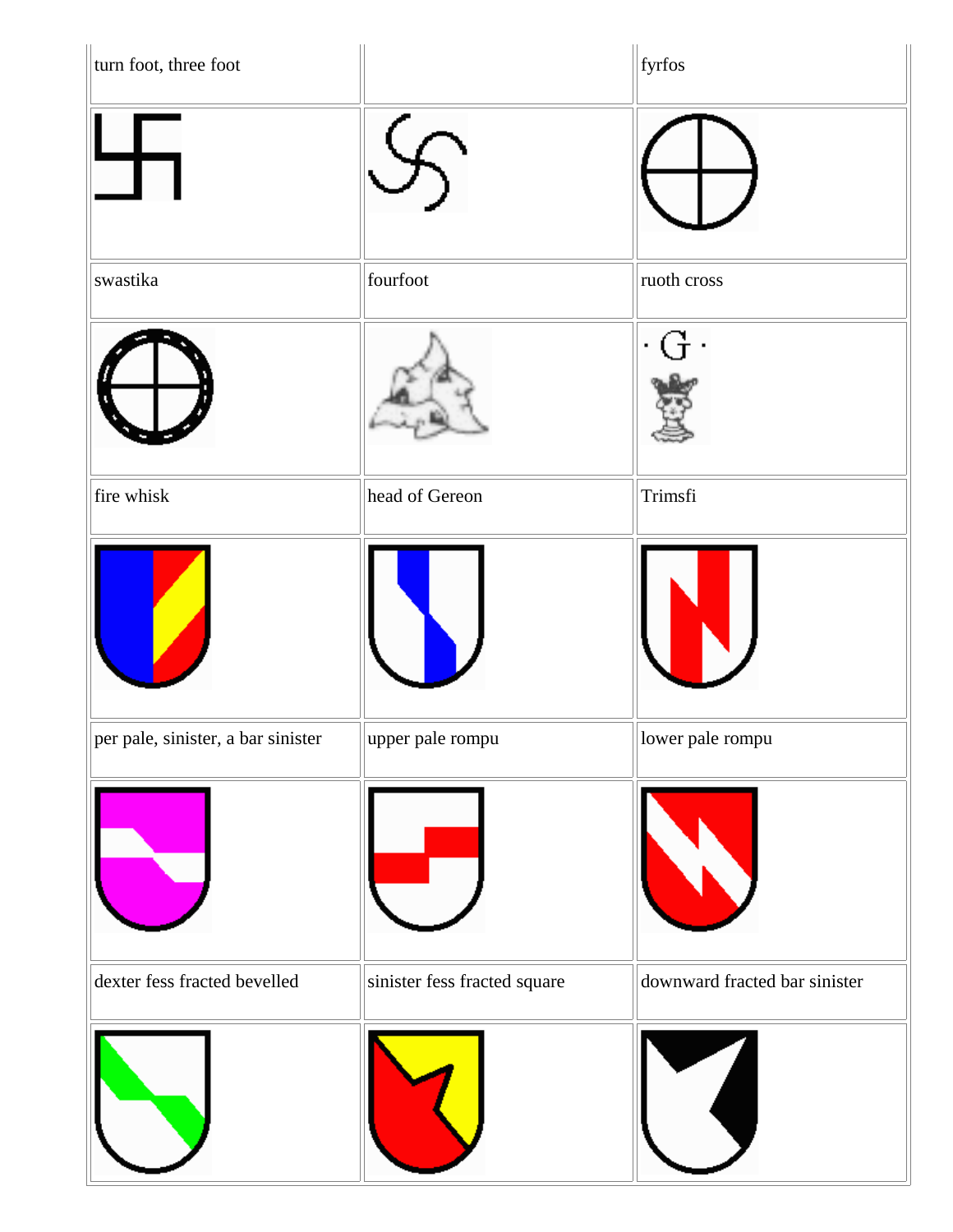| dexter bend fracted     | per bend with counter pile | with counter pile bend |
|-------------------------|----------------------------|------------------------|
|                         |                            |                        |
| with counter wedge bend | quarterly per square       | quarterly per wavy     |
|                         |                            |                        |
| fyrfos, or swastika     | cross gringol              | t square cross         |
|                         |                            |                        |
| cross potent            | Jerusalem cross            | arrow cross            |
|                         |                            |                        |
| cross botonée           | cross fleury               | cross moline           |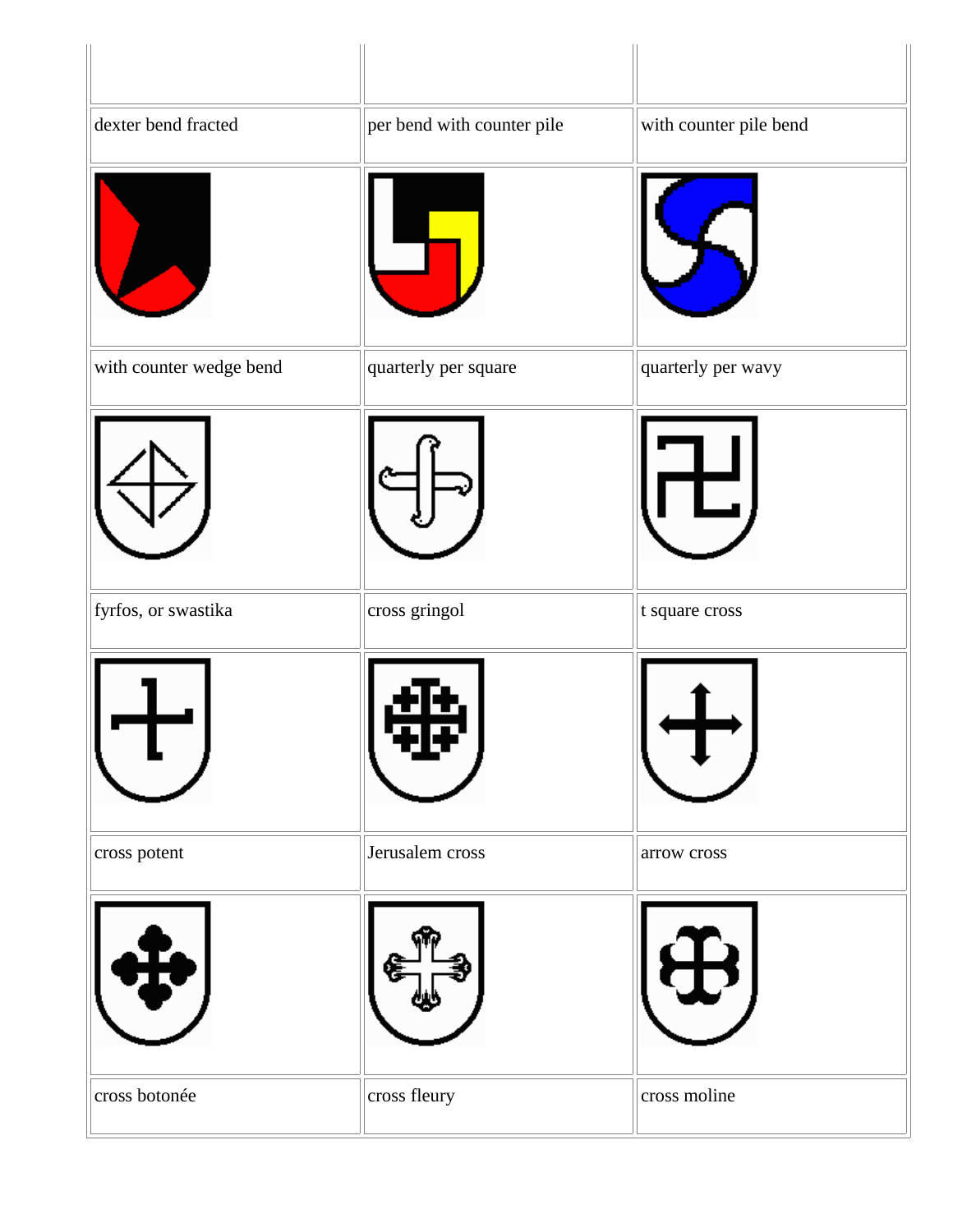|                       | X.                                                               |                                          |
|-----------------------|------------------------------------------------------------------|------------------------------------------|
| concealed fyrfos      | Maltese cross                                                    | cross of Pyrmont                         |
|                       |                                                                  |                                          |
| trifoil               | flamboyant trifoil                                               | quadrafoil                               |
|                       |                                                                  |                                          |
| flamboyant quadrafoil | Vehme star rose (pentagram)                                      | saint Catherine's wheel (ruoth<br>cross) |
|                       | N<br>О<br>W                                                      |                                          |
| Vehme cross           | fyroge, TAPIS, TABVLA<br>QVADRATA with the three great<br>lights |                                          |

## Dedication to Friedrich Wannieck

The content of your letter delighted me very much! What you have rediscovered and brought to light is of the greatest interest. -- Whatever official science says about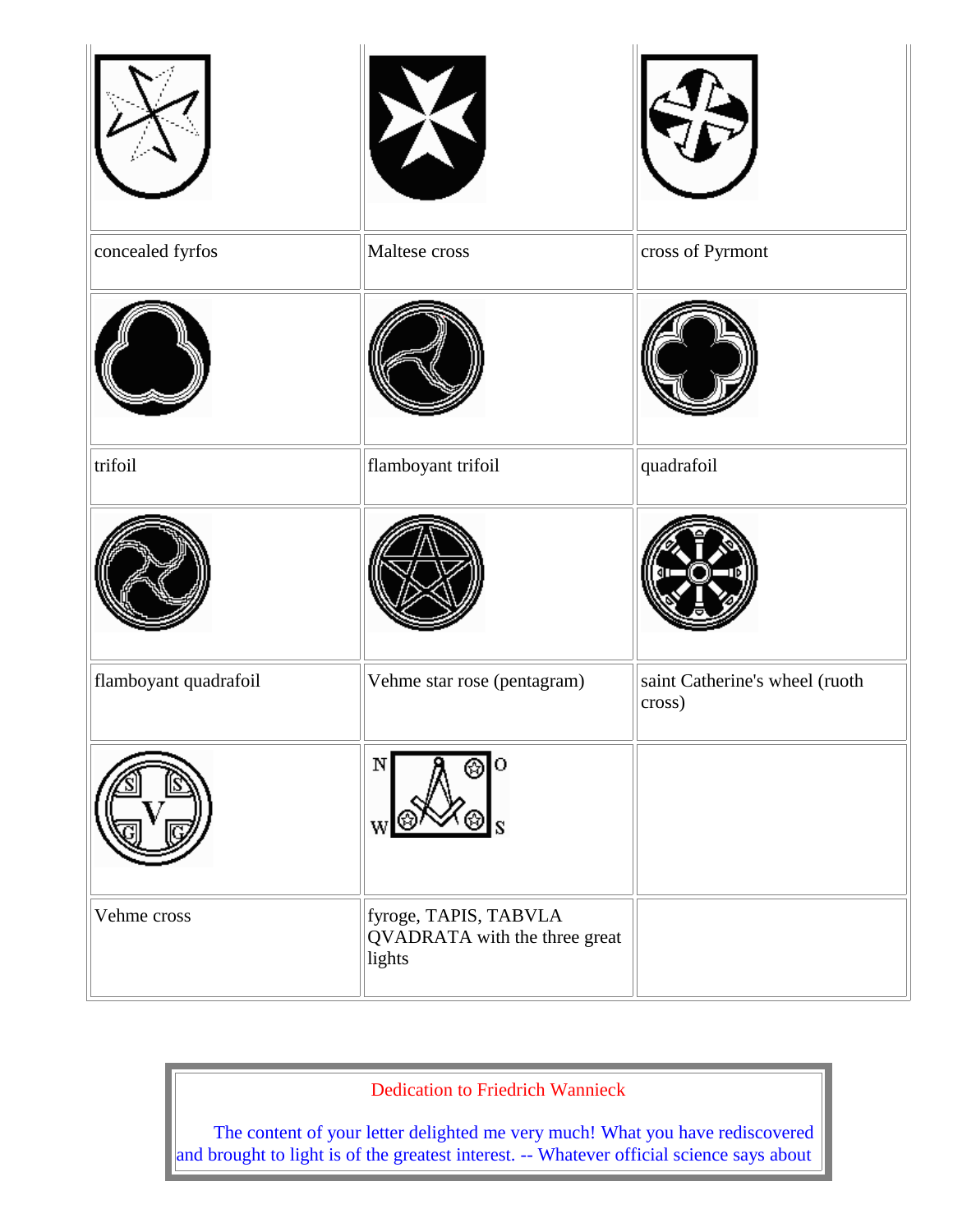it is unimportant. As Doctor Alfred Russel-Wallace says, science always opposes the discovery of new truths, and it is wrong every time! -- The true scholar may say this as well!

Brünn: 4 November 1902 Friedrich Wannieck MP.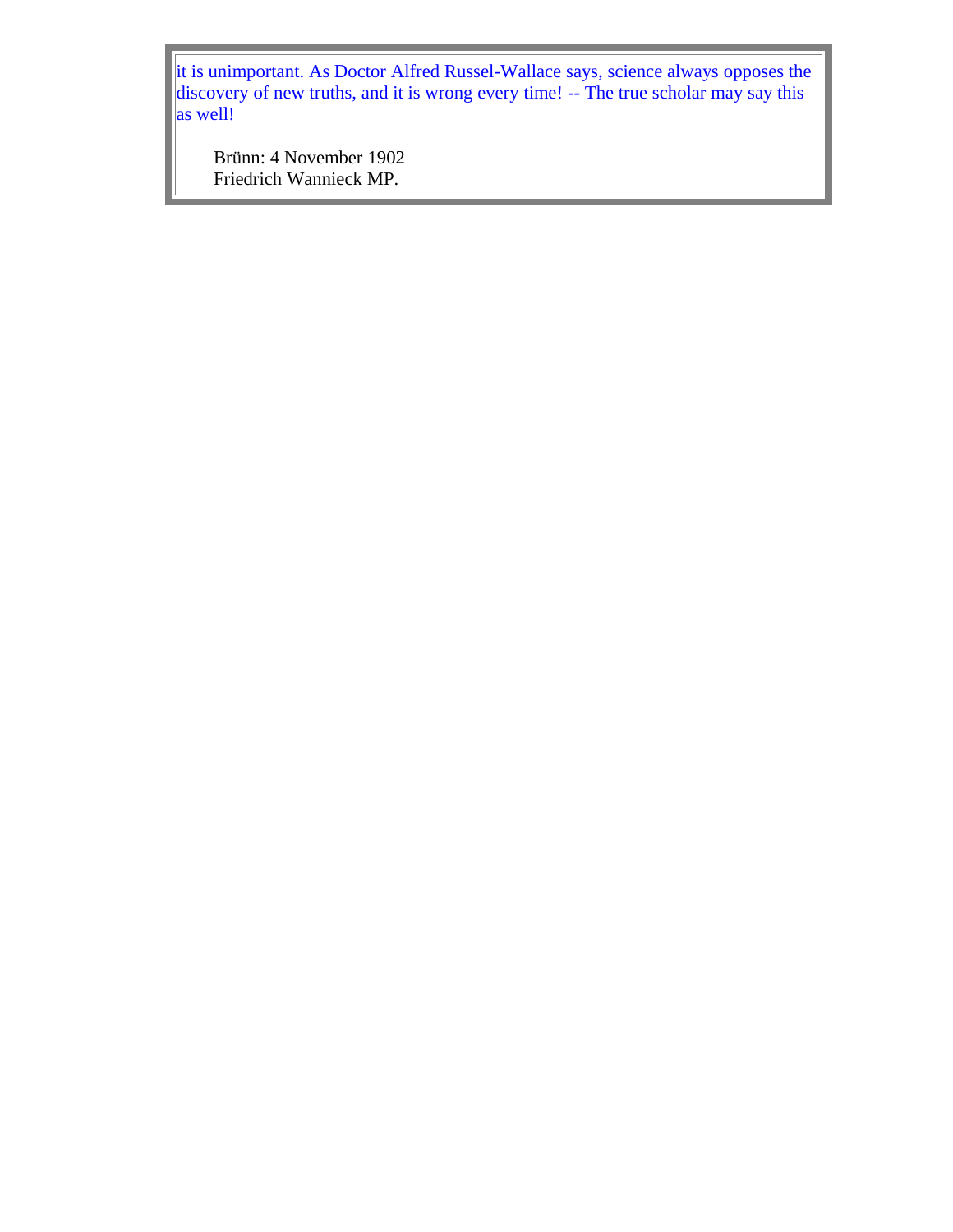*To the right honourable Herr Friedrich Wannieck! Most honourable sir and friend!*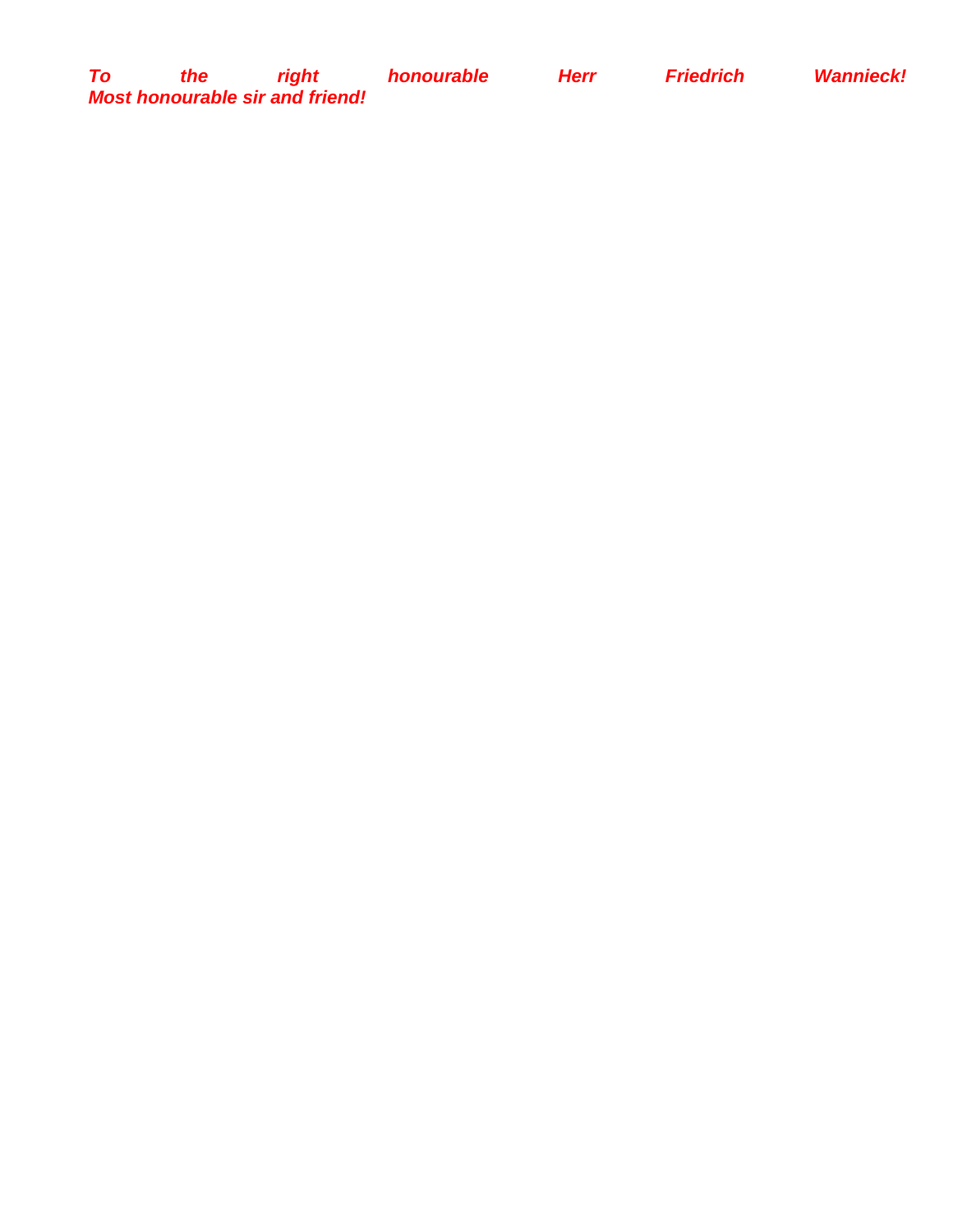*Most honourable sir and friend, I notified you early in November 1902 that during the months that my eyes were bandaged due to the cataract operation, it would be impossible to begin to work mentally on my intended unravelling of the secret of the runes, but at that time -- previously unperceived laws of generation and evolution belonging to our Aryan people, of its emotion, intellect, speech, and writing, came to me. When I reported this to you, you were gracious enough to congratulate me by letter on these discoveries. It is from this letter that I permitted myself to extract an important sentence to serve as a word of dedication for this book and at the same time as an introduction for the entire series of works containing my further investigative discoveries.*

*Above all, I have your encouraging interest to thank, honourable sir and friend, that I can give myself over to research and am able to dedicate myself to these almost unlimited areas of interest. If I may be allowed, let me dedicate this first publication in the series of my research results to you, most honourable sir and friend, as one of your farsighted works which has grown to maturity.*

| In                                                 | highest  | appreciation, |
|----------------------------------------------------|----------|---------------|
| Your                                               | constant | admirer,      |
| Guido                                              | von      | List.         |
| $\langle 29 \rangle$<br>Vienna, 0000 $\times$ 1907 |          |               |

*Up until now, much too little attention has been paid to the script of our Germanic ancestors -- the runes. This is because everyone has begun from the false and baseless assumption that the Germanic peoples had no script of any kind, and that even their writing signs, the runes, had been imperfectly patterned after the Latin uncial script. All this is spite of the fact that Iulius Caesar clearly reported on the account books of the Helfetsen (not Helvetier) and their writing, which was supposed to be comparable to the Greek script.*

*Without attempting to give evidence here of the great antiquity of the runes, which have doubtlessly been found on bronze artefacts and pottery shards, it must be mentioned at this time that the runic futharkh (= runic ABC) (the designation futharkh is based on the first*

*seven runes, namely*   $\leq$ , or  $\blacksquare$  ; it is for this reason that the proper name is not futhark -- as it is *generally and incorrectly written -- but futharkh, with the h at the end; for more about the basis of this, see the Guido von List Library number 6, The primal language of the Aryan Germanic people and their mystery language) consisted of sixteen symbols in ancient times. According to the Edda, in the Wotan's Runic Wisdom, it consisted of eighteen such signs. With these symbols anything could be written, because the Teuton did not know v or w or x, nor z, nor qu. And neither did he know c, d, nor p. V was rendered by f (Fator = father); v and w originated from u, uu, uo, or ou; x from ks or gs; z was probably pronounced, but it was written with s. Wu originated from kui or gui, c from ts, d from th (thorn). P developed from b, until later it obtained its own rune, as did other sounds which gradually received their special runes, so that soon they numbered over thirty.*

*If you wish to trace the linguistic stems back to the root words of the primal German language, and then follow these back into the seed words and primal words of the original Aryan language, you must always write the stem words in runes -- or at least have this means of writing in front of you. In this way you may find the correct root, and in this endeavour the name of the rune itself will be an important aid.*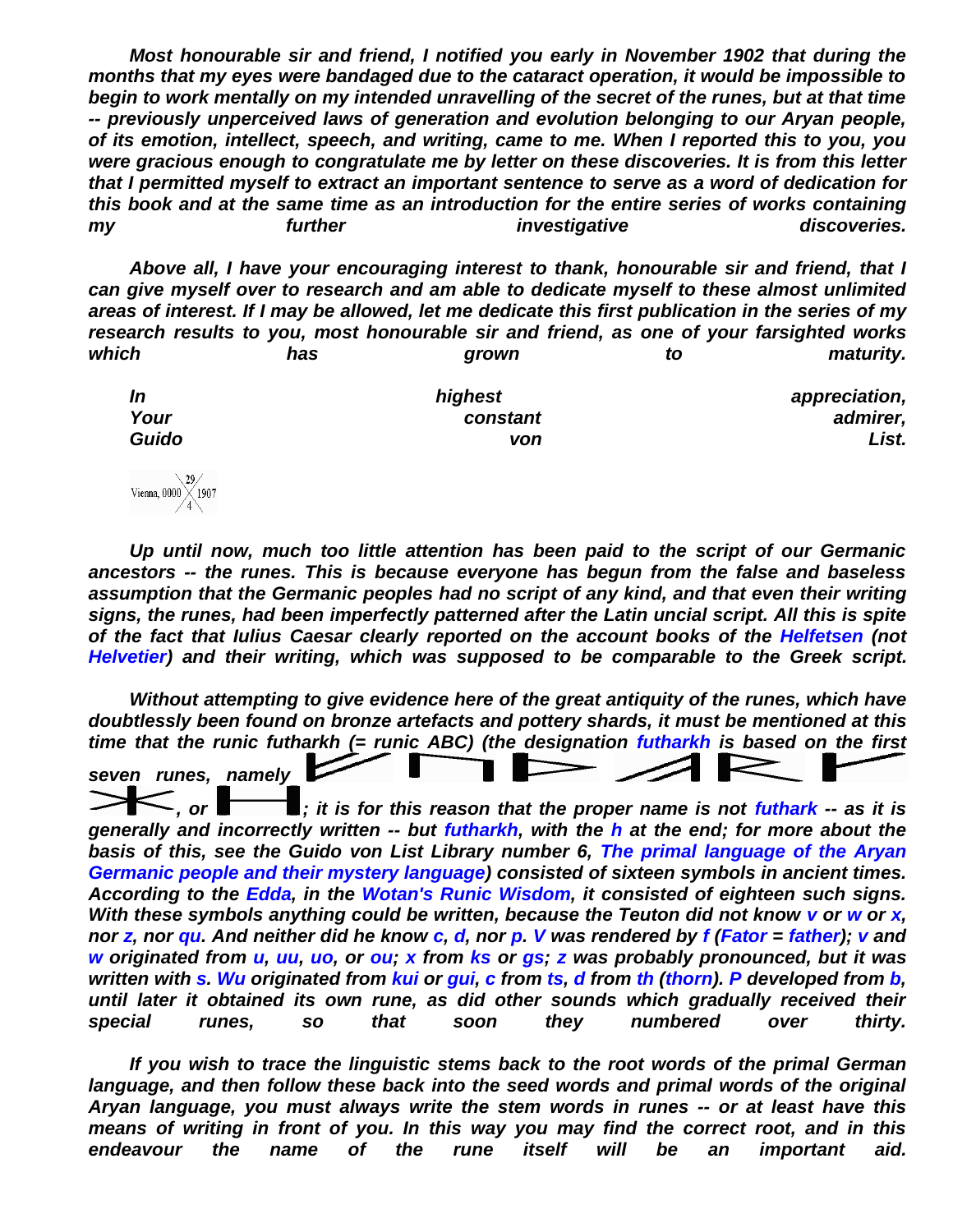|     |       | Actually each rune has, similar to the Greek alphabet, a certain special name, which is       |      |                                                                 |         |                                                     |             |
|-----|-------|-----------------------------------------------------------------------------------------------|------|-----------------------------------------------------------------|---------|-----------------------------------------------------|-------------|
|     |       | at the same time the bearer of the root word as well as the bud word and primal word. Here it |      |                                                                 |         |                                                     |             |
|     |       | should be noted that the runic names are unisyllabic words, and are therefore root words,     |      |                                                                 |         |                                                     |             |
|     |       | bud words and primal words. To this rule only the runes hagal $\geq$ , gibor                  |      |                                                                 |         |                                                     |             |
|     |       |                                                                                               |      |                                                                 |         |                                                     |             |
| and | othil | $\angle$                                                                                      | make | $\mathcal{L} = \mathcal{L} \mathcal{L} \mathcal{L} \mathcal{L}$ | seeming | $\mathcal{L} = \mathcal{L} \mathcal{L} \mathcal{L}$ | exceptions. |

*Because the runes have particular names and these names are unisyllabic words, it is self evident that the runes -- in distant days of yore -- had the function of a syllabic script, actually a hieroglyphic system. This is because primal Aryan, like every primal language, was unisyllabic, and only in later times was it contracted to an alphabetic script, when the structure of the language proved the hieroglyphic or syllabic script to be too cumbersome.*

*Now that the runes have been recognised as word symbols of the prehistoric age, the question as to the abode of the other word symbols not contained in the runic futharkh becomes quite consequential. Even if a symbolic word script were extremely poor, which the script of the Aryan language was not, it would need to make use of many more signs than the mere thirty script glyphs. In fact, the Aryan script prescribed many hundreds of symbols, and an exceeding number of written signs, as the basis of a highly elaborate, wonderfully systematic and organically constructed hieroglyphic structure, whose existence no one before today has considered. As unbelievable as it may sound, these ancient hieroglyphs, rooted far back in the pre Christian primeval age of Teutondom and even Aryandom, stand in full bloom today. They pursue their own science, which is still practised today, and their own art, both of which have their own particular laws and stylistic tendencies. This system has a rich literature as well, but without -- and this is the tragicomic aspect -- without the guardians and conservators of this art and science having any idea what it is they are cultivating and developing! (For more details as to this: Guido von List Library number 5, The pictographic script of the Aryan Germanic people: Aryan Germanic hieroglyphics.)*

*Because there were, and still are, many hundreds of runic symbols, their exact number has still not been finally determined. However, out of this mass only about thirty came into use as letters in the sense of our modern writing symbols. So at this time, two main groups result from these script symbols, the letter runes and the hieroglyph runes, both of which were preserved in their unique ways, and both of which went along their own special paths of development after the separation had been completed. All of these symbols were runes, but today only the letter runes carry that designation, while the hieroglyph runes from this point forward were not recognised as actual script symbols. Because of this differentiation they will be referred to as holy signs or hieroglyphs from now on. It may be noted that the word hieroglyph was already important in early Aryan as hiroglif (concerning the primitive Aryan word hiroglif, see further details below) and it already had its meaning before the Greek language ever existed.*

*The letter runes, which, for the sake of brevity, shall henceforth be referred to simply as runes, halted their development and retained not only their simple linear forms, but also their unisyllabic names. On the other hand, the holy signs were continuously developed on the basis of their old linear forms and were eventually formed into refined and richly constructed ornamentation. They also underwent many alterations in their nomenclature as the concepts which they symbolised, and still symbolise today, were expanded and perfected along with the language.*

*The mythic lay Wotan's runic wisdom of the Edda knows the eighteen runes as script symbols; however, they still preserve their heritage as holy signs in the same sense as the later magical characters or spirit sigils (not spirit seals!). Here, the interpretation of that*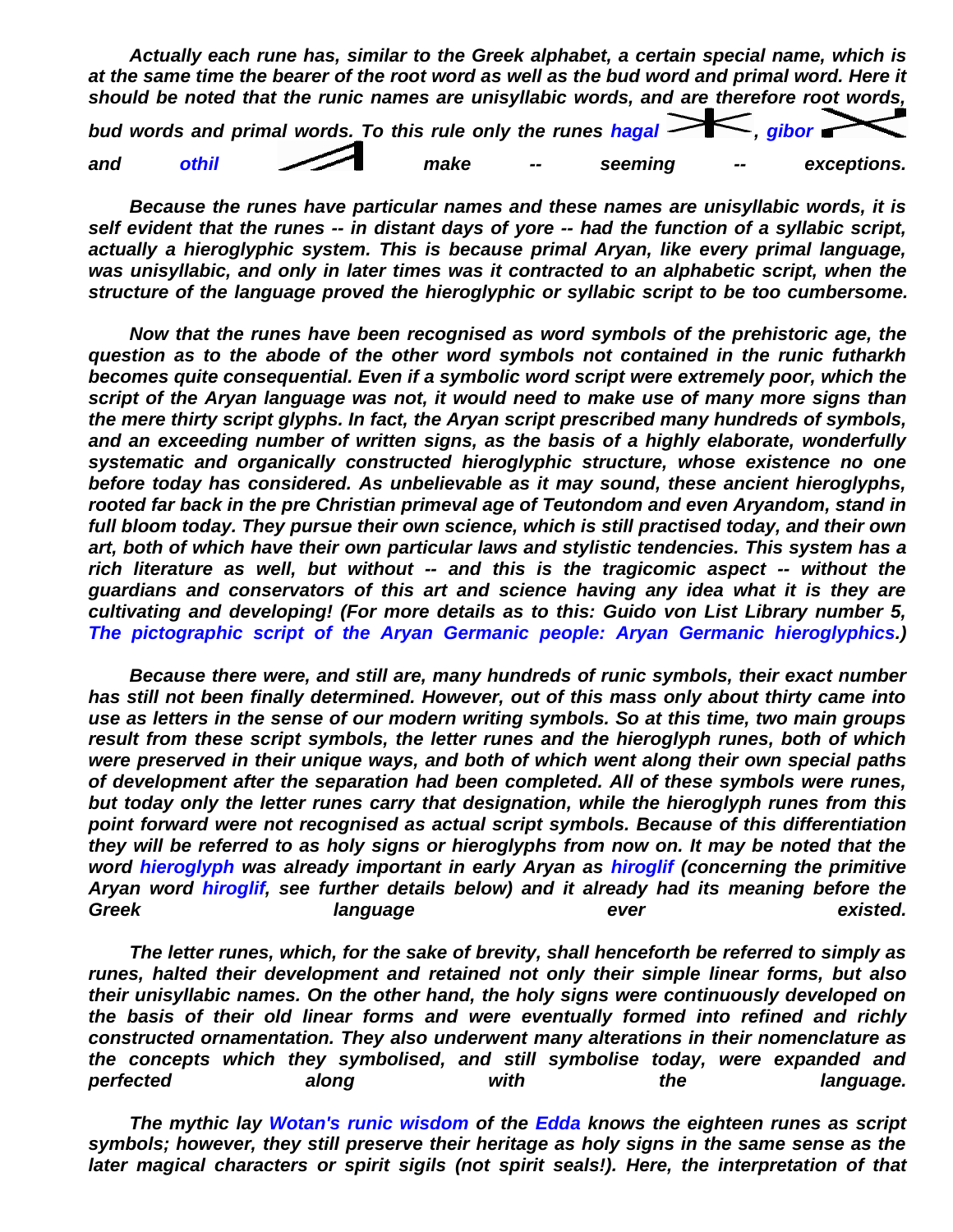*magical song is offered, that on its basis the true runic secret can be further unravelled.*

*No other lay of the Edda gives such clear insight into the original Aryan philosophy concerning the relationship of spirit to body, of the Nordic God to the All -- and through Aryandom brings forth so meaningfully into consciousness the recognition of the bifidic biune dyad in the microcosm and the macrocosm -- as does the Lay of the High One and Wotan's runic wisdom included in it, verses 139-165.*

*The perpetually and progressively evolving ego always remains through the eternal alteration, from arising, to being, and through this to passing into nonbeing, which leads to a new arising into future being; and it is in such an eternal evolutionary alteration that Wotan, like the All, and also every individual, eternally remains. This ego is indivisibly bound to the spiritual and physical, to the bifidic biune dyad, and is constant and immutable. In this way, the Lay of the High One portrays Wotan in an exalted mysticism, as the mirror image of the All, as well as of the individual.*

*Wotan lives in the human body in order to go under; he consecrated himself to himself, and he consecrates himself to passing away in order to rise anew. The nearer he feels himself coming to the moment of his passing away towards new arising -- his death -- the clearer the knowledge grows in him that the secret of life is an eternal arising and passing away, an eternal return, a life of continuous birth and death. This knowledge only completely comes to him at the moment of the twilight, when he sinks into the Primeval out of which he will arise again. In the moment of twilight (death) he gives one of his eyes as a pledge for higher knowledge. However, this one eye remains his property even though it has been pawned. It is recovered after his return out of the Primeval, at his rebirth, for it is actually his body, while his other eye, which he has retained, is his spirit. The physical eye (actually the body itself) that he had only temporarily given up -- but which remained his own property - reunifies itself in the moment of its return out of the Primeval -- upon rebirth -- with his other spiritual eye (his spirit). However, the primal knowledge created out of Mime's Well remains his property, the property of the All; it is the sum of the experience of thousands of generations, which is preserved and transmitted by means of writing. Thus Wotan's knowledge is exalted in death; he enriches it with the draught from Mime's primal well, as well as with the Volva of the dead and Mime's head (Mime = memory, knowledge; primal well = the mystery of the All Arising, All Being and All Passing away toward new arising; the Volva of the dead = the Earth Goddess, Death Goddess, who preserves the soulless bodies in the cemeteries, while the disembodied spirits go to Valhalla or to Hel; Mime's head = the head knowledge, that is, the primal knowledge of arising, being, and passing away to new arising of all things; these are the three levels through which Wotan became wise, that is, attained All Knowledge, and went through the mystery to true knowledge); he only appears to divide himself from the physical world -- to which he also belongs in apparent physical nonbeing -- for he truly forms the biune dyad as that which is spiritual and that which is physical, the indivisible biunity. He cannot divide his own day life from his night life (death). However, in the night life -- in apparent nonbeing -- he wins the knowledge of his eternal life. This guides him in eternal change through the transformations from arising through being toward passing away for a new arising throughout all eternity. By recognising that he becomes wise, and by means of his own life, which was consecrated to death, he found the knowledge of the world's fate, the solution of the riddle of the world, which he, eternally, will never make known to a woman or girl. And so he is himself, Wotan, and simultaneously the All, as certainly as every ego is also a nonego, or All. Thus each individual ego, each person, makes the same transformations for itself through the same levels of perception by which the understanding and deliverance of every individual is assessed as the spiritual treasure (and not as dead cognitive memories). He does not lose it even in death, and he brings it back again when he returns to the world of men in his next incarnation. (We call this spiritual*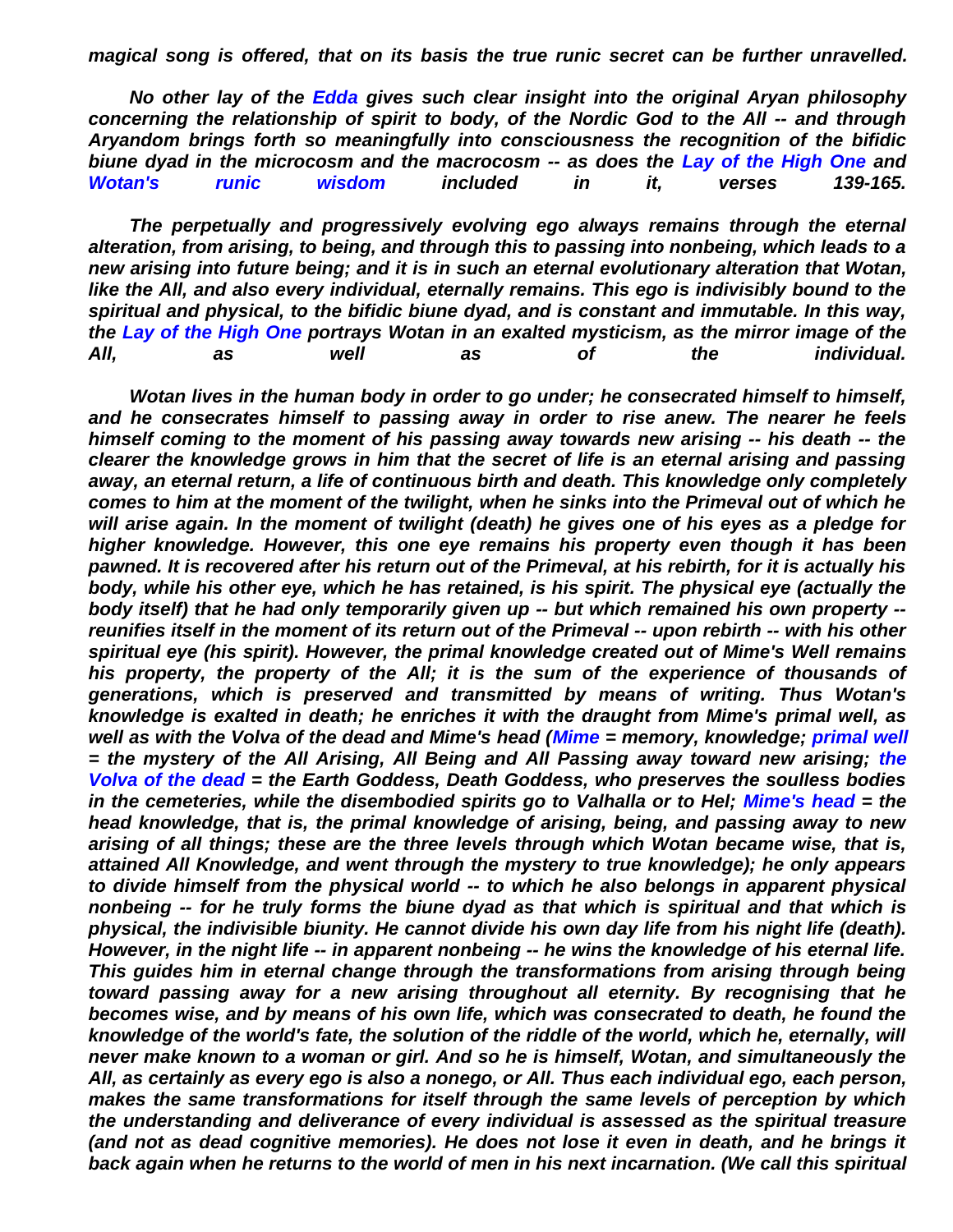*treasure, which the reborn person brings into the world, natural gifts, talents or born genius; he has a more agile spirit, which comprehends everything faster and easier than others, others who are animated by a less agile spirit, and this heightened agility is just that spiritual treasure).*

*For these reasons each individual ego has (for itself!) its own conception of the spiritual circumference of the idea behind these terms, according to its own spiritual treasure. Therefore, among millions of living persons, no two individuals can be found whose conceptions of divinity are exactly the same -- in spite of all dogmatic doctrines -- and so too, no two individuals are found who have the same conceptual understanding of the spiritual essence of a language and its words -- both in its details and collectively.*

*If such is still the case today, in spite of the fact that other languages have not attained the richness of our language, how much more must this have been true in primeval days when the vocabulary was still a small and insufficient one, and when the seers and wise men had to wring ideas symbolising expressions out of the still limited language in order to set similar conceptions free, as they themselves conceived them in their spiritual vision? They were forced to support their speech with physical motions -- the later magical gestures - and to enforce it with certain symbolic signs, which were thought of as whispering, (raunend), that is, conveyors of meaning, and so they were called runes (Runen). The mysticism of Wotan's runic science says all this in the Eddic Lay of the High One, which portrays Wotan's sacrificial death, and which reminds us of the mystery of Golgotha in more than one respect.*

*At first, the lay introduces Wotan himself speaking, after which the skald, who conceived the lay, becomes the speaker and the song is ended. However, the lay begins thus:*

| I know how I hung on the windcold tree                      |
|-------------------------------------------------------------|
| nine eternal nights,                                        |
| wounded by the spear consecrated to Wotan                   |
| I consecrated myself to myself --                           |
| on that tree, which hides from every one                    |
| the stead from which its roots grow.                        |
| They offered me neither bread nor mead;                     |
| then I bent myself down peering;                            |
| with a lamenting shout the <i>runes</i> became known to me, |
| until I sank down from the tree.                            |
|                                                             |

## *After further explanatory strophes:*

Nine mighty songs I learned from the great son of Bale Thorn, Bestla's sire; I drank a measure of the wondrous mead, with the Soul Stirrer's drops I was showered.

Before long I bare fruit, and throve full well, I grew and waxed in wisdom;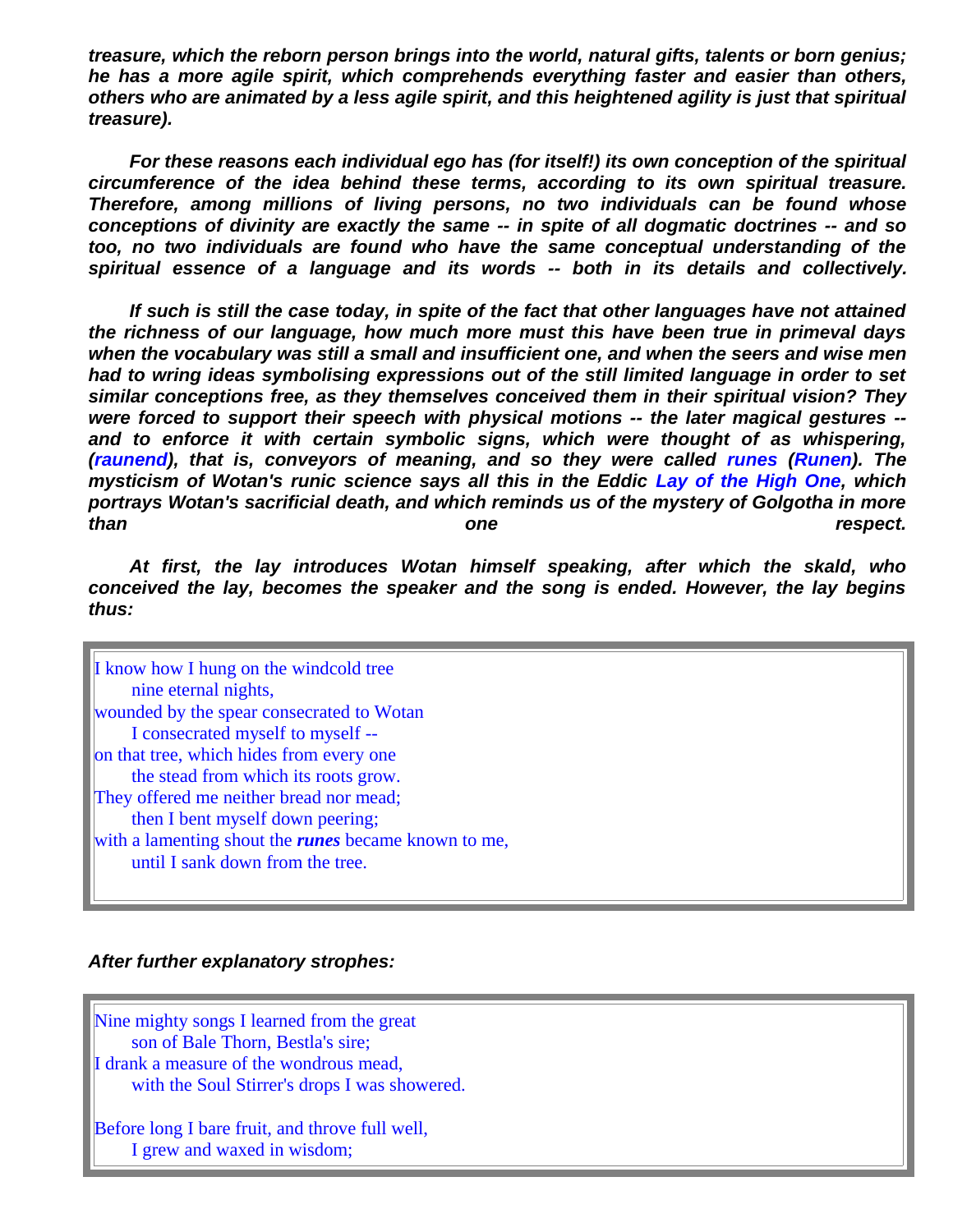word following word, I found me words, deed following deed, I wrought deeds.

You will seek hidden Runes and interpreted signs, many symbols of might and power, by the great Singer painted, by the high Powers fashioned, engraved by the Utterer of the Gods.

Odin engraved for the Gods, Daïn engraved for Elves, Dvalin the Dallier for dwarfs,

All Wise for the Giants, and I, of myself, engraved some for the sons of men.

Do you know how to write? Do you know how to read? Do you know how to paint? Do you know how to prove? Do you know how to ask? Do you know how to offer? Do you know how to send? Do you know how to spend?

Better ask for too little than offer too much, like the gift should be the boon; better not to send than to overspend.

Thus Odin engraved before the world began. Then he rose from the deep, and came again.

*the song presents characterisations of the eighteen runes with mystical interpretations. When these strophes are paired with the names of the runes, they enlighten us in a very special way, and essentially provide the solution of the secret of the runes. The following verses precede that characterisation of the runes, after which the skald goes immediately to the actual runic songs:*

Before the creation of the world was Wotan's knowledge; whither he came, thither he returns; now I know the songs as no other man, and as no princely woman.

 *fa = fire generation, fire borer, livestock, property, to grow, to wander, to destroy, to shred.*

The first promises to help helpfully in the struggle and in misery and in every difficulty.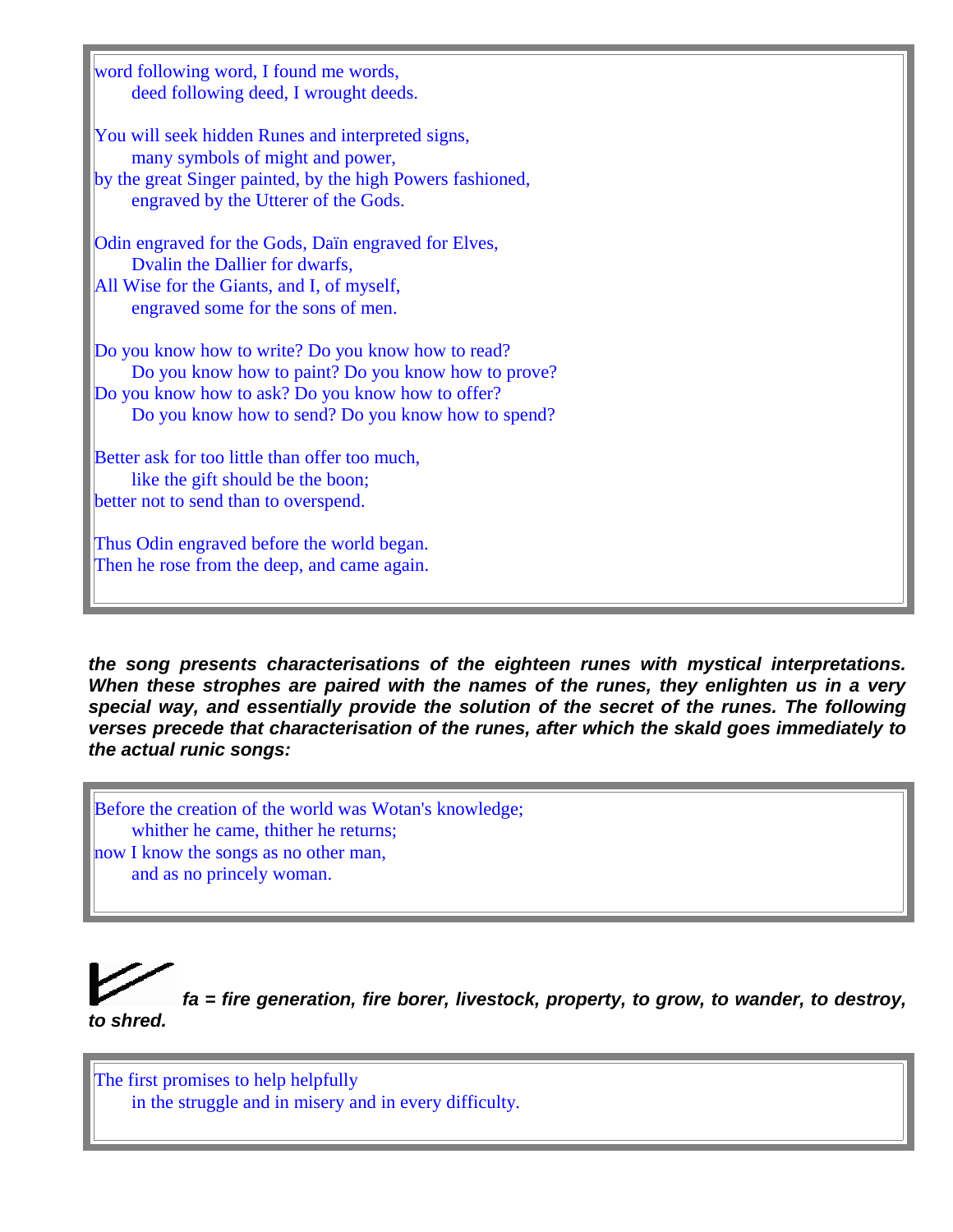*The root word fa, which is symbolised as the primordial word in this rune, is the conceptual foundation of arising, being (doing, working, ruling), and of passing away to new arising -- and so of the transitoriness of all existence and therefore of the stability of the ego in constant transformation. This rune conceals, therefore, the skaldic solace that true wisdom only lives for the evolution of the future, while only the fool mourns over decay: Generate your luck and you will have it!*

 *ur = the primordial, eternity, primal fire, primal light, primal bull, primal generation, aurochs, resurrection, life after death.*

I learned another, which people use who want to be doctors.

*The basis of all manifestation is the Primeval. Whoever is able to recognise the cause of an event, to him the phenomenon itself does not seem to be an insoluble puzzle -- be this fortunate or unfortunate -- and therefore he is able to banish misfortune or increase luck, but also to recognise false evil and false luck as such. Therefore: Know yourself, then you will know all!*

 *thurs = thunder, thunderbolt, lightning flash, thorn.*

A third I know, which is good to me, as a fetter for my enemies. I dull the swords of my opponents; neither weapon nor defence will help him.

*The thorn of death is that which Wotan put the disobedient Valkyrie, Brünnhilde, into a death sleep (compare Sleeping Beauty, and so on), but in contrast to this it is also the thorn of life (phallus), with which death is conquered by rebirth. This threatening sign surely dulls the opposing weapon of the one going to his death, as well as the force of the powers of death, through a constant renewal of life in rebirth. Therefore: Preserve your ego!*

 *os = Gods, mouth, arising, ash, ashes.*

A fourth still I know, when someone throws my arms and legs into fetters: as soon as I sing it, I can go forth, from my feet fall the fetters, the hasp falls from my hands.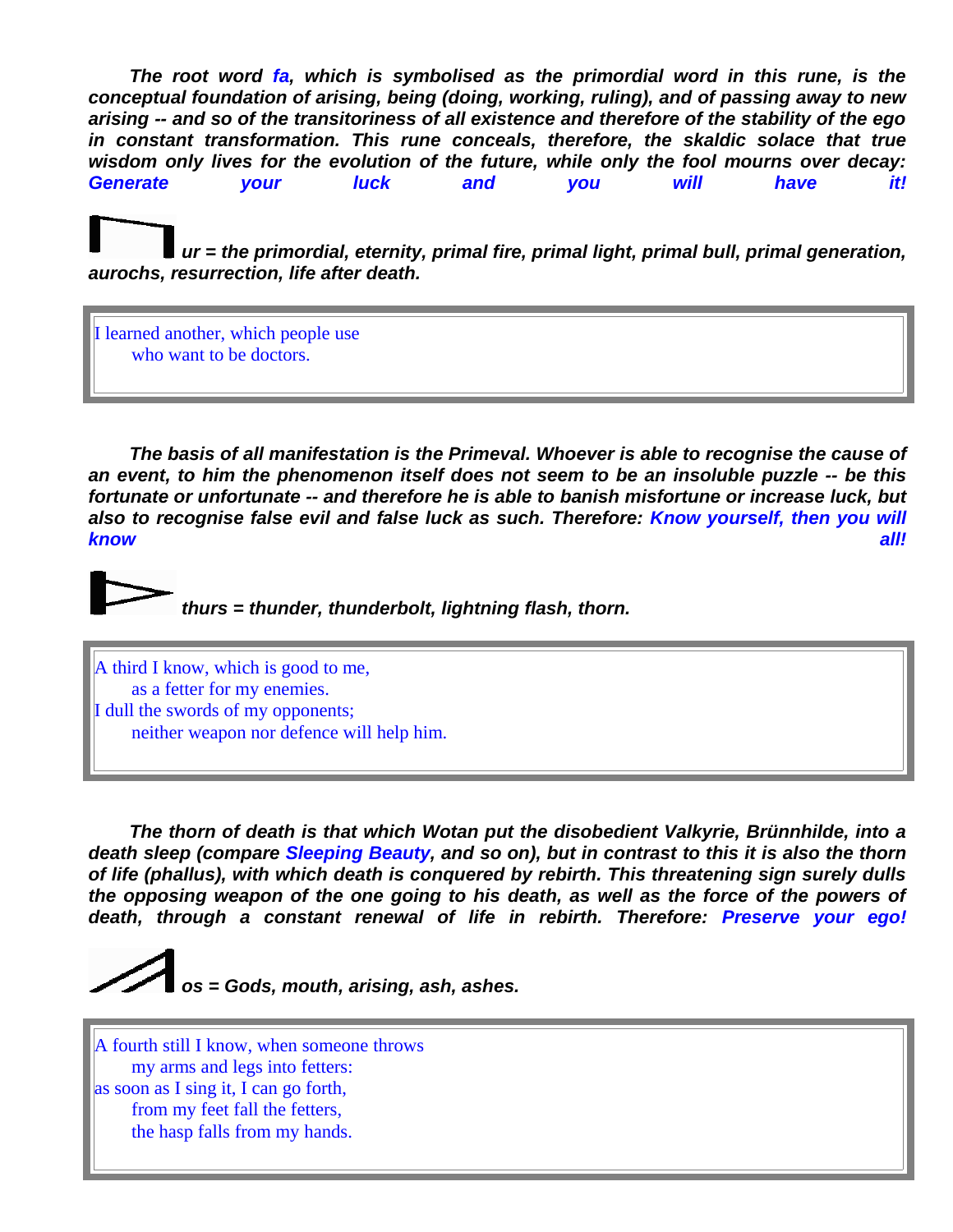*The mouth, the power of speech! Spiritual power working through speech (power of suggestion) bursts physical fetters and gives freedom, it itself conquers all conquerors, who only gain advantages through physical force, and it destroys all tyranny. (In the struggle for existence, the folk who always remain lasting winners are those who develop themselves with the preservation of their moral force. With the disappearance of morality, higher spiritual and intellectual rank is also lost, as history -- the final judgement -- will prove.) Therefore: Your spiritual force makes you free!*



A fifth I heard, if from a happy flight a shot flies into the host; however swiftly it flies, I will force it to stop if I can only catch it with my gaze.

*The thrice hallowed Cosmic Law, the solar wheel, the primal fire itself! The exalted introspective awareness or subjectivity of the Aryans was their consciousness of their own godliness, for internity is just being with one's self, and to be with one's self is to be with the Nordic God. As long as a people possesses unspoiled their entire original internity as a natural people (the people as a natural people is not being in a savage condition, for uncivilised savages live in the bondage of the most horrible shamanism; the people as a natural people, on the contrary, stipulates a high level of culture, yet free from any kind of false sophistication), it also has no cause to worship an external divinity, for an external divine service bound by ceremony is only made obvious when one is not able to find the Nordic God in one's own innermost being, and begins to see this outside his ego and outside the world -- up there in the starry heaven. The less internal the person is, the more outward his life becomes. The more a people loses its internity, the more pompous and ceremonialised its outward manifestations become -- in the character of its government, law, and cult (all of which will begin to emerge as separate ideas). But they should remain one in the knowledge: What I believe is what I know, and so I also live it out. For this reason, the Aryan divine internity is also the basis for a proud disdain for death among the Aryans and for their limitless trust in the Nordic God and in the self, which expresses itself gloriously in the primal law of the Aryans and which has the fifth rune as its symbolic word sign. Therefore, this rune says: I am my right (rod), this right is indestructible, therefore I am myself indestructible, because I am my right.*



 *ka = bold, none, and so on.*

A sixth is mine, if a man hurts me with the root of a strange tree; the ruin he threatened me with does not hurt me but consumes him.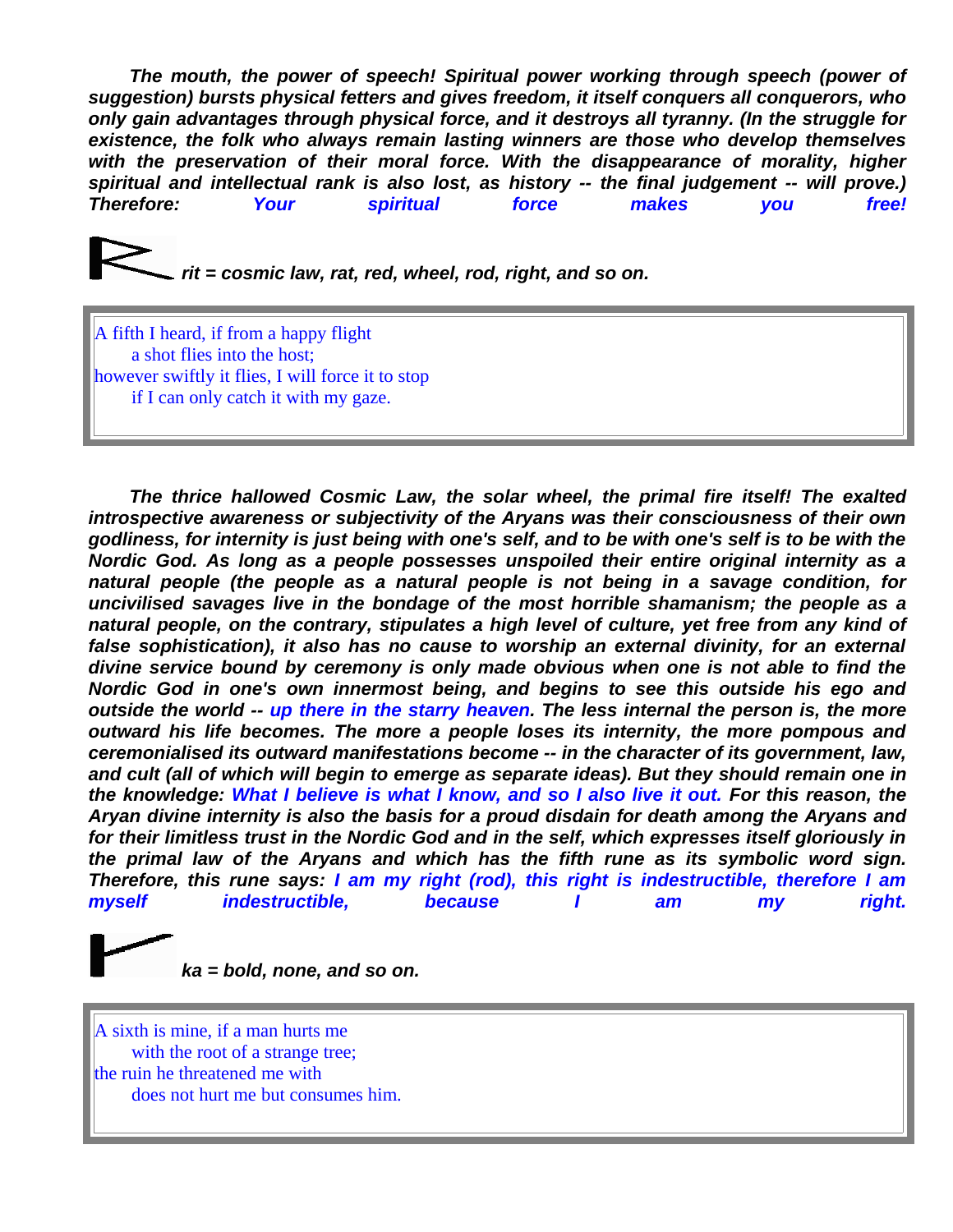*The world tree Yggdrasill (for the interpretation of the concept of Yggdrasill, see below) serves in the narrower sense as the Aryan tribal tree, beside which the tribal trees of foreign races are seen as foreign trees.*



*The runic concept haun, kunna (maid, for example, in the name Adelgunde) demonstrates the feminine principle in the All in a purely sexual sense. The tribe, the race, is to be purely preserved; it may not be defiled by the roots of the foreign tree. If it were nevertheless to happen, however, such would be of little use to the foreign trees, because its foreign scion would grow to become its raging foe. Therefore: Your blood, your highest possession.*



A seventh I know, if I see a fire high around the housing of men; however wildly it may burn, I will bring it to rest with taming magical songs.

(Fire magic, still practised today as fire evocations.)

*Hagal -- introspective awareness, the consciousness to bear his Nordic God with all his qualities within himself, produces a high self confidence in the power of the personal spirit which bestows magical power, a magical power which dwells within all persons, and a power which can persuade a strong spirit to believe in it without any doubt. Christ, who was one of these rare persons -- as was Wotan -- said: Verily, verily I say to you, if someone were to say to this stone: move yourself away! -- and he believes in it -- then this stone would lift itself away and fly into the sea. (Mark, XI:23.) Borne by this consciousness which has no doubt inherent, the chosen one controls the physical and spiritual realms, which he contains comprehensively, and thereby he feels himself to be All Powerful. Therefore: Harbour the All in yourself, and you will control the All!*

 *not = need, Norn, compulsion of fate.*

An eighth I have, surely for all most needful to use: wherever discord grows among heroes, since I know how to settle it quickly.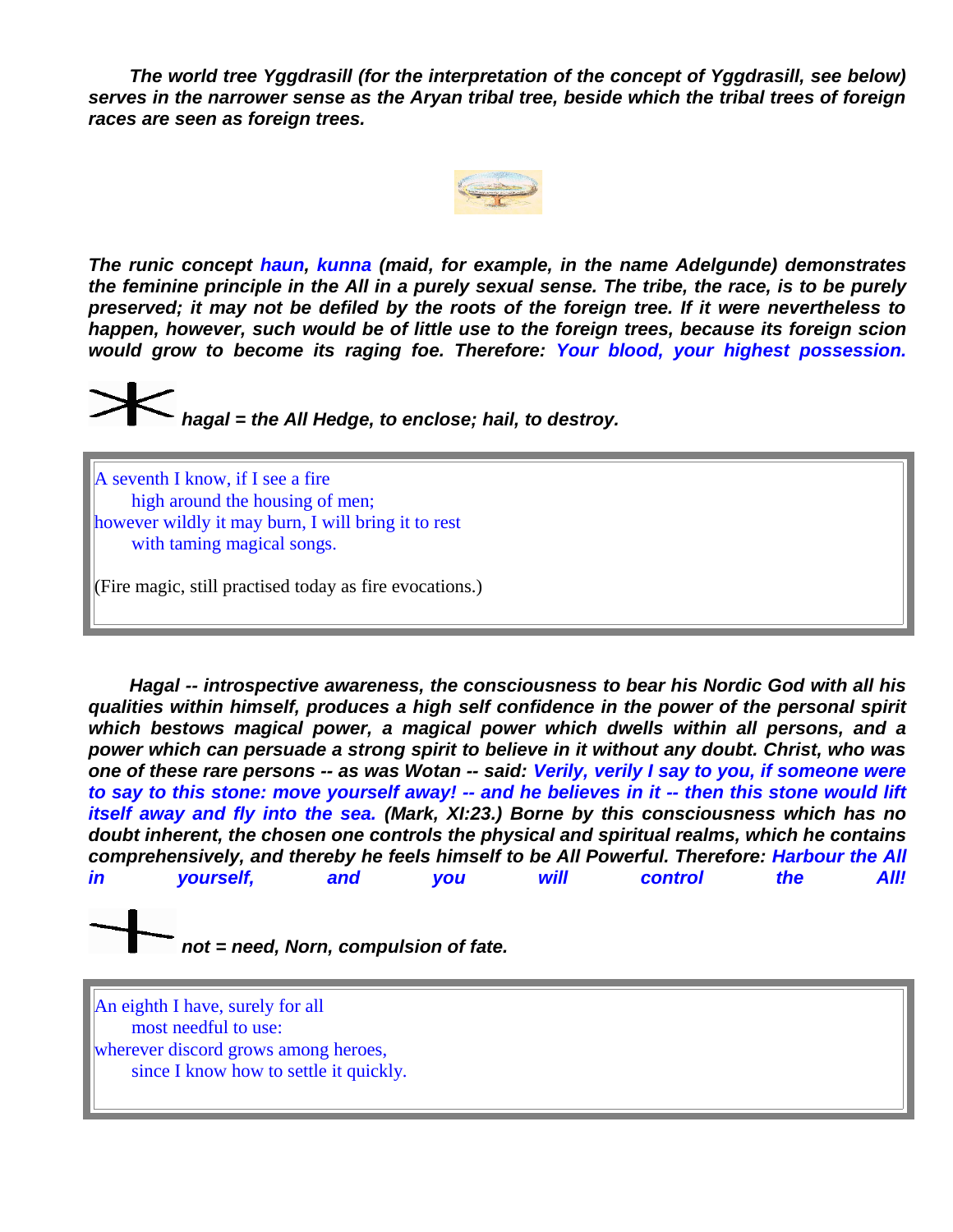*The need rune blooms on the nail of the Norn! This is not need (distress) in the modern sense of the word, but rather the compulsion of fate -- that the Norns fix according to primal laws. With this, the organic causality of all phenomena is to be understood. Whoever is able to grasp the primal cause of a phenomenon, and whoever gains knowledge of organically lawful evolution and the phenomena arising from it, is also able to judge their consequences just as they are beginning to ferment. Therefore, he commands knowledge of the future and also understands how to settle all strife through the constraint of the clearly recognised way of fate. Therefore: Use you your fate, do not strive against it!*



 *is = ice, iron.*

A ninth I grasp, when for me need arises to protect my ship on the ocean: then I will still the storm on the rising sea and calm the swell of the waves.

*Through the consciousness, which has no doubt inherent, of personal spiritual power the waves are bound -- made to freeze -- they stiffen as if ice. But not only the waves, all of life is obedient to the compelling will. Countless examples of the Agis shield (related to the Aegis hjálmer, the helm of awe or terror, part of the Nibelungen treasure won by Sigurdhr) of Wotan, such as the Gorgon's head of the Athenians, the Agis helm, all the way down to the hunting lore and practise of causing an animal to freeze (the magic of making something freeze in hunting lore and practise is substantiated as hypnosis), and modern hypnosis, are all based on the hypnotic power of forceful will of the spirit symbolised by this ninth rune. Therefore: Win power over yourself and you will have power over everything in the spiritual and physical worlds that strives against you.*

 *ar = sun, primal fire, Aryans, nobles, and so on.*

I use the tenth, when through the air ghostly riding women fly: when I begin that magic, they will fare confused in form and effort.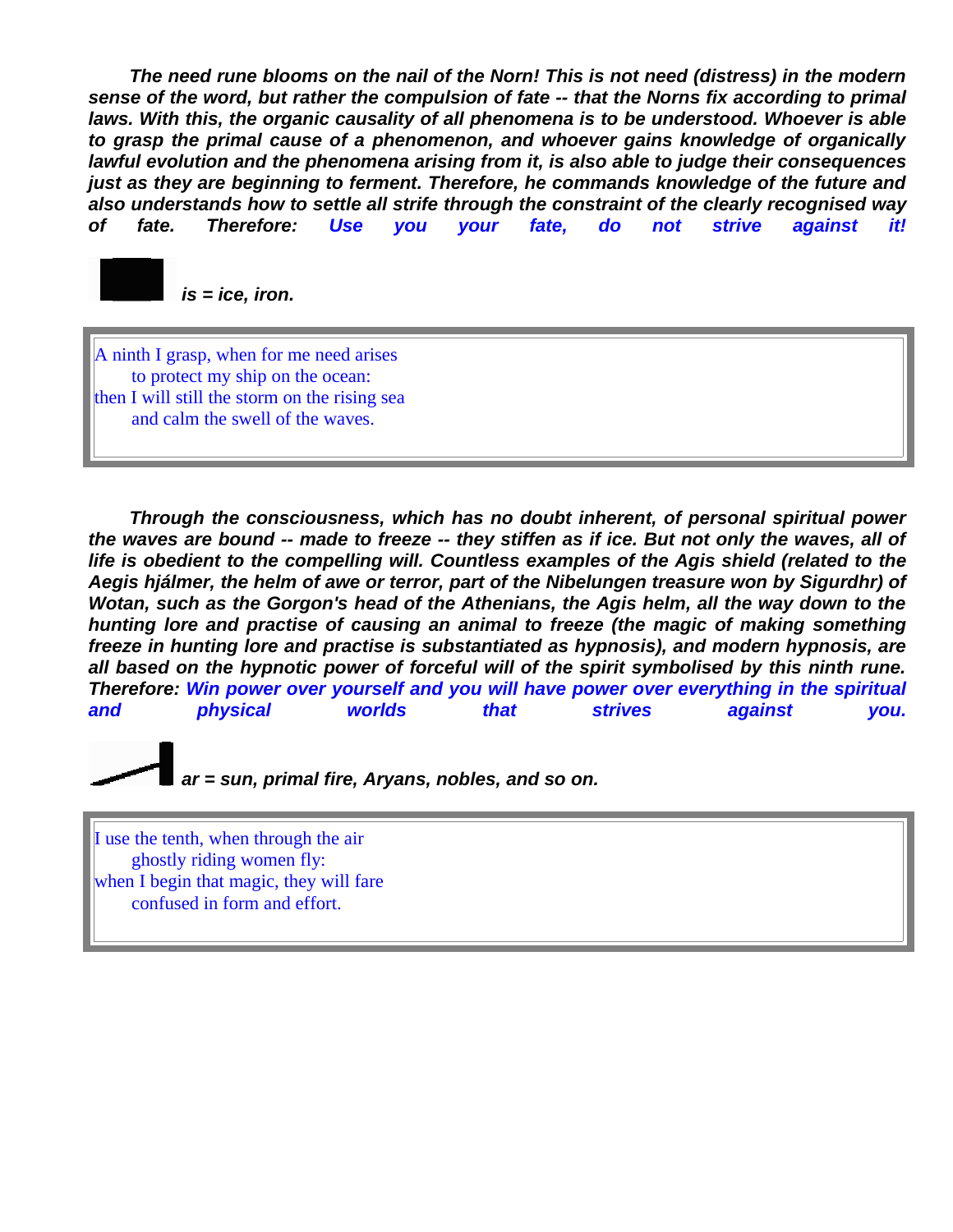*The Ar, the primal fire, the sun, the light, will destroy spiritual as well as physical darkness, doubt, and uncertainty. In the sign of the Ar the Aryans -- the sons of the sun - founded their law, the primal law of the Aryans, of which the eagle (Aar) is the hieroglyph. It sacrifices itself, as it consecrates itself in a flaming death, in order to be reborn. For this reason it was called the fanisk (fan = generation, ask = arising, beginning; therefore: fanisk = the beginning of generation through rebirth; fanisk later became the phoenix, and thus is the phoenix explained; compare Wotan's rune song: I know that I hung on a wind cold tree) and later phoenix. Therefore it is read as a symbolic hieroglyph when an eagle is laid on the funeral pyre of a celebrated hero to indicate that the dead hero rejuvenatingly prepares himself in death for rebirth in order to strive for a still more glorious future life in human form in spite of all the restrictions of the powers of darkness -- all of which crumble before the Ar: Respect the primal fire!*

 *sol = sun, salvation, victory, column, school, and so on.*

An eleventh still I also know in the fight, when I lead the dear one: I sing it into the shield and he is victorious in battle, he fares hale hither and hale home again, he remains hale everywhere.

(Upon this is based the Art of Passau, the city renowned for the practise of magic in the middle ages, of making fast, of invulnerability against any blow, stab, or shot.)

*Sal and sig! -- salvation and victory (Heil und Sieg). This millenia old Aryan greeting and battlecry is also again found in a variant form in the widespread call of inspiration: alaf sal fena! (All solar salvation to him who is conscious of power, that is, able to reproduce!) This has become symbolised by the eleventh sign of the futharkh as the sig rune (victory rune): The creative spirit must conquer!*

 *tyr = animal, and so on; Týr, the Sun God and Sword God; Tiu, Zio, Ziu, Zeus; to generate, to turn, to conceal; thus Tarnkappe, the cap of concealment, and so on.*

A twelfth I have: if on a tree there hangs a man throttled up on high, then I write some runes and the man climbs down and talks to me.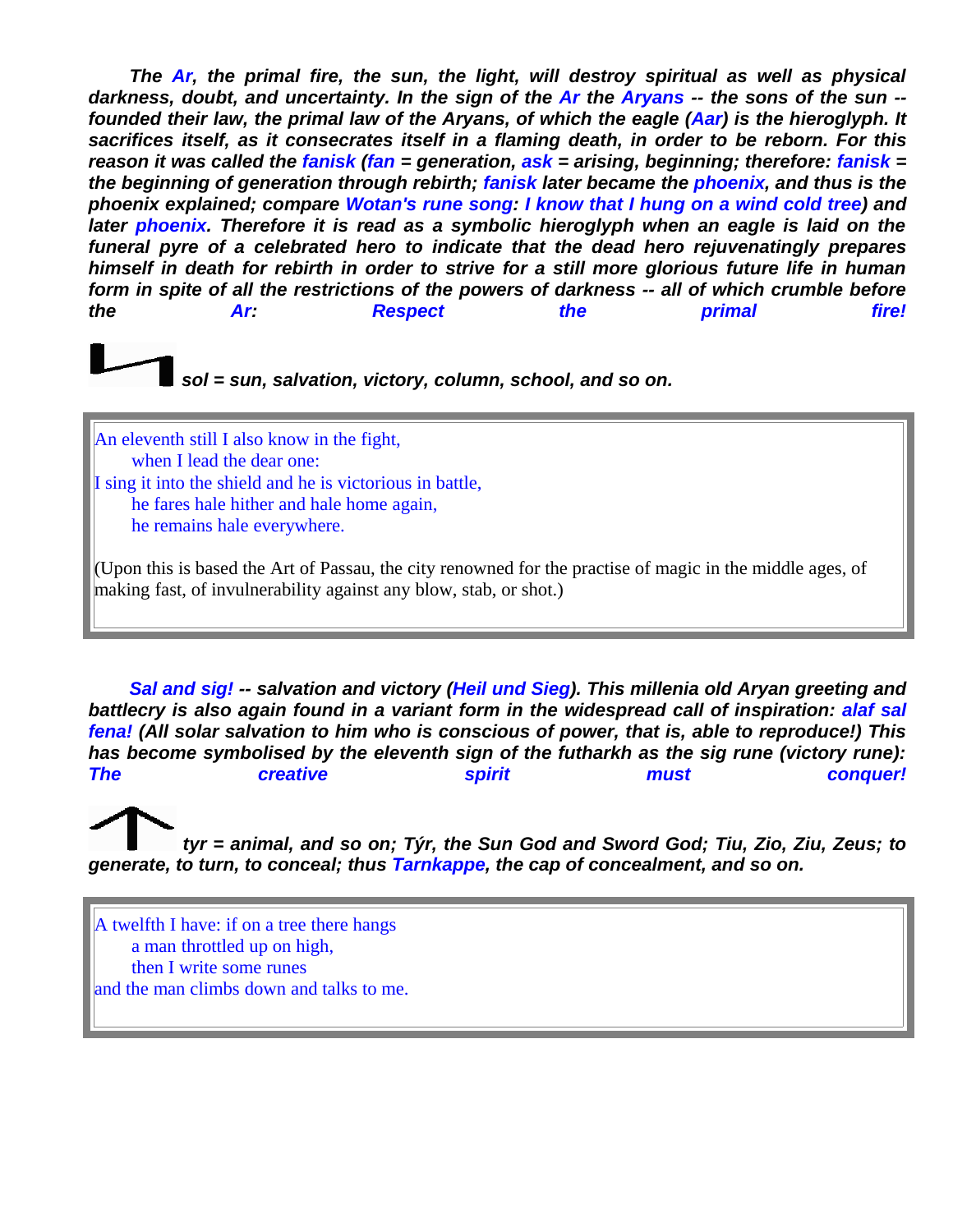*The reborn Wotan, that is, the renewed Wotan who has climbed down from the world tree after his self sacrifice, as well as the renewed fanisk (phoenix), which flies up out of the ashes, is personified in the young Sun God and Sword God, Týr. According to the rule of mysticism, every magical belief moves parallel to mythology, in that the mythic pattern is adopted in analogies to human earthly processes, in order to reach results similar to those given in the myths. While esotericism on the basis of the well-known bifidic biune dyad recognises the mystic one in the mystic many -- and therein it sees the fate of the All and hence of every individual -- in eternal change from passing away to rebirth. As Wotan returned after his self sacrifice -- which is to be understood not merely as his death, but rather as his whole life -- in a renewed body, so also does every single person return after every life in human form with a renewed body through a rebirth -- which is equally a self sacrifice. For this reason, tar means to generate, to live, and to pass away -- and therefore Týr is the reborn young sun. So too is the twelfth rune at the same time a victory rune, and hence it is carved into sword blades and spearheads as a sign to give victory. It shall be said: Fear not death -- it cannot kill you!*



 *bar = birth, song folk song, folk, German, bier, and so on.*

A thirteenth I name, I sprinkle the son of a noble in the water of life; when he goes into battle, he cannot fall, no sword may strike him to the ground.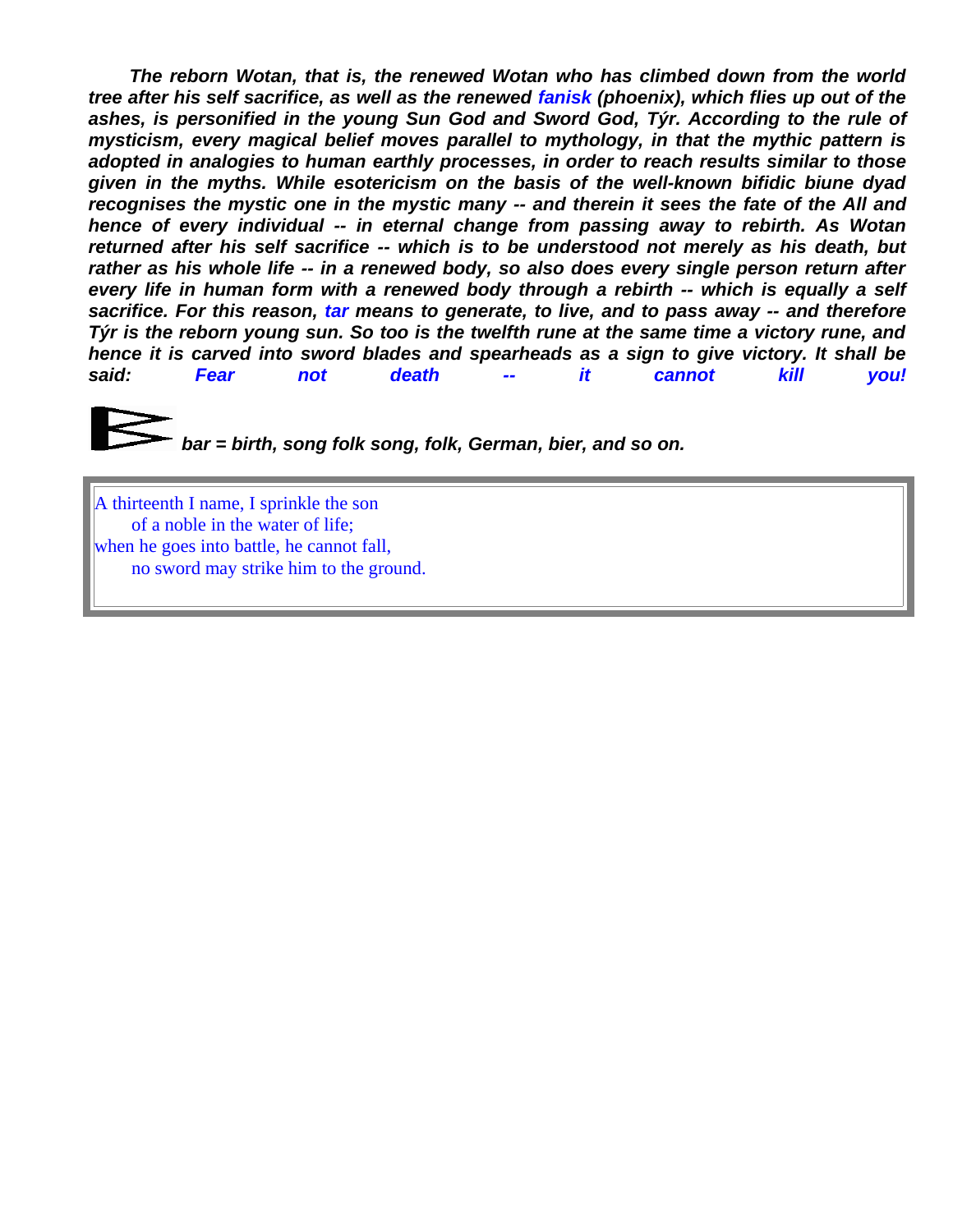*In the bar rune the spiritual life in the All, the eternal life in which human life between birth and death means but one day, stands in contrast to this day in the life in human form, which goes from bar (birth) through bar (life as a song) to bar (bier, death), and which is sanctified and charmed by the water of life in the baptism. This (day in the) life is bounded by birth and death, and even if destiny has not at once appointed a sword death for the bairn -- he is still exposed to this and many another danger. For in spite of the determination and dispensation of destiny, dark chance (chance! -- actually there is no such thing as chance, for all events without exception are in the great web of fate -- as warp and woof -- all well ordered, but what concerns woof, the cross weave, is even for clairvoyants only visible with difficulty; the recognisable straight warp of the effects of earlier causes, effects that are always in turn other causes that trigger coming effects -- which again form causes that trigger effects, in an unending genetic series -- is visible and calculable to seers and initiates; however, it is difficult to tell ahead of time the effects of the woof of the fate of other egos or whole groups of them, and to tell when they will touch, cross, or otherwise influence our woof of fate; these work on our woof of fate -- which is comparable to the woof in a fabric, like the woof or cross weave in such a fabric, and because these incalculable influences often suddenly and unexpectedly disturb our own woof of fate, these are called chance, without, however, having considered a chance occurrence as something irregular or lawless -- that cannot be! -- but perhaps as something incalculable; the oldest Aryan mystics already recognised this, and therefore portrayed the rulers of fate, the three Norns, as weavers of fate, who out of the warp and woof weave the raiment of time, that is, fate) rules, based on the free will of men, and it is against such a maleficent degree of chance that the sacred blessing is supposed to work. The Germanic people did not recognise any blind faith. They did believe in a predestination in the greatest sense, but they intuitively saw that many restrictions (chance accidents!) stand in the way of the completion and fulfilment of predestination in order to fulfil and steel personal power. Without these accidents, for example, every pine tree would have to be strictly symmetrical in all its parts; one would have to be the same as the next, while in fact no two can be found that are exactly alike, and so too it would have to be in human life; all without difference, uniform and equal. For this reason the newborn should be consecrated with the water of life (for this reason also the church, in a clear reference to the water of life, is supposed to use as baptismal water so called living water, that is, spring or flowing water, and rejects standing water from ponds or lakes) against impending accidents. Therefore: Your life stands in the hand of the Nordic God; trust it in you!*

 *laf = primal law, sea, life, downfall, defeat.*

A fourteenth I sing to the gathered folk by naming the divine names; of all the Gods and Elven kind I know as well as any.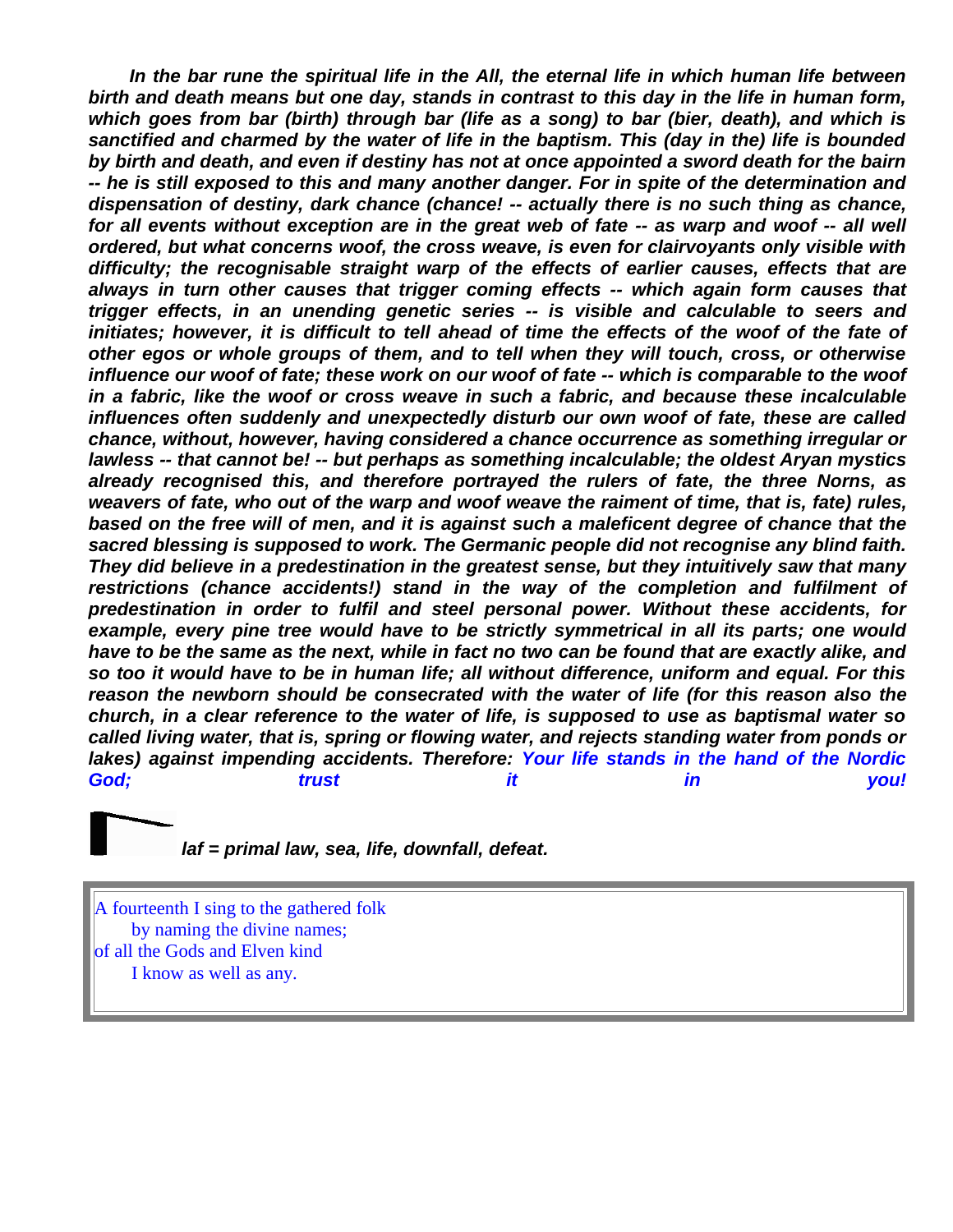*The intuitive knowledge of the organic essence of the All, and therefore of the laws of nature, forms the unshakeable foundation of Aryan sacred teachings or exoteric Aryan religion, which was able to encompass and comprehend the All, and therefore also the individual in its arising, working, and passing away to new arising. Such esoteric knowledge was communicated to the folk in symbolically formulated myths, for the naïve popular eye, unaccustomed to such deep vision and clairvoyance, could no more see the primal law than the physical eye can see the whole ocean, or the unschooled inner, spiritual eye the endlessness of life in the All. Therefore the fourteenth rune says: First learn to steer, than dare the sea journey!*

 *man = moon, to mother, to increase; empty or dead.*

A fifteenth I tell, which Folk Stirrer the dwarf sang before the doors of day to the Gods for strength, to the Elves for might, to myself to clear my mind.

*In another sense, as in that of the well known folk tale, The man in the moon reveals himself in the fifteenth rune as a sanctified sign of the propagation of the human race. The primal word ma is the hallmark of feminine generation -- mothering -- just as the primal word fa is that of the masculine. Therefore, we have here Mater, mother, just as there we have Fater, father. The moon mythically mystically serves as the magical ring Draupnir, Dripper, from which every ninth night an equally heavy ring drips (separates itself), and which was burned with Baldr; that is, Nanna, the mother of his children, was burned at the same time as Baldr. According to mythicomystical rules, however, nights always mean months, and so the nine nights mentioned above indicate the time of pregnancy. While the concepts of man, maiden, mother, husband, wife, marriage, menstruation, and so on, and so forth, are rooted in the primal word ma (just like the concept moon, with which they are all internally connected conceptually), they nevertheless symbolise individual concepts reconnected into an apparent unity according to the principle of the multiune multifidic multiplicity. So too is the conceptual word for this unity rooted in the primal word ma and expressed manask or menisk, that is: man (der Mensch). Therefore -- as a concept of unification -- the word der Mensch, man, is only of one gender (masculine), while the derogatory concept belongs to the third stage as a neuter, das Mensch, slut, to which we will return later. The fifteenth rune encompasses both the exoteric and esoteric concept of the high mystery of humanity and reaches its zenith in the warning: Be a man!*

 *yr = iris, bow, rainbow, yew wood bow, error, anger, and so on.*

A sixteenth I speak to a coy maiden to get me goodness and luck: that changes and turns the wishes and mind of the swan white armed beauty.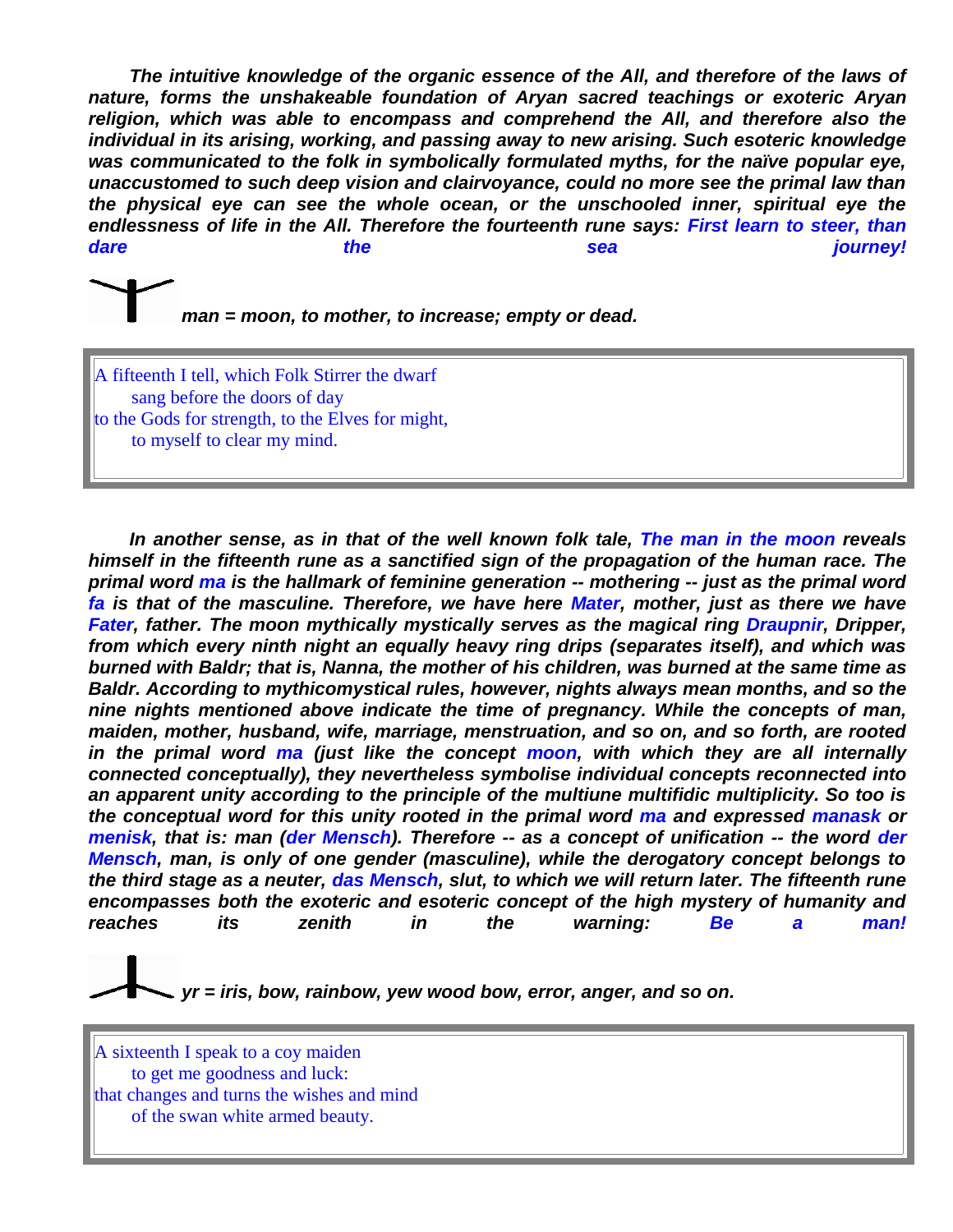*The yr rune is the inverted man rune, and as it designates the bow, so too does it present the waxing and waning moon in contrast to the full moon of the man rune, and so in the first instance it refers to the mutability of the moon, in the second instance as the error rune -- referring to the lunarlike mutability of the feminine essence, portrayed in later verses of the Lay of the High One in the following way:*

| Do  | not      | trust | the    | true | words   | 01       | a | maid,       |
|-----|----------|-------|--------|------|---------|----------|---|-------------|
| do  | not      | trust | the    |      | woman's | true     |   | words,      |
| her | heart    | was   | shaped |      | on      | spinning |   | wheel:      |
| the | feminine | heart | IS     | the  | home    | οf       |   | fickleness. |

*The yr rune or error rune, which causes confusion, whether through the excitement of the passions in love, in play, in drink (intoxication), or through pretexts of speech (sophistry) or by whatever other means will perhaps conquer resistance through confusion. But the success of a victory gained by such means is just as illusory as the victory itself -- for it brings anger, wild rage, and ultimately madness. The yr rune or error rune therefore also contrasts with the os rune (see above), since it tries to force the conquest of an opponent with mere pretext instead of with real reasons. Therefore it teaches: Think about the end!*

 *eh = marriage, law, horse, court, and so on.*

A seventeenth helps me with a lovely maid, so that she will never be able to leave me.

*The seventeenth, or eh rune, plays off against the sixteenth. While that one warns against frivolous transitory love affairs, the marriage rune confirms the concept of lasting love on the basis of marriage as the legal bond between man and woman. This is symbolically indicated by a later eh rune in that the laf rune (see above) is doubled in it (:* **1**:), therefore symbolically saying: two bound together by

*the primal law of life! Marriage is the basis of the folk, and therefore eh is again the concept of law, for, according to an ancient legal formula, marriage is the raw root, that is, the raw root of the continuance of Teutondom. Therefore: Marriage is the raw root of the Aryans!*

*Between the seventeenth and eighteenth rune the skald included the following verse:*

These songs will be, to you, Stray Singer, for a long time well nigh unlearnable: rejoice, if you experience them; take note, if you learn them, use them, if you understand them.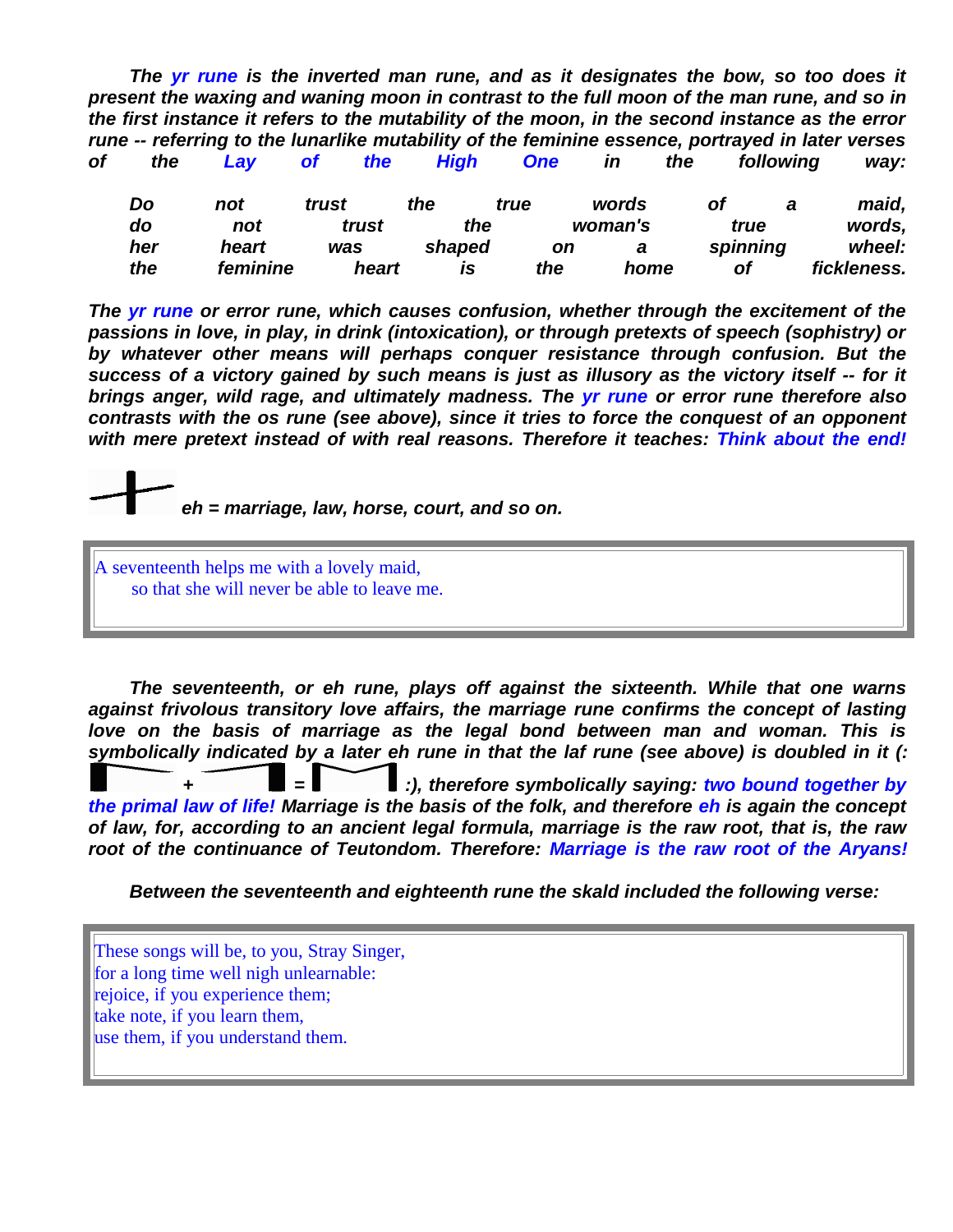*After this interlude strophe, he begins with the mysterious eighteenth rune which*<br>follows as he again lets Wotan himself speak: *follows as he again lets Wotan himself speak:*

 $\underline{\qquad \qquad }$  or  $\Leftrightarrow$  or  $\Leftrightarrow$  fyrfos = swastika.

The eighteenth I will eternally never tell to a woman or maid: it forms the best end to the lays - which only one of all knows, except for the lady who embraces me in marriage or who is also a sister to me.

(Wotan's wife Frigga is at the same time his sister, a proof that in antiquity incestuous marriages, of which there are numerous examples in mythology and history, were common.)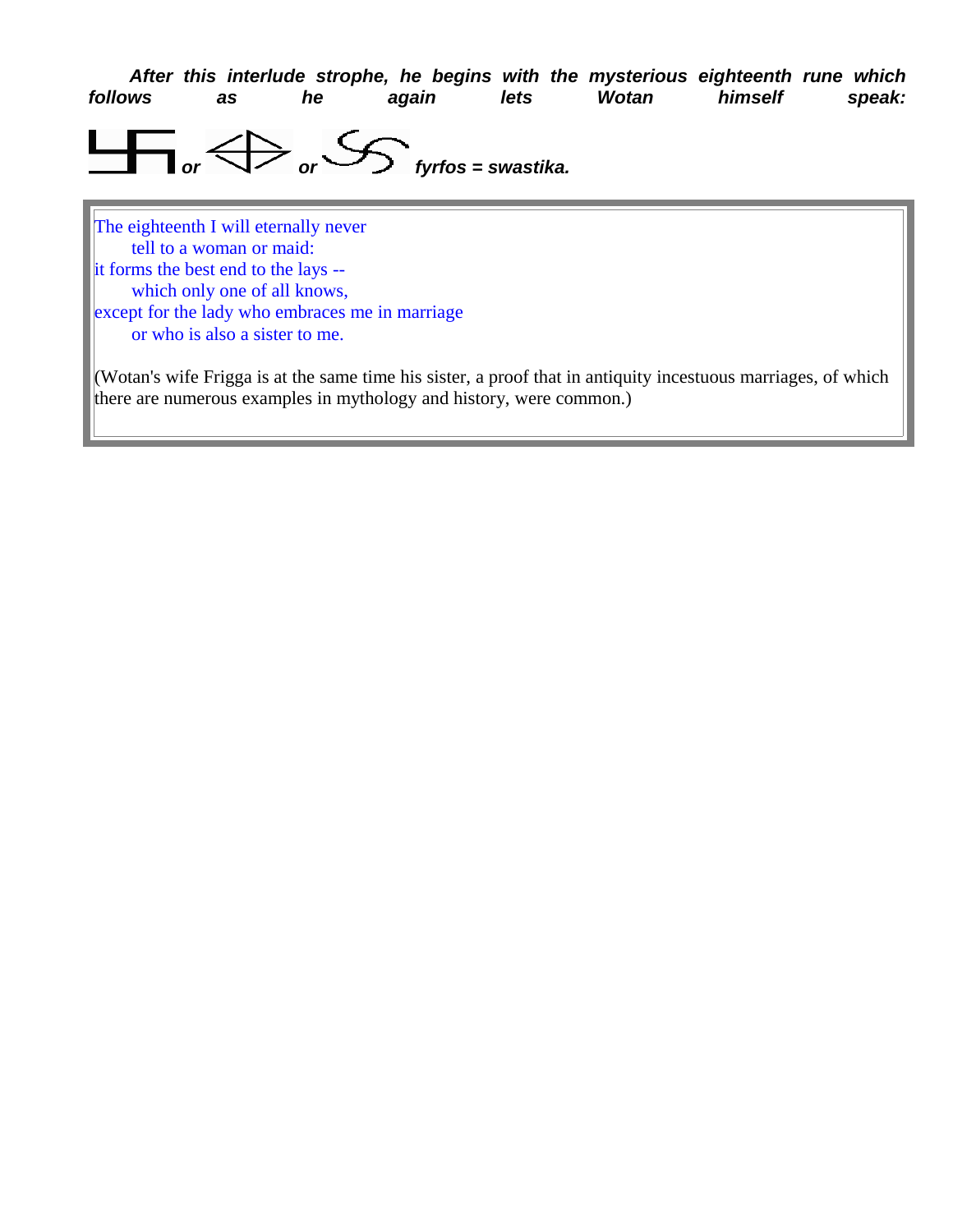*In this eighteenth song, the skald again recedes from view; he lets Wotan sing and speak in order to indicate that this highest knowledge of the primal generation of the All can be known and comprehended uniquely and alone by the nuptually bound divinities of the biune bifidic dyad of united spiritual and physical power, and that only these, uniquely and alone, understand the thrice high holy secret of constant generation, constant life, and uninterrupted recurrence, and are able to perceive the mysterious (eighteenth) rune of these.*

*However, certainly worthy of note is the fact that the eighteenth rune which is actually present is a -- doubtlessly intentionally incomplete -- fyrfos, and that it harkens back to this sign in both name and meaning -- without, nevertheless, exhausting it. In this the intention of the skalds to guard vigilantly the fyrfos as their exclusive innermost secret, and as the sigil of that secret, can be seen. Only after yielding to certain pressures did they reveal another sign which partially replaced the fyrfos.*

*This sign, which can to a certain extent be seen as a substitute eighteenth rune, is:*

 *ge = gift, giver, the Nordic God, earth; death, and so on.*

*Gibor altar is still contained in the place name Gibraltar, a name for which the derivation from Arabic gibil tarik is as impossible as it can be; Gib(o)raltar was a temple site consecrated to the Nordic God, the All Begetter by the Vandals at the southern extreme of Spain) -- the Nordic God, the All Begetter! -- the Nordic God is the giver, and the earth receives his gifts. But the earth is not only the receiver, she is also in turn a giver. The primal word is gi, or ge; in it lies the idea of arising (to give), but it also indicates being, in the idea of the gift, and passing away to new arising, in the idea of going. This primal word gi or ge can now be connected to other primal and root words, a few examples of which follow. In connection with the primal word fa as: gifa, gefa, gea, geo, it indicates the gift begetting earth, and with bar or bor, burn, spring, the gift burn the Nordic God. As gigeur (the gift goes back to the Primeval), in Gigur, the gift destroying frost giant, who becomes a personification of death and later of the devil, appears to be named. By the idea word gigas (gigeas: the gift goes out of the mouth, out of the source) the fiddle (Geige) is understood. This is the old skaldic magical instrument of awakening which introduced the song, and since song (bar) also means life, the fiddle was one of the many ideographs (hieroglyphs, symbols) of rebirth, and it is for this reason that it is often found in graves as a sacred gift. Therefore it is not necessarily so that the dead man in whose grave a fiddle is found was a fiddle player. Flutes and fiddles enticed people to dance, to the excitement of love, and were therefore banned by the church -- with its ascetic temperament -- because they served as magical instruments to arouse the human fyr, fire, of love. So the church replaced the Wotanic symbol of awakening with the Christian symbol of awakening, the trumpet of judgement. The personal names Gereon and Gertrut are rooted in the primal word ge, meaning rebirth, and the hieroglyph of this, the Head of Gereon, appears as an equilateral triangle made of three human profiles.*

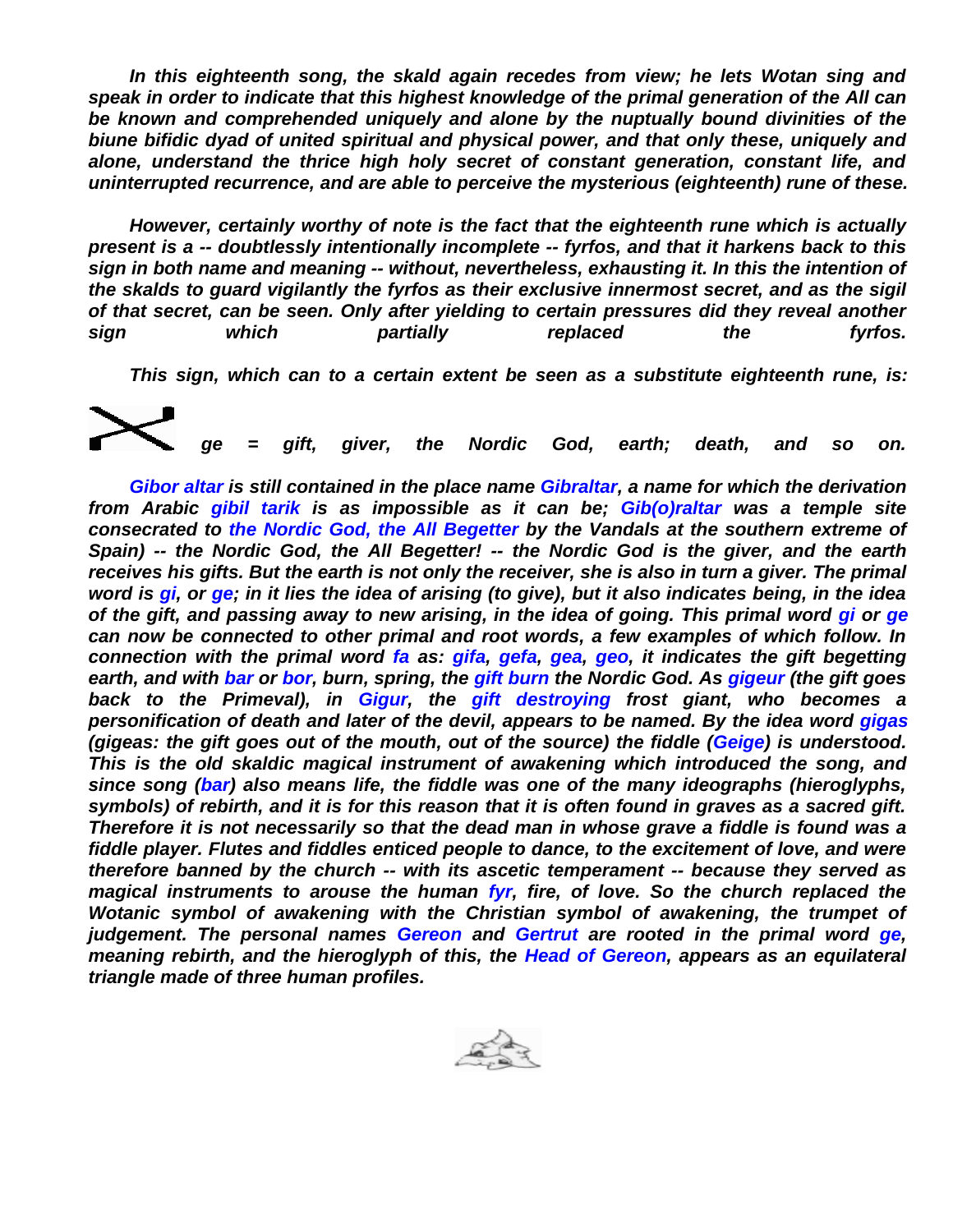*But this Gereon is, in turn, the Nordic God incarnate in the All as the All Spirit, World Spirit or Human Spirit. And for this reason the meaning of the ge rune is closest to that of the fyrfos. The difference between the two interpretations lies in the fact that the idea of the ge rune or gibor rune seeks exoterically to approach the comprehension of the idea of the divine from below upward -- in a certain sense from the level of humanity outward -- while the explanation of the fyrfos seeks knowledge of the Nordic God esoterically in the innermost level of man himself -- and finds it. Thus it is known, as the spirit of humanity, to be unified with the Nordic God from the standpoint of the concept of the bifidic biune dyad, and it will attain certain knowledge from inside out, as well as toward the inside from the outside. Here again the exoteric and the esoteric are clearly distinguished, and the fyrfos is recognised as an exoteric secret sign of high holiness, which is represented exoterically by the ge rune. So, while the exoteric doctrine teaches that man emerged from the Nordic God and will return to the Nordic God, the esoteric doctrine knows the invisible cohesion of man and divinity as the bifidic biune dyad -- and so it can be consciously said: Man -- be one with the Nordic God!*

*Thus in the Eddic song Wotan's runic wisdom the skald interpreted the individual runes -- in concealed forms -- and implied the magical songs or invocatory formulas connected to them, without actually communicating them -- thus preserving the skaldic secret -- but he revealed enough that their sense can be rediscovered.*

*He could confidently conclude the Wotan's runic wisdom:*

Now have I ended the high song here in the hall of the High One, needful to the earthly, not to the Giants. Hail to him, who teaches it! Hail to him who learns it! Of the salvation, all you listeners, make good use!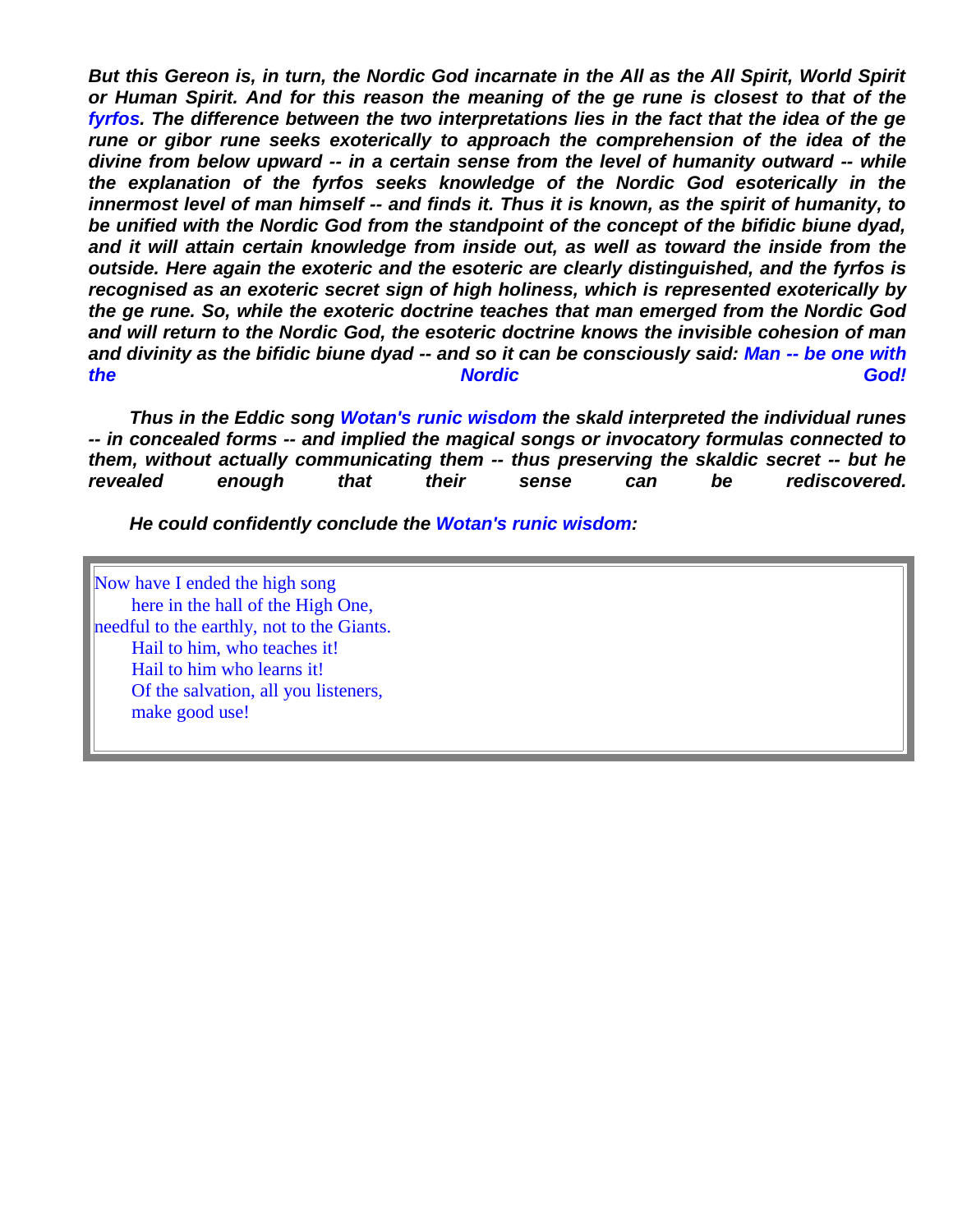*With this, the skaldic rune poem and its interpretation, it has been proven that the runes were more than our letters today, more even than mere syllable signs or word signs, that is, they were holy signs or magical characters. They were, in a certain way of thinking, something similar to the spirit sigils (not spirit seals!) of later times, which played a conspicuous role in the notorious hellish conjuration of Doctor Johann Faust. Actually they were nothing less than collectors for the purpose of autosuggestion, media for concentrated thought and intensive meditation. The characterisation as holy signs is therefore fully justified, as is the other name runes, that is, the rowning (whispering) ones, the secretly speaking ones.*

*Only after these beginnings did those runes, and a number of others that the Wotan's runic wisdom does not name, gradually shrivel up into letters in our sense of the word -- that is, into empty, inarticulate phonetic signs. The great, still uncounted, mass of the other holy signs or hieroglyphs, which were not simplified into insubstantial phonetic signs, but which were rather -- as has already been stated -- often developed with ongoing elaboration into the most elegant ornamental motifs with the characteristic preservation of the basic lines of their primary forms, and which also expanded their names and symbolic values, formed the Aryan system of hieroglyphs or pictographs, which remained a secret of the skalds:*

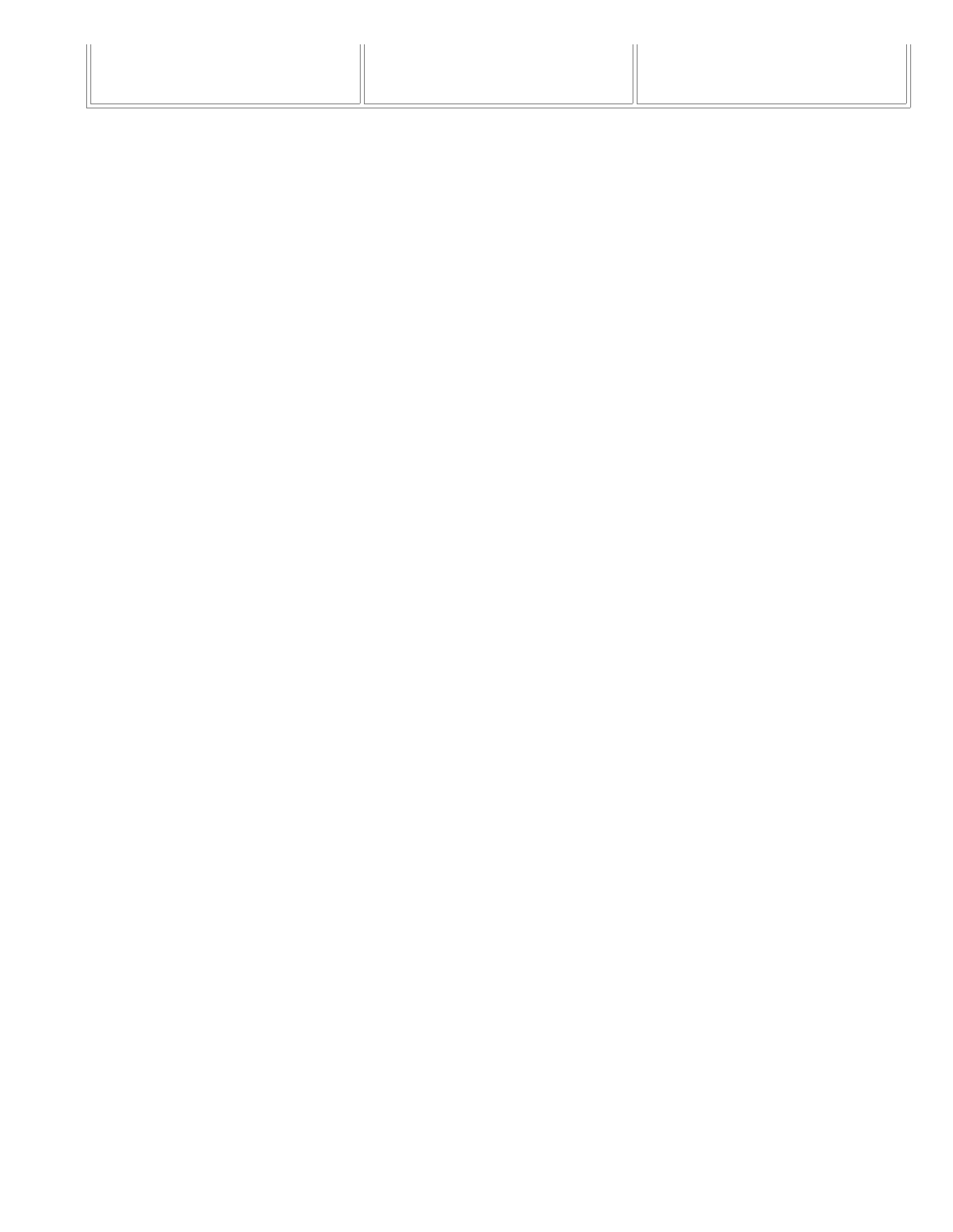*Until now, no one had thought to decipher or read them, because no one recognised these widely disparate signs as hieroglyphs.*

*First it would also do well to ascertain where those -- until now silent or in the best case misinterpreted -- holy signs or hieroglyphs are to be found, this in order to prove the context of the special formations of individual signs (corresponding to the kind of the areas in which they are found), and finally to establish through their names the primal word forms and ideas that they represent, and from these to form a basis for their decipherment and reading.*

*However, to know the areas in which these signs are found, that is, to find the arts and sciences which supported these signs and which still support them, some other information must be obtained. The old tripartite division of the Aryans, which doubtlessly has its origin in the intuitive recognition of the evolutionary laws of nature, and whose impetus is surely to be sought in the observation of evolution according to natural laws -- from the seed through the bloom to the fruit containing another seed -- became the essential imperative of the Aryans and of the Teutonic peoples who emerged from them, including the Germans. Therefore, we find in all institutions of the Aryan peoples, in their religions, mythologies, social levels (provider class, teacher class, soldier class) as well as in their language (the primal Aryan), this ideological classification, which, as already mentioned, actually distinguishes verbal concepts into three levels:*

## *1. arising*

- *2. being, doing, ruling, working, and*
- *3. passing away to new beginning*

*so that every kernel word, primal word, root word or stem word has a concept in each of these levels. But each individual level again breaks down into trilevel sublevels with the same tendency, and each of these do the same, and so forth, so that every root word and every stem word demonstrates at least three, but usually many more, conceptual values increasing in this threefold progression. Even modern High German is subject to this primal evolutionary law of the Aryan and Germanic languages, which came about before these was any grammar, and which therefore cannot be determined by grammatical rules -- although spelling rules endeavour to obscure these levels of meaning in order to prevent misunderstandings that could arise from the confusion of the concepts. To give an example of this from New High German, refer to the word Rauh (raw) or Rauch (rough), which in its arising level means to be raw or rough in contrast to being smooth; through the figure of speech, to work something out of the raw or rough, it is attributed to the first level, for example, rough materials or raw materials, rough and ready, and so on. In the second level, that of being or governing, it indicates law and justice as in rau grave (Rauch Graf), rau hen (Rauch Huhn), rau tenth (Rauch Zehnt), and so on. In the third level of passing away to a new beginning, the word is characterised by the figure of speech to go up in smoke (Rauch); this means the smoke of fire, fog or frost as a sign of destruction. The newer rules of spelling now divide these three ideas by the way they are written:*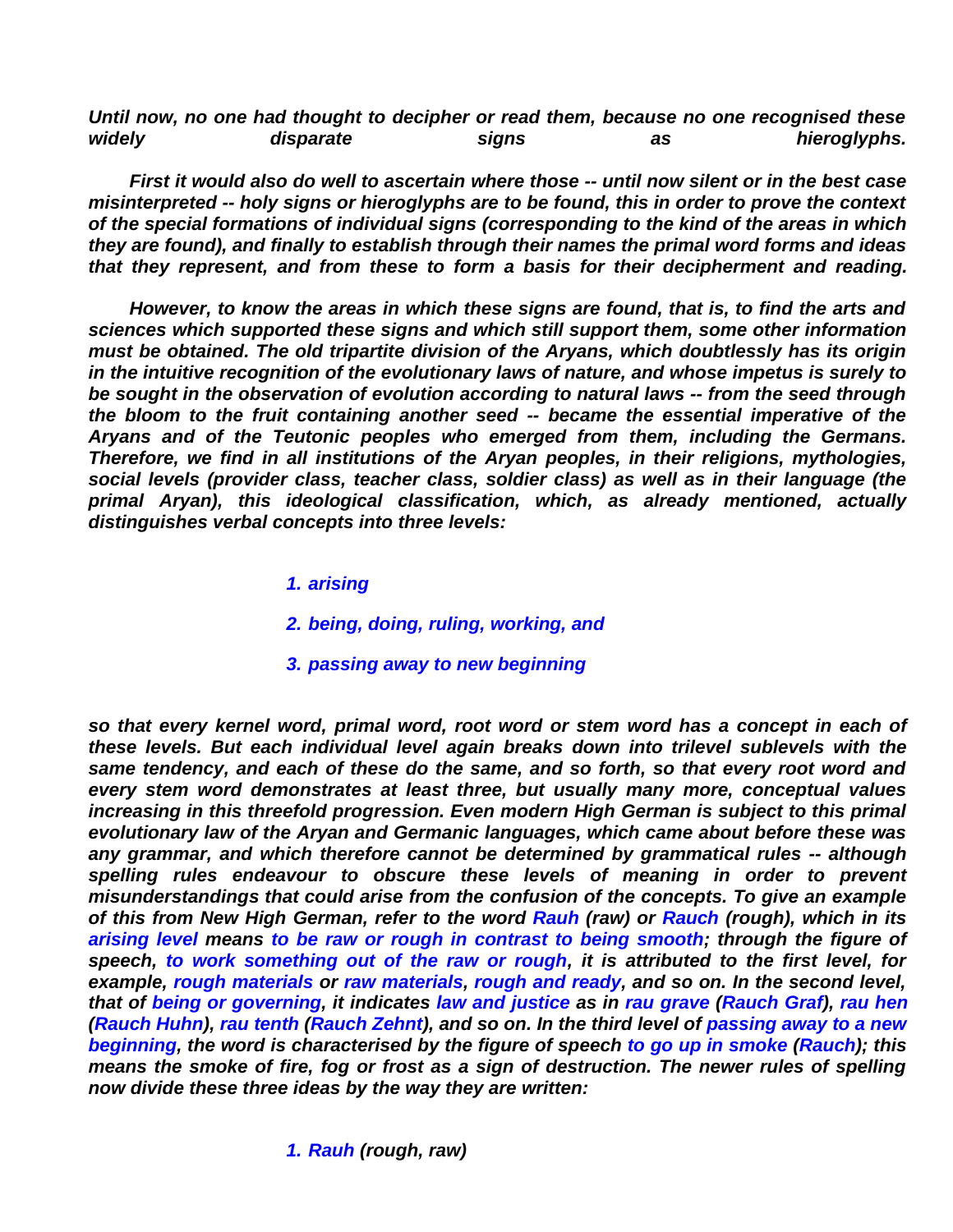- *2. Rau (rau)*
- *3. Rauch (reek, smoke)*

*Other examples are the word Rad (wheel), that is similarly broken up in the orthography and indicates:*

- *1. Rath (rede, council), as a title and description of activity as that which furthers things*
- *2. Rad (wheel), the turning, rate, increase, and*
- *3. Ratte (rat), the destructive animal*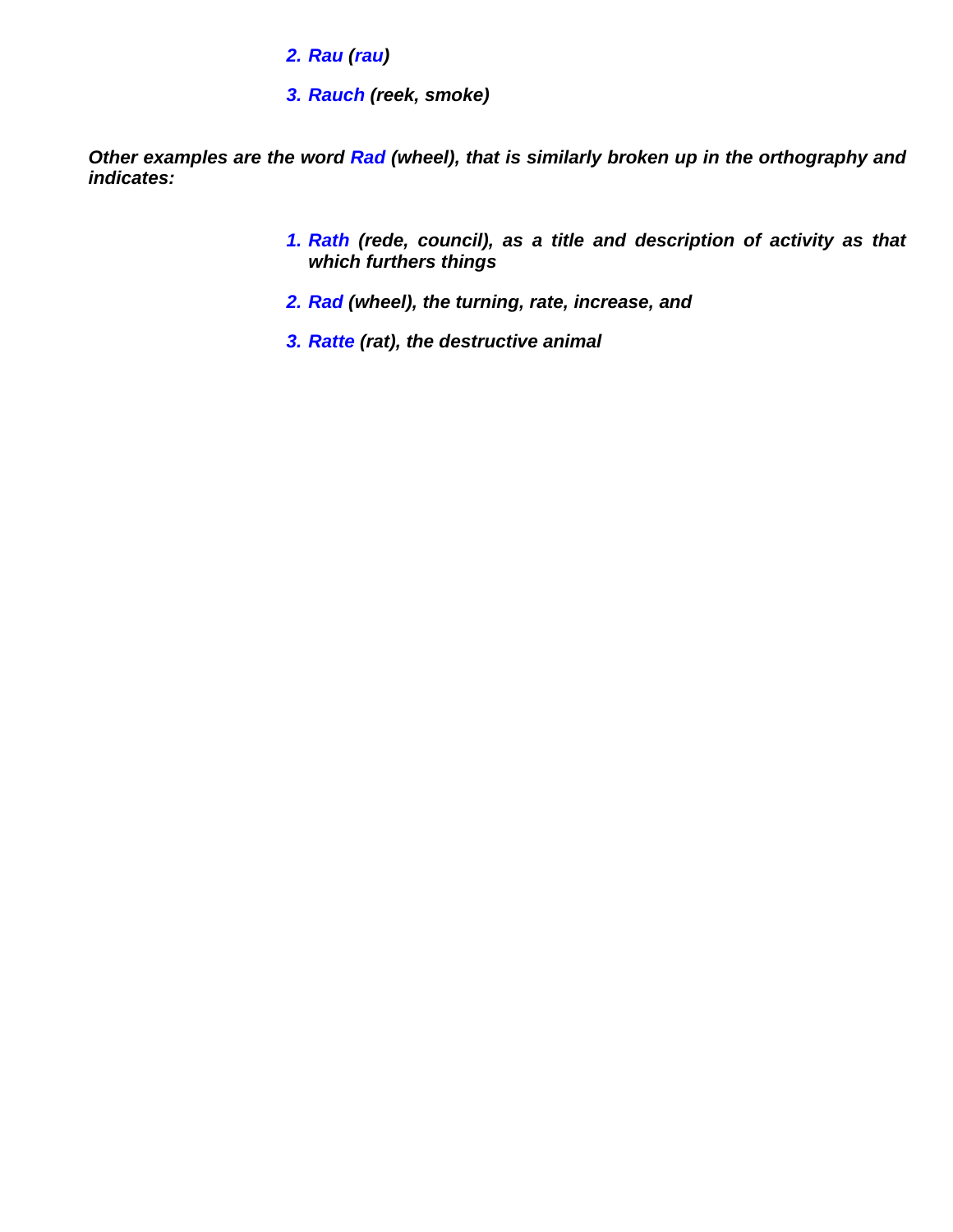*A no less interesting example is the word Hund (hound) with its many attendant concepts. The arising level also means the all inclusive or basic, so that we have a Hund (also Hunt); the car on four rollers used to haul ore in the mines (English: hutch); a measure of cut peat (twenty Hunde of peat make a load); a measure of grain; a measurement of the field (big enough to sow a Hund of grain); the name of the founder of a house or dynasty (Fidei Kommis), for example, the Hounds of Künring; a sign of honour in hieroglyphs, the red hound for the establishment of a law. In the being level the term Hund (hound) indicates the well known mammal. In the passing away to new arising level the word Hund (hound) includes the concepts of stoppage, rot, destruction, death; compare the hound on the whim (whim beam, Goppelhund), the dragging brake; an instrument of torture used to dislocate the joints; a devil's mask (with names such as hell hound, sun hound, moon dog; a judicial sign of humiliation (hound dog in the passing away level means to come down (herunter (hunter) kommen), to decay!; therefore, condemned men bore a mangy dog to the place of execution as a characterising symbol; later this symbolism was expanded: thieves carried a bitch to the gallows, and she was hung beside the thief; the bitch and the thief were both called Tewe (bitch), that was clear; disturbers of the peace carried a setter (Bracke) to the scaffold -- Bracke is identical with breaker, as a peace breaker or law breaker; the red hound means, in the third stage, decayed justice in contrast to the first stage as foundation of justice or codification of law), as a term of insult (dog as an insulting name has nothing to do with the quadruped; it indicates a violent, despicable person who wants to bring everything down (herunter (hunter), compare Hund), to decay) as well as a proverb (to go to the dogs (Auf den Hund kommen) also has nothing to do with our pet, unless it means it is a less valuable draft animal than the horse, but rather also refers to downfall (Herunterkommen (Hunterkommen) into poverty and decay). These examples, which could be expanded into the hundreds, prove that even the modern German language is subject to the original law of tripartition, even if modern spelling rules -- for reasons of clarity of meaning -- make the effort to distinguish the concepts through orthographic conventions. But if one takes these modern words back to their stem words, one will recognise this tripartition at once, especially when one writes the root words and primal words -- as mentioned at the beginning -- in runes, or at least keeps this mode of writing firmly in mind.*

*During the course of this discussion two words were used, and we referred to the fact that we would discuss their three levelled interpretation: the Greek word hieroglyph and the Nordic word Yggdrasill. At that time, it was noted that the Greek word corresponded to the original Aryan word hiroglif or iroglif. Both words can be used as examples of the tripartition of concepts.*

*The word hieroglyph appears in the old Aryan language, as already mentioned, as hiroglif or iroglif, and may be divided into three root words, ir, og, and lif, which are based on the three primal words ar, ag and laf. These root words have the following three levelled meaning:*

| 1. Arising<br><i>ir</i> |    |                                   |    |      |         |      |         | stage:<br>beginning |
|-------------------------|----|-----------------------------------|----|------|---------|------|---------|---------------------|
| og                      |    | tο                                |    | eye, |         | see. |         | regard              |
|                         |    | $l$ if = to sleep; concealed life |    |      |         |      |         |                     |
| 2. Being                |    |                                   |    |      |         |      |         | stage:              |
| ir<br>$\equiv$          | to | contain                           | an | arc, | in      | a    | circle, | iris                |
| og                      |    |                                   | to |      | profit, |      |         | <i>increase</i>     |
| $l$ if = to live        |    |                                   |    |      |         |      |         |                     |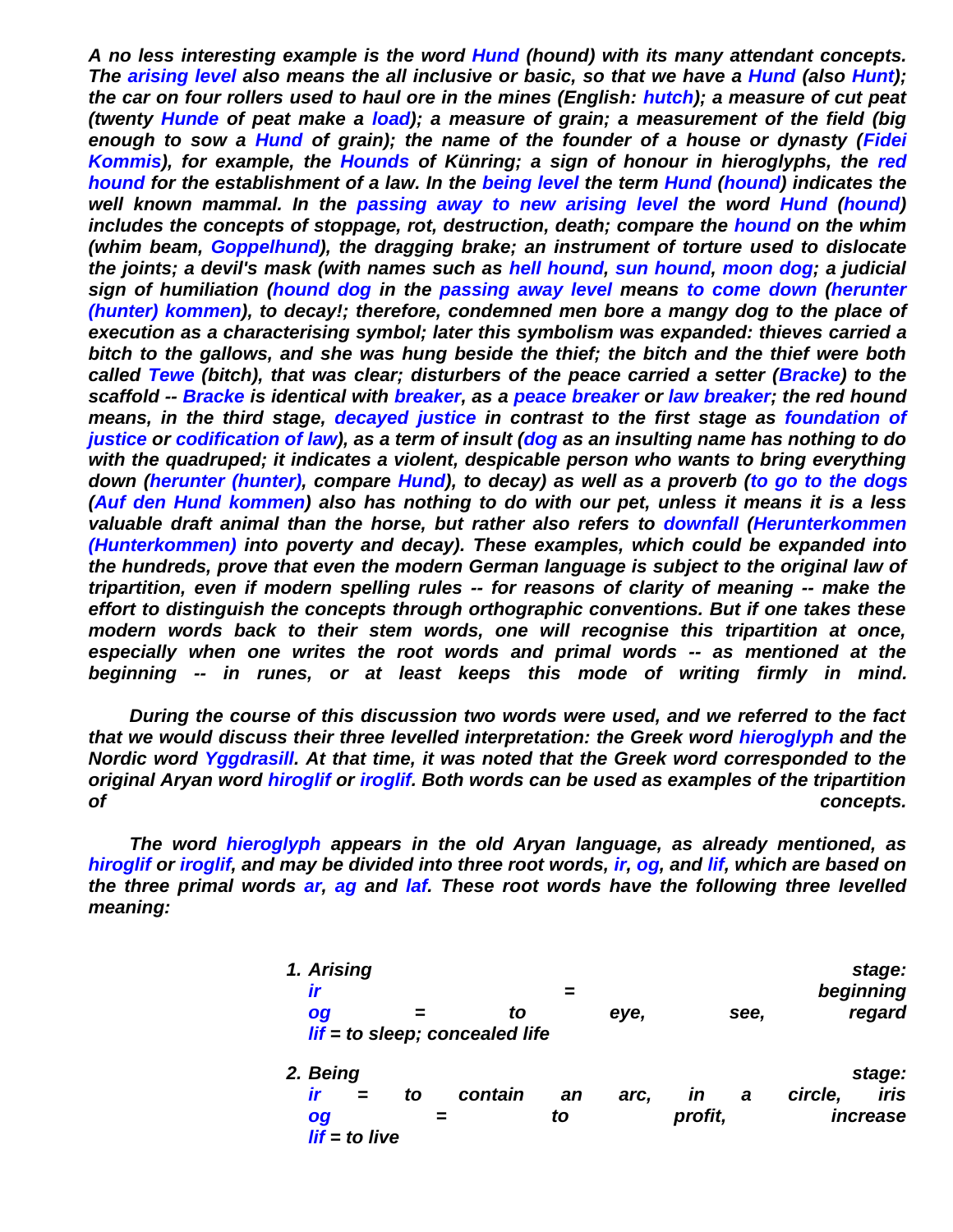*3. Passing away stage: ir = error, confusion og = to separate (schneiden (orlog = war: as the decider (Entscheider) lif = to conclude; certainty without doubt*

*Out of this, the three levels of interpretation for the word hiroglif result as follows:*

- *1. First stage: the beginning is regarded in the concealed mind*
- *2. Second stage: the (knowledge) contained (in the sign) increases the living (knowledge)*
- *3. Third stage: confusion cuts off certainty, that is, whatever is fixed by writing can no longer be confused*

*The Greek interpretation from hiero = holy and glypht, glypho = cut into stone is insufficient. Even if hiero meaning holy is covered quite well by hiro having to do with the beginning, the second half is wrong, because hieroglyphs were far more often written or painted than carved into stone. But if one wanted to have glypho stand for spiritually deepened, and thereby recognise the sense of sacrally deepened, then such an interpretative speculation would come quite close to the old Aryan concept.*

*In a similar fashion the word Yggrasill is divided into three root words, ig, dra and sil, which result in the following three levelled meaning:*

> *1. I ig = I as shaper, generator, producer, consecration dra = turning generation (trifos), generation of fire sil (sal) = salvation*

> *2. II ig = (uig, wig) struggle (Viking) dra = to drag, carry sil = law, pillar (Säule) 3. III ig = terror, death dra = to destroy (dragon) sil (zil) = aim, end*

*Out of this, three levels of interpretation of the word Yggdrasill (Igdrasil) result as follows:*

- *1. First: I, generating salvation in the primal fire (Urfyr)! (compare the burning thorn bush in the bible, Exodus III:2)*
- *2. Second: Warrior of the law, war tree, war horse*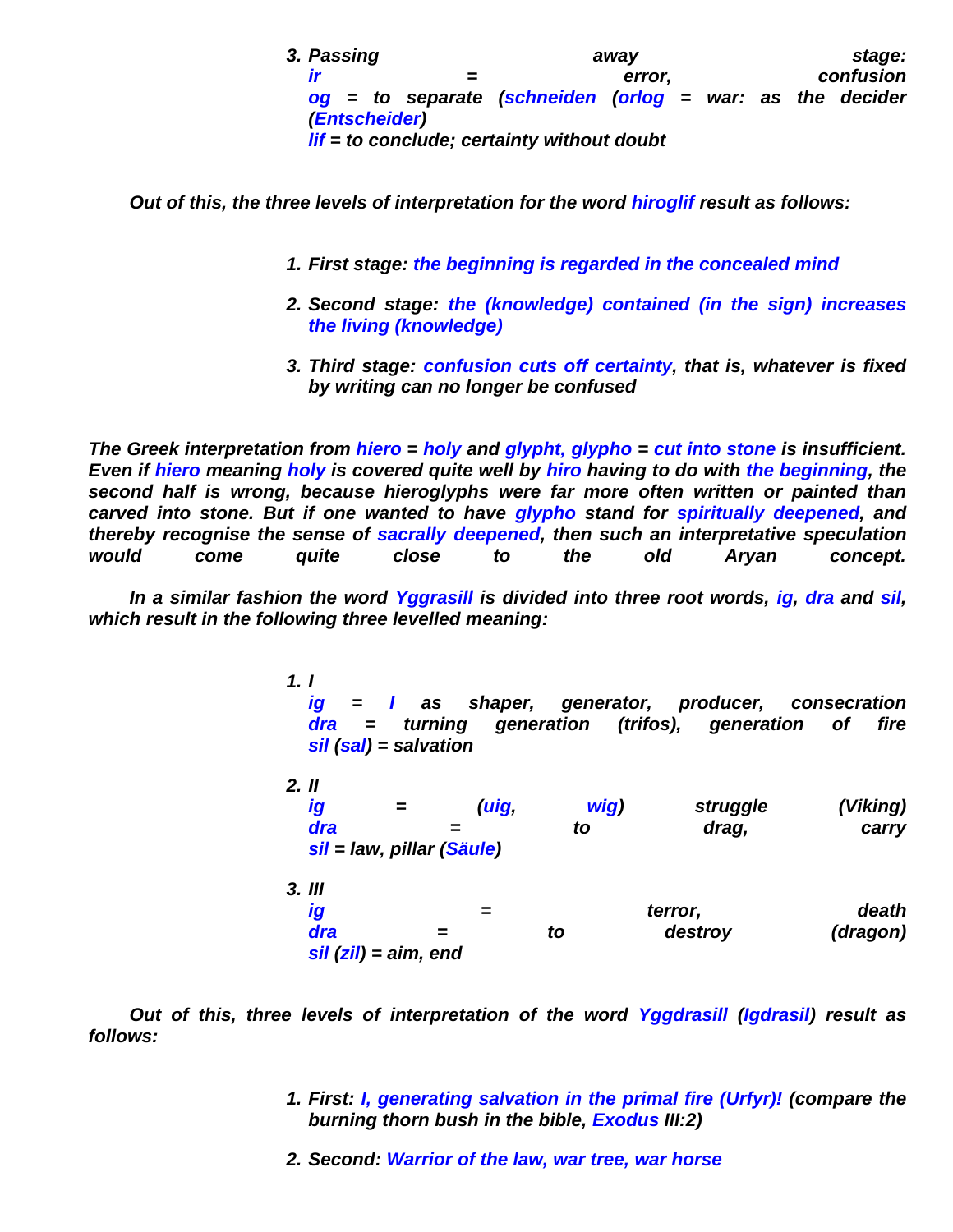## *3. Third: Aim of terror or destruction, the tree of terror*

*This explains much that is otherwise not comprehensible, especially the incorrect interpretation of the name as horse of terror. The world ash tree Igdrasil is the tree of life of Aryan humanity, their sacred fire, their original salvation (compare the burning thorn bush). It is, however, thought of as living, therefore existing and governing, and for this reason it is the warrior (war bearer) -- graphically, the war horse of humanity.*

*Ultimately it will be the tree of terror, by which humanity will pass away. But it is also the wind cold tree about which Wotan sings in the rune song. For this reason, the designation world ash tree is also meaningful, for ash is Ask == the first man, the primal father of humanity who bore the same name (the primal mother was called Embla, that is, alder tree) and manask, menisk (Mensch = man (human) -- has its origins here. However, as man signifies the generative, shaping one in the first stage, and in the second stage humanity is indicated as living and existing, so in the third stage the ruined individual -- no longer worthy of being called human: das Mensch, slut, is scornfully named. Ask in and of itself indicates:*

- *1. the beginning of humanity, figuratively the primal father*
- *2. the ash, and*
- *3. the ashes and from that: asceticism (Askese), destruction of reproduction.*

*Manask or monak is therefore the monk, a word that we also have in Aryan as well as in Latin (MONACHVS), for surely even Latin is derived from Aryan.*

*Even though these few, and only briefly sketched, examples should be sufficient to indicate the tripartition of all concepts in the Aryan system and their netlike interweaving, nevertheless another example should be taken into closer consideration in order to take up the thread again and spin it out further.*

*Already above mention was made of the tripartition of the folk into provider class, teacher class and soldier class. In this regard it should be remembered that Tacitus and Plinius, and to some extent the Greek travelling scholar of the fourth century B.C. -- Pytheas -- all already had made mention of a tripartition of Germanic society, which according to their documents consisted of three tribes --*

- *Ingaevons*
- *Irminons*
- *Istaevons*

*According to Tacitus, the earthbound God Tuisco (Týr, Zio, the generator) had a son Mannus (Menask, man) who generated three sons, namely:*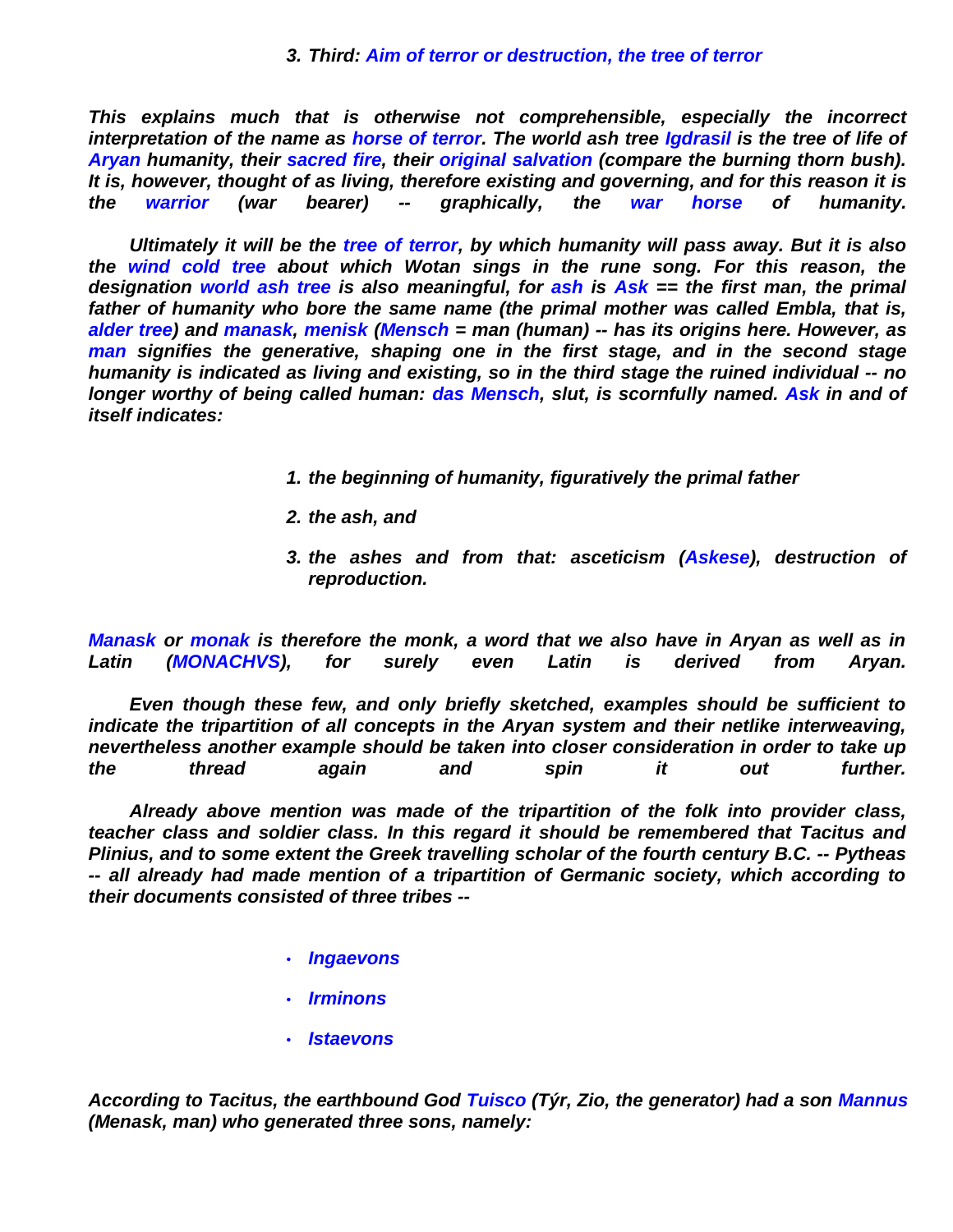- *Ingvo*
- *Irmin*
- *Istvo*

*(2) (3)* 

*who are supposed to be the tribal fathers in the familiar three levels of conceptual meaning:*

| $\bullet$ | <i><b>Ingvo</b></i>               |     |              |           |             |
|-----------|-----------------------------------|-----|--------------|-----------|-------------|
|           | (1)                               |     | perpetuator, |           | maintainer, |
|           | (2)                               | the | young        | wanderer, | and,        |
|           | (3) the one who decides in court. |     |              |           |             |
|           | Irmin                             |     |              |           |             |
|           |                                   |     |              |           |             |

• *Istvo (ist-fo) (from this probably comes the Hungarian man's name Istvan for Stephen) = (1) the generator, who generates in death, the returning one, the one to be reborn, (2) the continuously existing one, and, (3) the one who goes into darkness, submersion.*

*The ending -ons in the three tribal names means on three levels:* 

- *1. the ancestors, the primal origin;*
- *2. to wander; and*
- *3. to change, transformation, rotation.*

*Therefore the tribal name Ingaevons means:*

- *1. the ones who came forth out of ancestral origin,*
- *2. the wandering young descendants, wanderers, Wandals (Vandals), and*
- *3. the alteration through the judgement of fate.*

*The tribal name Irminons means:*

*1. the ones who came forth out of the ancestral origins of the solar man,*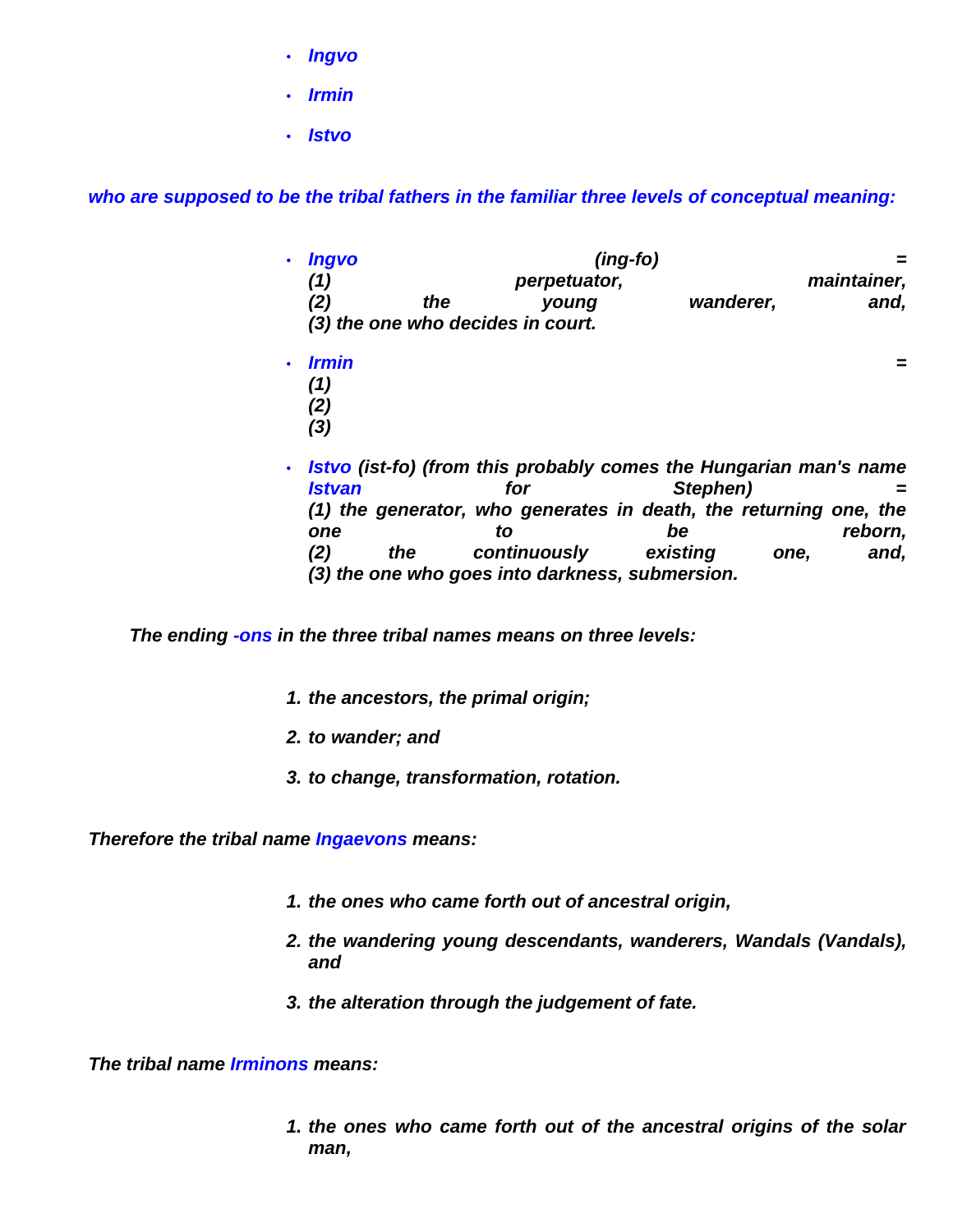- *2. the wandering governors, solar judges, Semanes (not Semnones), and*
- *3. conclusion of opinion by a turn of fate.*

*The tribal name Istaevons indicates:*

- *1. the ones reborn out of the realm of the ancestors,*
- *2. the ones constantly wandering, and*
- *3. the ones who pass away through a consequence of fate.*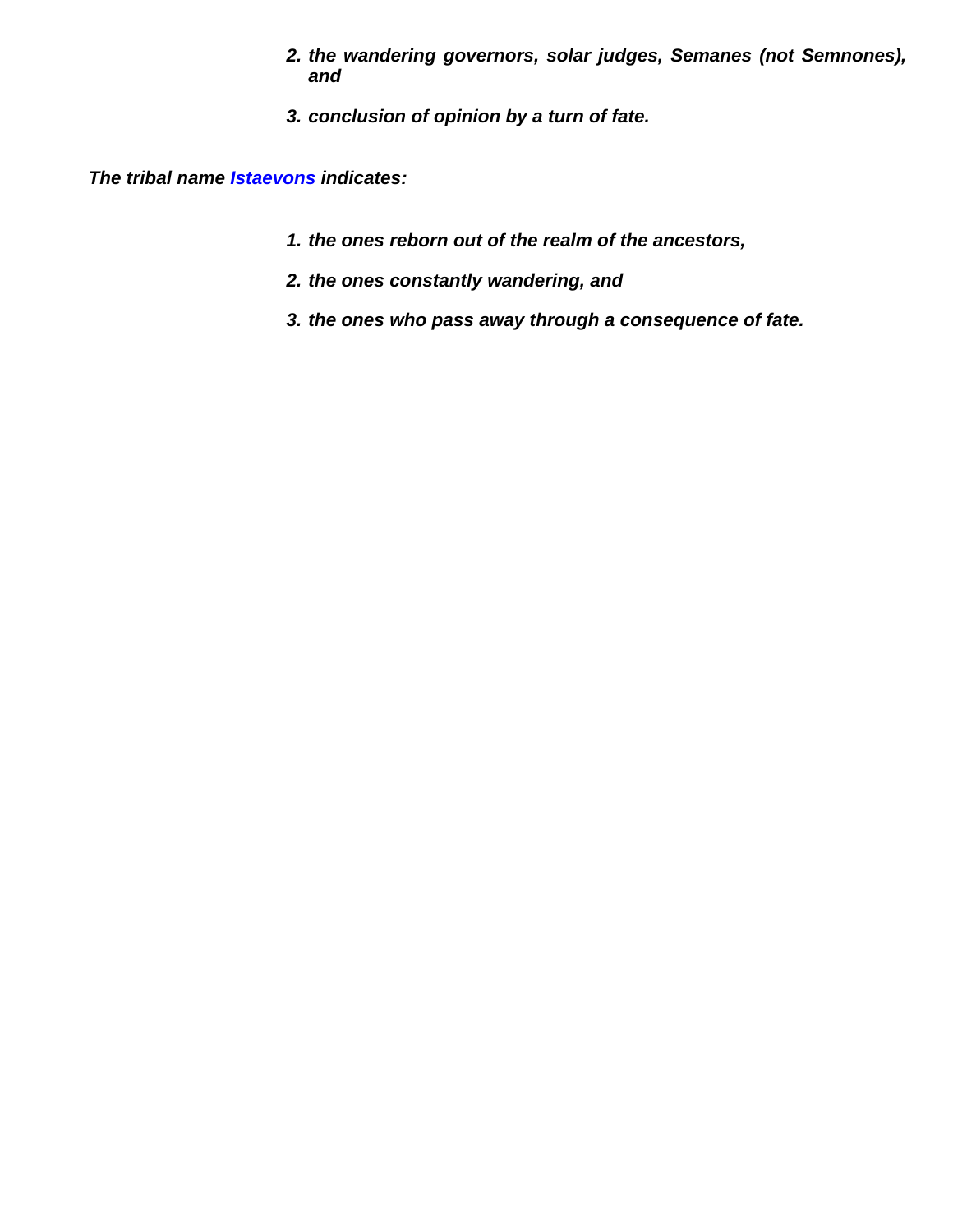*According to tripartition, the first level of conceptual meaning serves as the general designation for the Ingaevons, the second for the Irminons, and the third for the Istaevons. But all three designations have their special uses according to the rules of the trifidic triune triad, for all three are really but one, that is, the whole indivisible Germanic people.*

*All of this is based on the fact that all Aryans or Teutons felt themselves to be one folk. On account of this, every individual, be he freeman or king, had to belong to the provider class in order to prevent this class, as the main class, from being devalued. Everyone had, therefore, to be a farmer, that is, Ing-fo -- an original maintainer and perpetuator of the ancestors. The second class was the intellectually advanced, the intelligentsia, the rules, the teaching class, to which the skalds, the high nobility, and the kings (princes, counts, and so on) belongs -- without ceasing to be farmers. It has already been said above that Ar means the sun and the law of the sun, and the eagle is its symbol and hieroglyph. Therefore a member of the second class was called an Arman or Irmin, namely a sun man, Seman. (Tacitus mutilates this word in Semnones, just as, for example, Iulius Caesar confused and made incomprehensible the folk name Helfesen or Helfetsen as Helvetians; the same is true for all Germanic folk names and place names in Roman or Greek writings, and it would be a welcome task for someone to set these names aright and thereby make them speak; for names always say something, they are not empty shells when they are correctly reconstructed; and that shall and must happen!) The Semans were the men of knowledge (Wissenden), and from them emerged the skalds -- the priests of Wotan (Guido von List, Of the German Wotanic priesthood, The twentieth century (Berlin) 4, numbers 2-5 (1893) -- or, better said, their core group was the skalds, who, as priests and teachers, were also the judges -- for in those times exoteric Aryan religion was simultaneously science and law. One believed what one knew -- or at least intuitively recognised, and lived accordingly. Since the Semans, Irminons, Skalds and so on were one and the same with the scholars, artists, and so on, the second class is the teacher class -- in spite of the fact that it too belonged to the farmer class -- and is to be recognised as the root area of the activation of the Aryan spiritual work. Therefore, all original lines of the collective arts and sciences are to be derived from it. However, the skalds must remain the central focus in which all the diverse special manifestations of the hieroglyphics can be unified. The third class, the soldier class, the Istaevons, who are those who pass away due to a consequence of fate -- is in no way that which we today understand as the military -- for all members of the folk were responsible for the common defence -- but rather they were the great mass of surplus populace who had to migrate in order to establish new states. There was no personal ownership of land and soil, only familial estates -- the elder governed it for his clan, the members of which only had rights of usage over it. If their number became too great for the ownership of land, then the surplus would have to migrate (hel fesen) -- never to return. They elected a duke (= war leader), and he searched for land. Since such migratory expeditions - or colonisation efforts -- were carried out completely according to Cosmic Law, the power of the Aryans to found and maintain state structures, recognised by all historians in all times and places, is evident. Throughout the whole world we find these Aryan foundations which are testified to in historical as well as continuing folk names, land names and place names of Aryan state establishments -- reaching all the way back into prehistoric times.*

*Because the skalds, as the scientists, maintained language, art, and science, they were also primarily concerned with scientifically directing the transition from Wotanism to Christianity (concerning this see my essay From Wotanism into Christianity, in the weekly The German (Berlin), 1, number 13 (1904); compare also my essayOf the German Wotanic priesthood, The twentieth century (Berlin) 4, numbers 2-5 (1893)), and to prepare the way for a peaceful blending of the two religions. But this effort was soon disturbed as the second violent period of Christianisation broke forth under bloody Karl the Great (Charlemagne) - the Slaughterer of the Saxons. In spite of the fact that the skalds were persecuted and*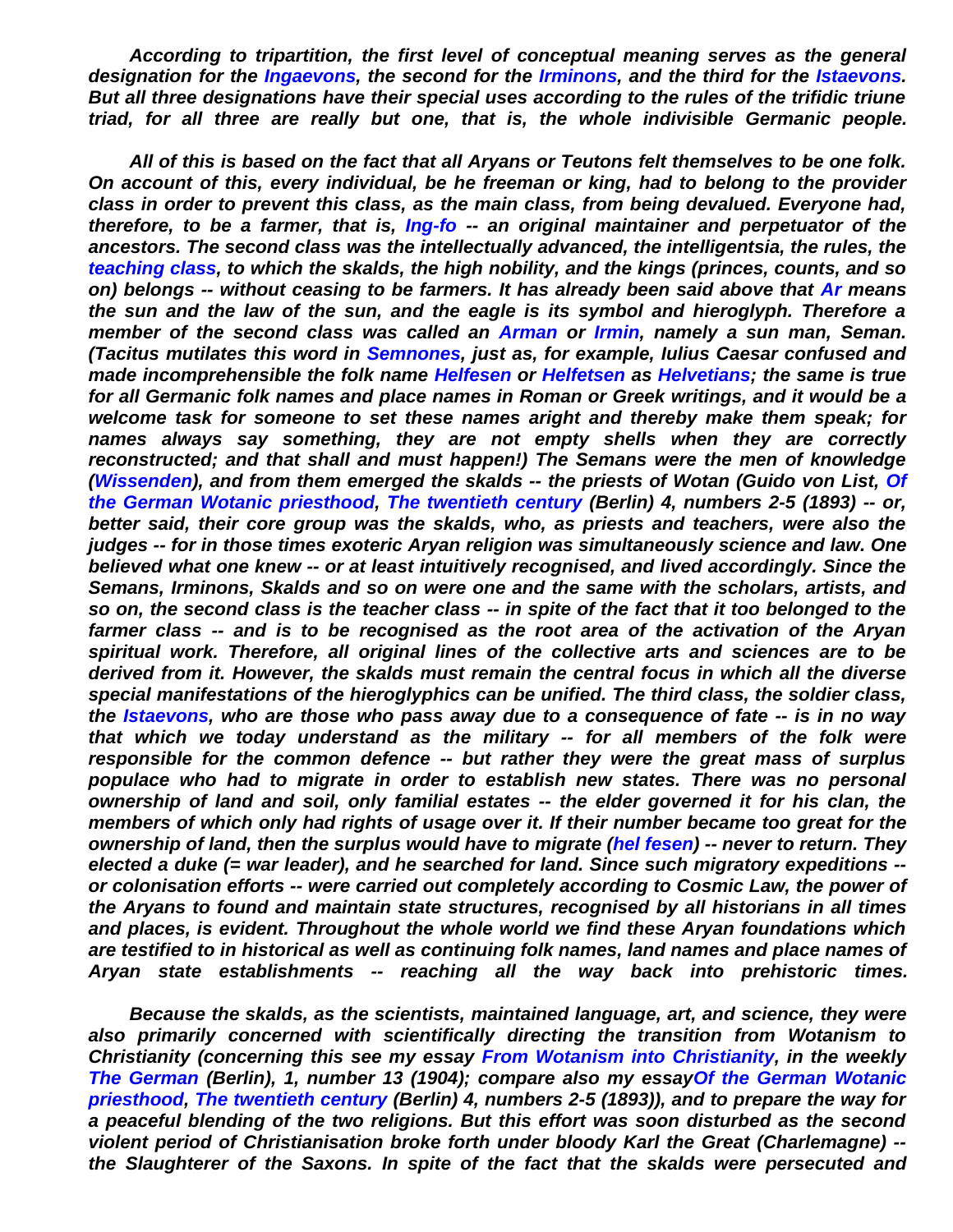*scorned, they collected themselves together and secretly took the German faith and the German law in a concealed manner into the underground lore of the fem (five) fingers of the sword's hilt -- and thus arose the band of the Holy Vehme. Out of the skaldic order the Minnesinger order later emerged, as did the German builders' guild and the German heraldic guild. From all this, in broad branchings, sprang the judicial sciences, poetic arts, linguistic sciences, graphic arts, and so on.*

*Because the skalds, as poets and singers, were also the maintainers and formulators of language -- and because it was necessary for them to preserve in strict secrecy the Wotanism that they took with them underground into their underground lore (in order not to be persecuted as pagans and heretics), they had to use the threefold interpretation of words to have their messages delivered -- even by messengers -- without these or other noninitiates being able to understand the correct interpretation. Through steady skilful practice they reached such refinement in this double-edged type of poetry, called underground lore or concealed sense, that one and the same text could conceal two completely different messages, whose obvious sense (understood by everyone) would actually be secondary, while the concealed sense would contain the only real, secret message for the men of knowledge. However, not all words in such messages served the concealed sense, but rather only single words among them. These were distinguished by their initial sounds (alliteration), and were therefore called codewords or passwords. Now, these codewords explained the accompanying text in a completely different direction - usually in the exact opposite direction from the apparent meaning -- and in this way they explain many medieval poems that are otherwise incomprehensible. In this hidden Wotanism we can, however, understand the cause of the strictly guarded guild secret of the minnesinger order, the heraldic guild, the German builders' guild, the Vehme, and other bodies that emerged from it. In addition, we can understand the formal richness of their customs of initiation, advancement, and internal association in this way. However, in a very notable way, their secret symbology, which they fixed in the holy signs as hieroglyphs and the like, according to underground lore or concealed sense, gave a double secret meaning. The interpretation of these hieroglyphs is also twofold, and if one will, threefold, as in the following:*

> *1. The interpretation for the common, unitiated folk, which is evident in the portrayal -- whether in speech, writing, pictures, or sculpture (or even in custom and gesture) -- is the same; for example, a lion, a fox, a bear, a greeting, and so on.*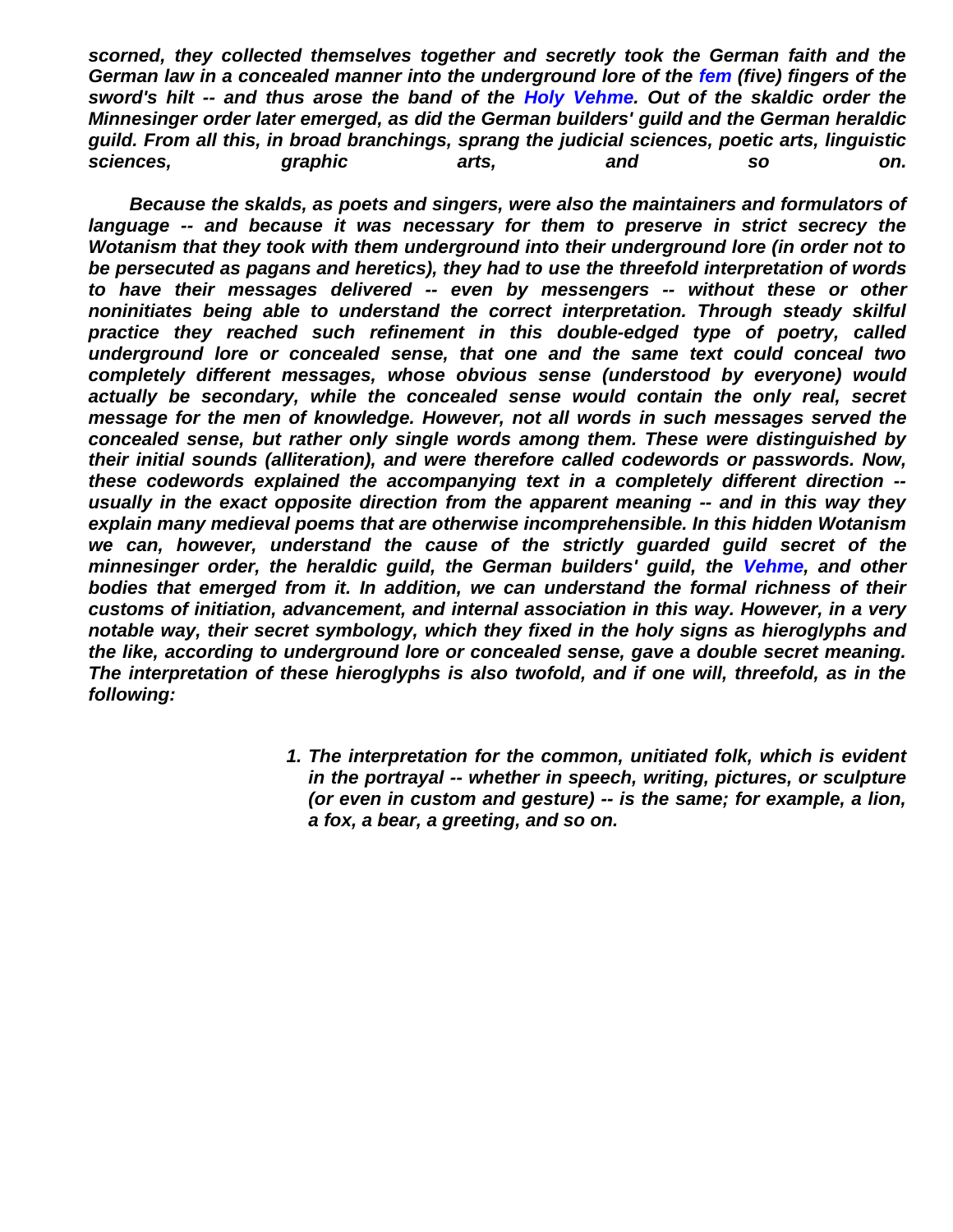- *2. The lower symbolism or the exoteric, which is usually expressed in the ecclesiastical clerical understanding or in commonly known, easily understood correspondences, and which in any event was created for the purpose of being offered to the lower grades of the guild (apprentices, journeymen, and so on) as the lesser light. This is done in order to test their trustworthiness and secretiveness, before the complete great secret or the greater light can be given to them in the higher grades (elder journeymen, master, herald, royal herald, and so on). In this exoteric level, for example, the lion indicates the lion that goes about looking for the one he will devour, or courage, royal essence, and so on; the fox points to cunning and craft; the bear to strength, and so on; the handshake greeting (grip) has its secret characteristic by which one is able to recognise the one who is being greeted, whether he is a Fellow or not, and if so, to what degree he belongs. The password would then aurally strengthen the impression gained from his grip and facial characteristics.*
- *3. The high symbolism of the esoteric, the great secret of underground lore, the full light, proceeds from a purely Armanic perspective, and interprets only abstract concepts of theosophical metaphysical content. It has the ultimate aim to provide a basis for that which was in the beginning blended with the full light, but it is to be introduced with growing intuitive knowledge, gradually dispensing with all symbolic aids and finally being able to base itself on its own intellectual conceptualisation. Only then will the hieroglyphs be alive, as they make clearly expressed conceptual interpretations perceptible from flat comparisons. On this esoteric level, the examples of hieroglyphs already introduced may be rendered in the following way:*

| lion | $\overline{\phantom{0}}$<br>$\overline{\phantom{a}}$ | life,      | law, | light, | sun;   |
|------|------------------------------------------------------|------------|------|--------|--------|
| fox  | -<br>-                                               | generation |      | (fas,  | voss); |

*also the greeting increased in meaning and even became more secret -- for precaution was necessary. Also the codewords of greeting and passwords received another meaning from what they had in the second degree.*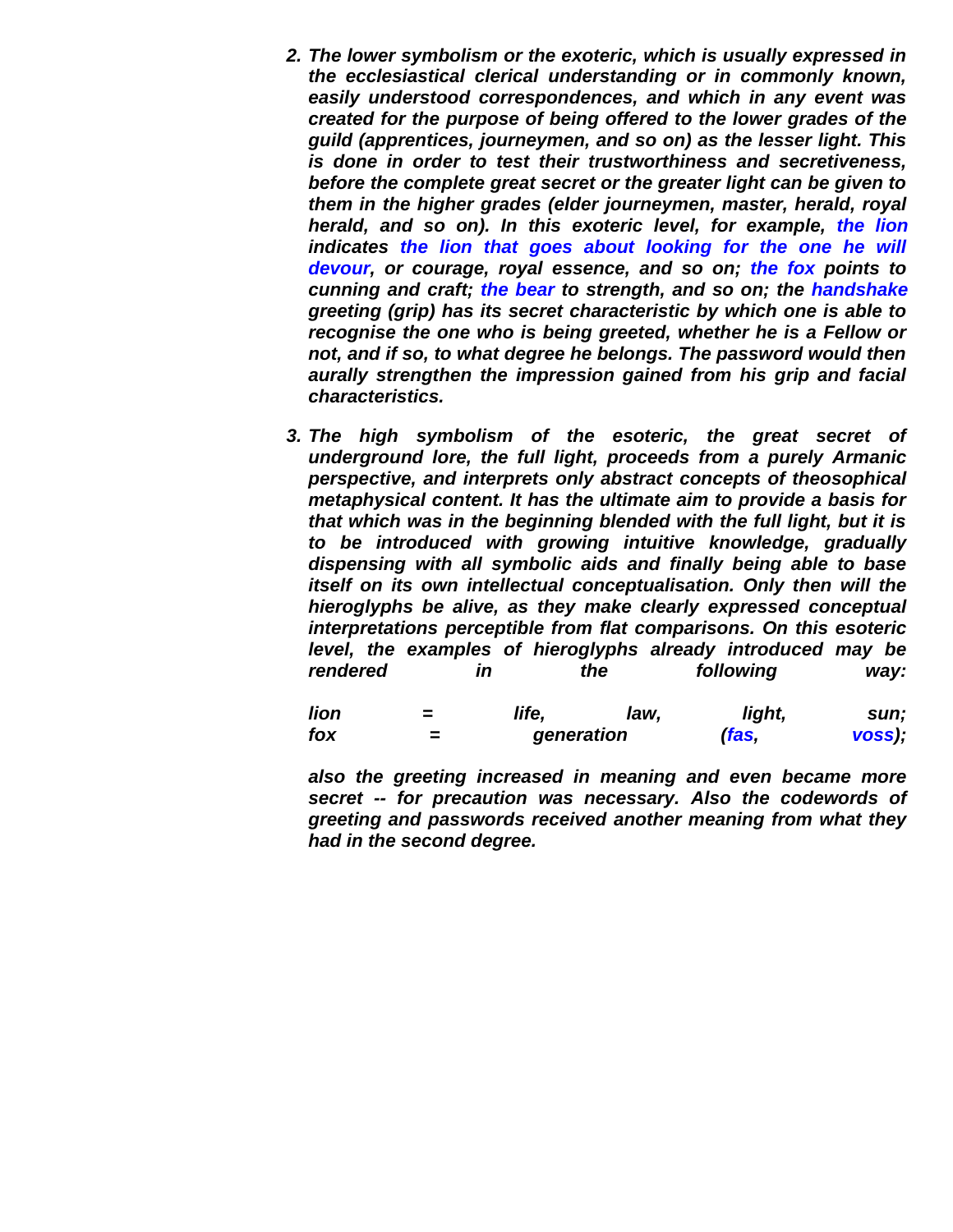*If the essence and origin of the Aryan hieroglyphics are now clear, then too their branchings in various areas of use are easy to prove -- areas in which use was made of them, and areas in which use is still made today. However, it must be said right from the beginning that the usual interpretations today, without exception, are relevant to the second degree -- on the exoteric level. This is because the third degree of interpretation -- on the esoteric level -- has been lost. But it should also be noted here that this loss is only apparent. The key to the deciphering of the secret lies in the language which we still speak today, and in the tripartite nature of the word concepts.*

*In the course of this study, it was discovered that the skaldic guild unites within itself the origins of all arts and sciences which are even today in full bloom, and that the skalds were active -- already in distant antiquity in considerably pre Christian times -- as poets and singers, as heralds (painters), as master builders (sculptors, stone masons, carpenters), as philosophers and theosophists -- as well as judges. They founded and refined their symbolism and hieroglyphics in these branches of arts, sciences and crafts, and ultimately in the Christian era they handed down their arts and crafts through various developments, which had been taken into underground lore along hidden ways, to the guild leagues of sciences which had grown out of them. Through the struggles against the church (witchcraft trials, persecutions of heretics, upheavels during the reformations) as well as through other upheavals in the Holy Roman empire of the German nation the majority of traditions in those bodies were lost, and only disparate remnants of misunderstood formal odds and ends have been partially preserved to the present day, while the soul -- the inner life -- has disappeared. The same is true of freemasonry, which originated from the stonemasons' guilds.*

*Only in the still flowering art and science of our ancient Aryan, indigenous heraldry, or science of coats of arms, have Aryan hieroglyphics been preserved. But today even heralds know only the exoteric readings of their hieroglyphics. They call them secret figures and heraldic devices without having a notion of their esoteric legibility.*

*Medieval and early medieval buildings of Romanesque -- or, better said, old Saxon or old Germanic and Gothic -- styles form a further area of discovery. In these buildings, hieroglyphs were elaborated into extremely high artistic developments, so that those structures speak, when the hieroglyphics are read. And they can convey surprising results (compare Guido von List, The symbolic pictorial works at the giant altar of the church of Stephen at Vienna, Laufer's general art chronicle, 1889, numbers 9-11; even if this work still seems uncertain and tentative -- since at that time a complete understanding and correct use of the key was not yet available to me -- nevertheless it provides a more or less correct reading -- at the time more sensed than clearly recognised -- of the hieroglyphs, and was only in need of a clear foundation and minor rectifications). The revived contemporary Gothic style, however, had no notion of hieroglyphs in its tracery, which is only stylised decoration, and which therefore degenerated inter misunderstood forms and symmetries.*

*No less often do these symbols find their way into speaking records, into legal antiquities and pieces of wisdom, into folk customs, folk beliefs and proverbs, then into alchemy and medicine, into astronomy, astrology, and into all disciplines related to the mystical endeavours of antiquity and the middle ages -- right on up to the present day. That many of these signs were even, so to speak, popularised in the most everyday utilitarian objects and even determined the forms of such things is certainly conceivable with such a widespread tradition. Here, for example, we only have to mention the forms and names of our breads and baked goods. In brief, it is not easy to find an area in the life of the German folk which these hieroglyphs, holy signs, and symbols do not illuminate. However, for present purposes, only heraldry, German architecture, and legal symbolism will be considered.*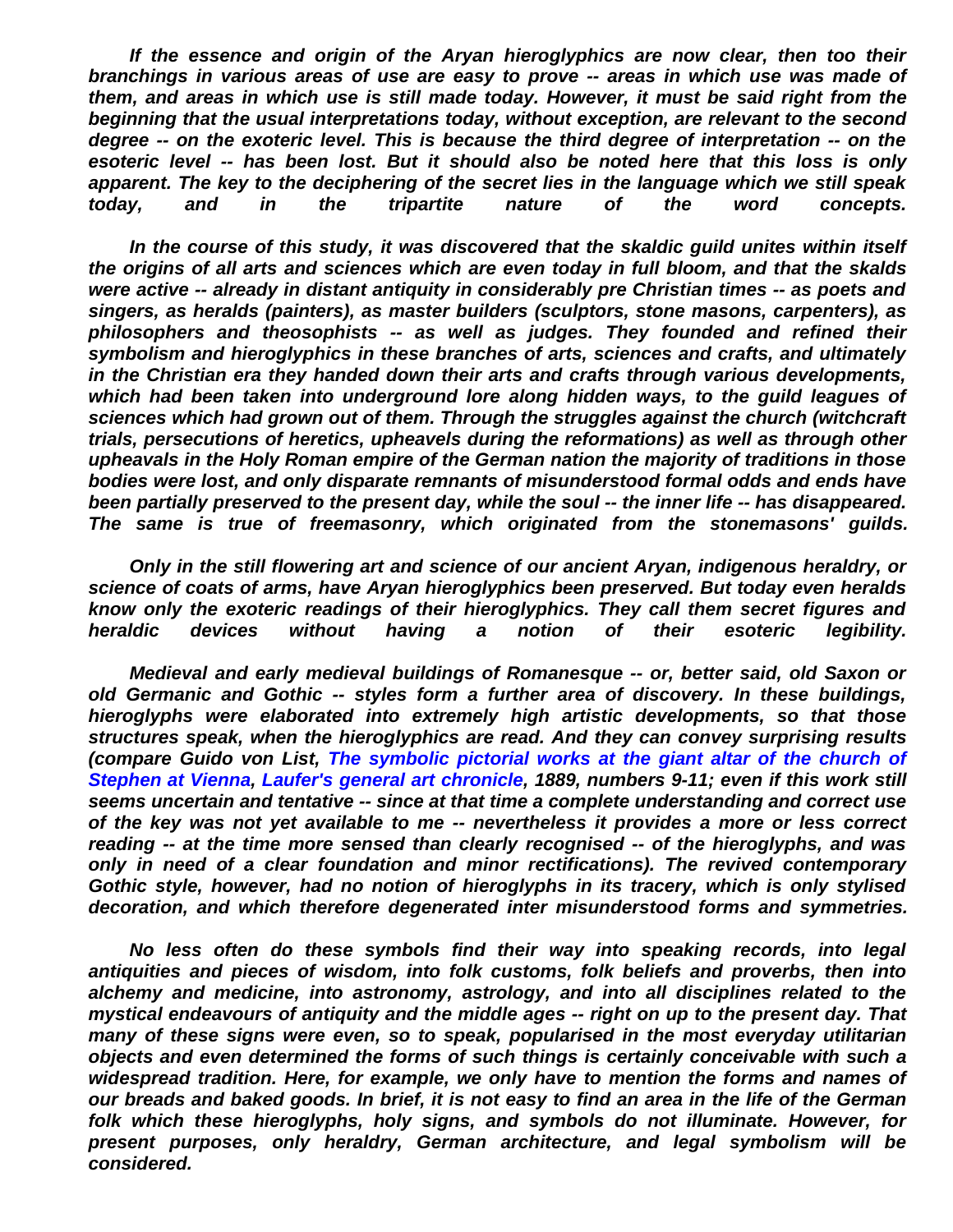*In the symbolism of heraldry all the runes are abundantly met with in the heraldic figures. They form the dividing lines of heraldic devices. Because they were painted on shields and were calculated to have a certain effect at a distance, the heralds tinctured the background beside the runic lines with contrasting colours. The colours used also had a definite meaning, and were again dependent upon the rune. The heralds learned to see the runes and to blazon the shields according to the surfaces defined by the runic lines, and therein lies the confusion. For example, they blazon a coat of arms with the fa rune: per pale, sinister a bar sinister:*



*similarly with a gibor rune: upper pale rompu, lower pale rompu:*



*dexter or sinister fess fracted, bevelled or square:*



*downward fracted bar sinister:*



*dexter bend fracted:*



*and so on, and so forth, according to the portrayal and position of the rune. A coat of arms with the thurs rune: per bend with counter pile:*



*with counter pile, or with counter wedge bend:*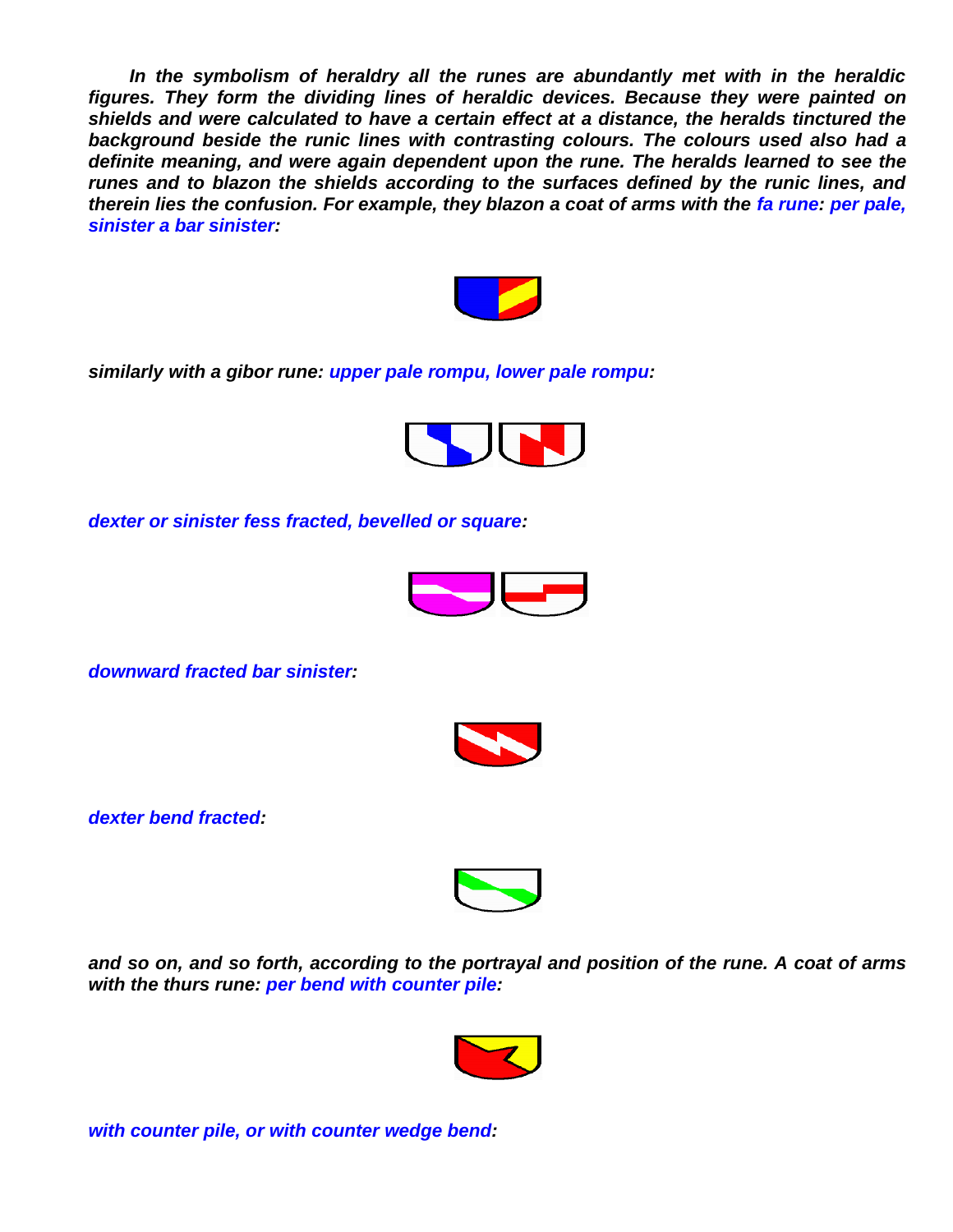

*and so on, whereby the first two indicate the upstanding thorn, and therefore arising of life (phallus), and the last one indicates the sunken thorn, or the death thorn (compare Brünnhilde, Sleeping Beauty).*

*The holy signs (The esoteric meaning of religious symbols by Guido von List, Gnosis (Vienna), 1, number 16 (December, 1903) were developed in even more interesting ways. In the first place, we must discuss the fyrfos (flyfot):*



*which, as soon as the bordering line of the tinctured fields appeared, was blazoned by the herald as quarterly per square or quarterly per wavy:*



*and so on. Later, as the figures were being executed in painted surfaces (and no longer only in linear fashion), the fyrfos was also being portrayed as a coloured figure with linear outlines, and was called the swastika (Hakenkreuz).*



*Because the fyrfos, even under the codename swastika, was still the heathen cross, and thus could bring a herald under suspicion of heresy, the greatest care was taken to conceal its hooks as much as possible in order to make it appear more like the Christian cross. In this way the many so called heraldic crosses originated, such as, among others, the gringoly (serpent headed) cross:*



*the t-square cross:*



*the Jerusalem cross:*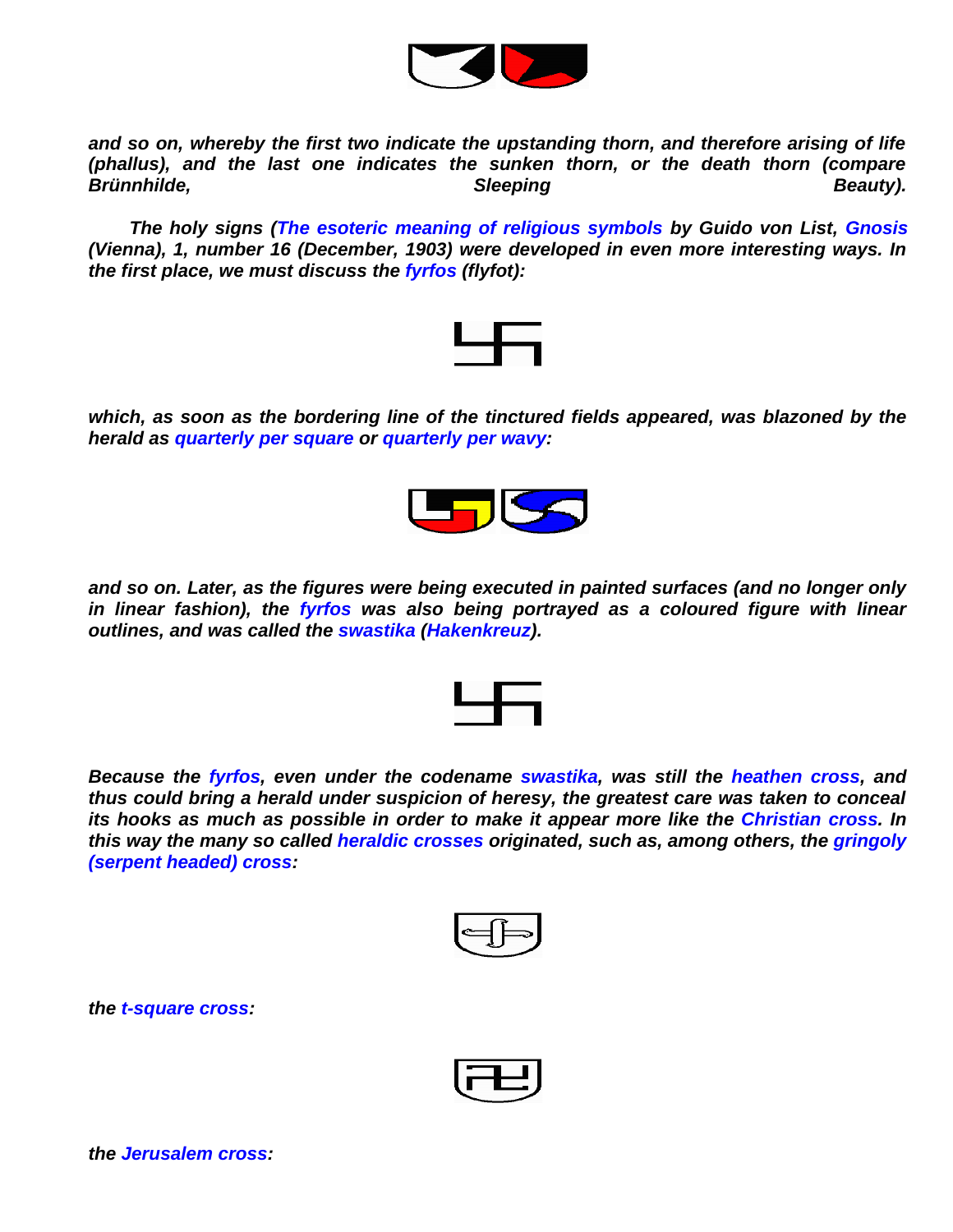

*the arrow point cross:*



*the bononée cross:*



*the fleury (Deutscher Ritterorden, Order of the Teutonic Knights) cross :*



*the moline cross:*



*the bough gable, the mill spindle cross, and so on. One of the most significant concealments of the fyrfos is probably the so called Maltese cross:*



*which appears to be made up of two opposed swastikas in linear fashion:*

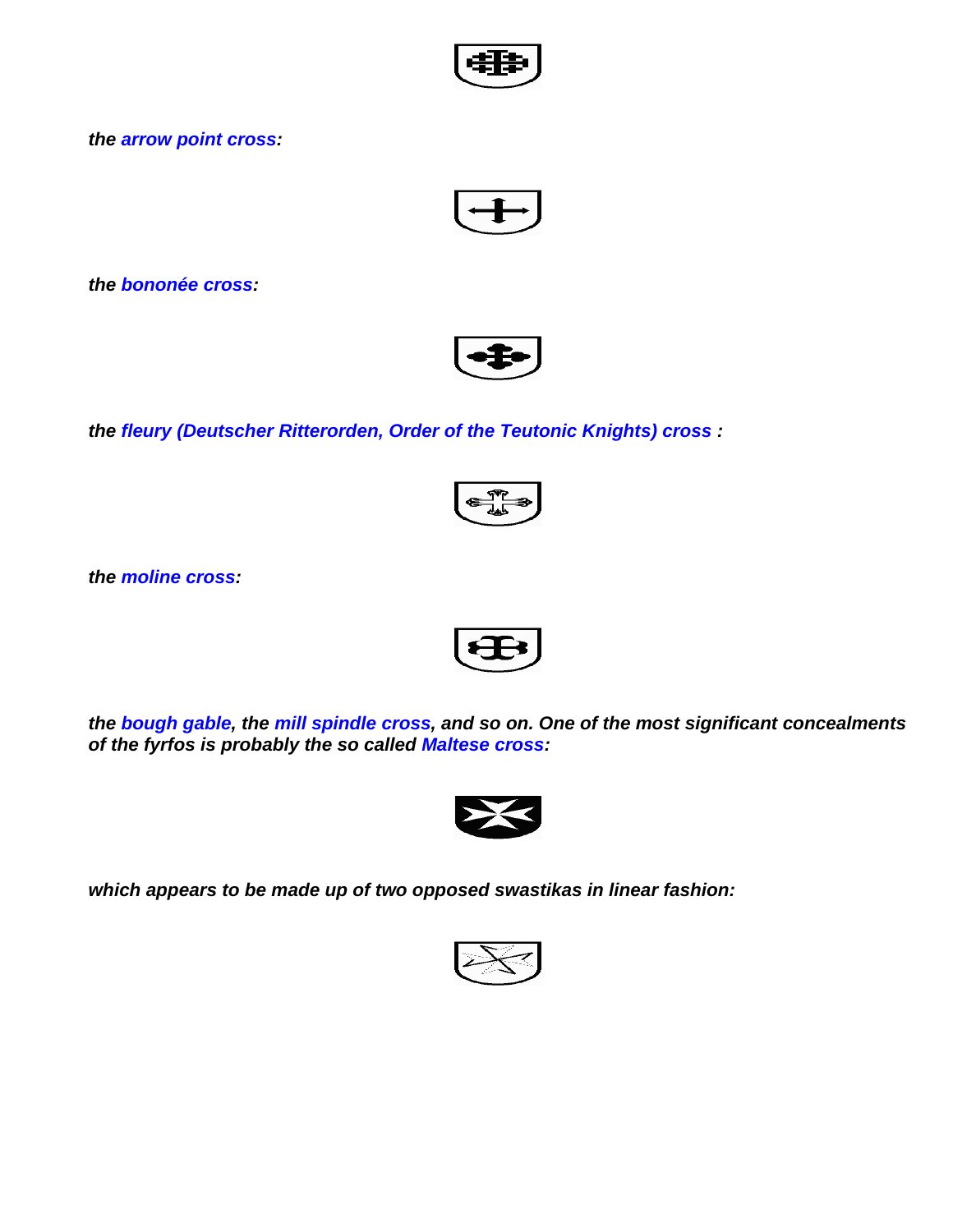*which now form the well known eight pointed figure that is painted a different colour on the inside (from the field on the outside), and so it took on the appearance of an independent figure; however, this was only intended to feign such a sign. This sign was called Baphomet or the talking head and was used as evidence for heresy in the Templar trials, and as one of the grounds for the condemnation (1313) of the Templar Order. It was, however, nothing but their speaking head sign (that is, main sign in the sense of the third esoteric secret degree of the Wise mentioned above). The Knights of Malta and the Knights of Saint John, who today still use the same cross, were only able to avoid a fate similar to that of the Templars by means of heavy sacrifices. But the Order of Teutonic Knights also uses the German Armanist swastika in the cross fleury still concealed in the ancient and honoured fyrfos - which is discernible to the Wise.*

*A further very interesting example of a hidden swastika is offered by the crest of the lower Saxon town Bad Pyrmont am Osning near the Porta Westphalia, well known for its mineral waters:*

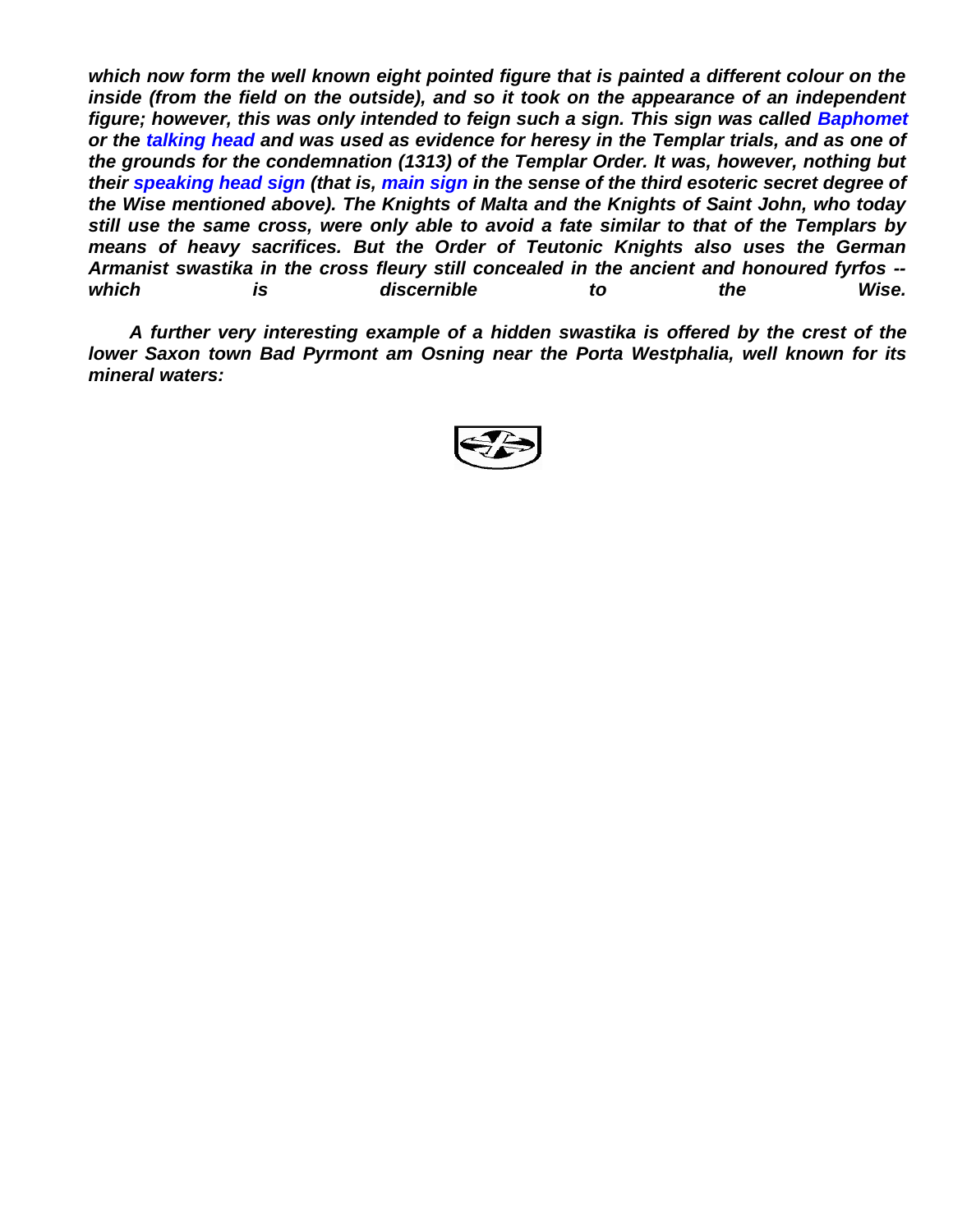*It contains two swastikas executed on a flat surface. These crosses are superimposed in such a way that, of the underlying cross, only the wedge shaped parts of the arms and the spreading hooks can be perceived, so that in its entirety it gives an impression similar to the cross moline.*

*The ordinances in heraldry, that is, people, animals, utilitarian objects, and so on, are also hieroglyphs like countless other heraldic devices -- which cannot be discussed in detail here -- and as such are only legible according to the third esoteric degree of underground lore or the great secret. Following what has been said above, these always have a concealed sense and never signify that which is represented as such. Therefore, in the springtime of heraldry, when underground lore was still active, these portrayals never appear formed in a naturalistic way, but rather are always treated ornamentally in the style so characteristic of the old coats of arms. The picture, be it an eagle, a lily, a fire dog (= andiron), fire goat (Fyrbock), or whatever, never signifies just the object itself but rather the hieroglyph derived from this object; and it is this, too, that the artistic ornamental elaborations are supposed to indicate. An instructive example is offered by the heraldic eagle, about which it has already been stated above why it is the hieroglyph or device of Aryandom and of the later German empire, a hieroglyph which was already being borne by the Aryans in Asia, for example, Cyrus the Archaemenian, as well as the Pharaohs, the Greeks, and the Romans. It symbolised the power of the state and was naturally one headed. When it occurred to the papacy to free itself from the power of the state, thus beginning the investiture contest, the German king put the double headed eagle on the imperial coat of arms and thereby said that he was lord of both forms of law, of the secular law of the state as well as of ecclesiastical law.*

*The eagle maiden of the crest of the city of Nuremberg only has meaning when it is addressed by its old name, that is, wipare -- which would sound like weibaar (eagle woman) today, but which is preserved in the word Weberin (Weberin -- female weaver = Webarin = Wibarin = Weibaarin; in Listian code, eagle woman). It signifies the female weaver of fate, the Norn, after which Nuremberg is named, and so it speaks as does every -- genuine! -- old crest. Wibare, the weaver, is, however, at the same time the Arkona (Sun Lady) as well as the Urkona (Primal Lady, or Primal Mother, or Ancestral Lady). So in turn it is the white lady about which so many castles and palaces report and which is also at home in the castle of Nuremberg. Also the saga of the white lady, or the ancestral lady, belongs to the realm of hieroglyphics, for she is found at places of primeval origins (birth), but never at places of rule or governance (of life).*

*In any case, all sagas, folk tales and myths according to the third esoteric secret level have special meaning with regard to the place to which they are connected, and they also work to explain the place names themselves (for more details on this, see Vienna and its Leopoldsberg, by the author of this treatise, in The development (Vienna), 2, number 1 (1904); a report on the concealed sense and other concealed sense places as well as on the concealed skaldom at the locations of pre Christian temple sites), and contribute in a completely unexpected way toward the illumination of the primeval history of Aryandom over the whole world, not only in central Europe.*

*The sculptures on Romanesque (or, better said, old Saxon or early Germanic) and early Gothic cathedrals and secular buildings -- which had been up to now puzzling -- find their key in the symbolism of the German building lodges and in this system of hieroglyphs (see note above). These figures were continuously being perfected into a richly articulated ornament right up until the late Gothic and transitional style, and they are even still recognisable in isolation during the early renaissance; but later they are lost track of*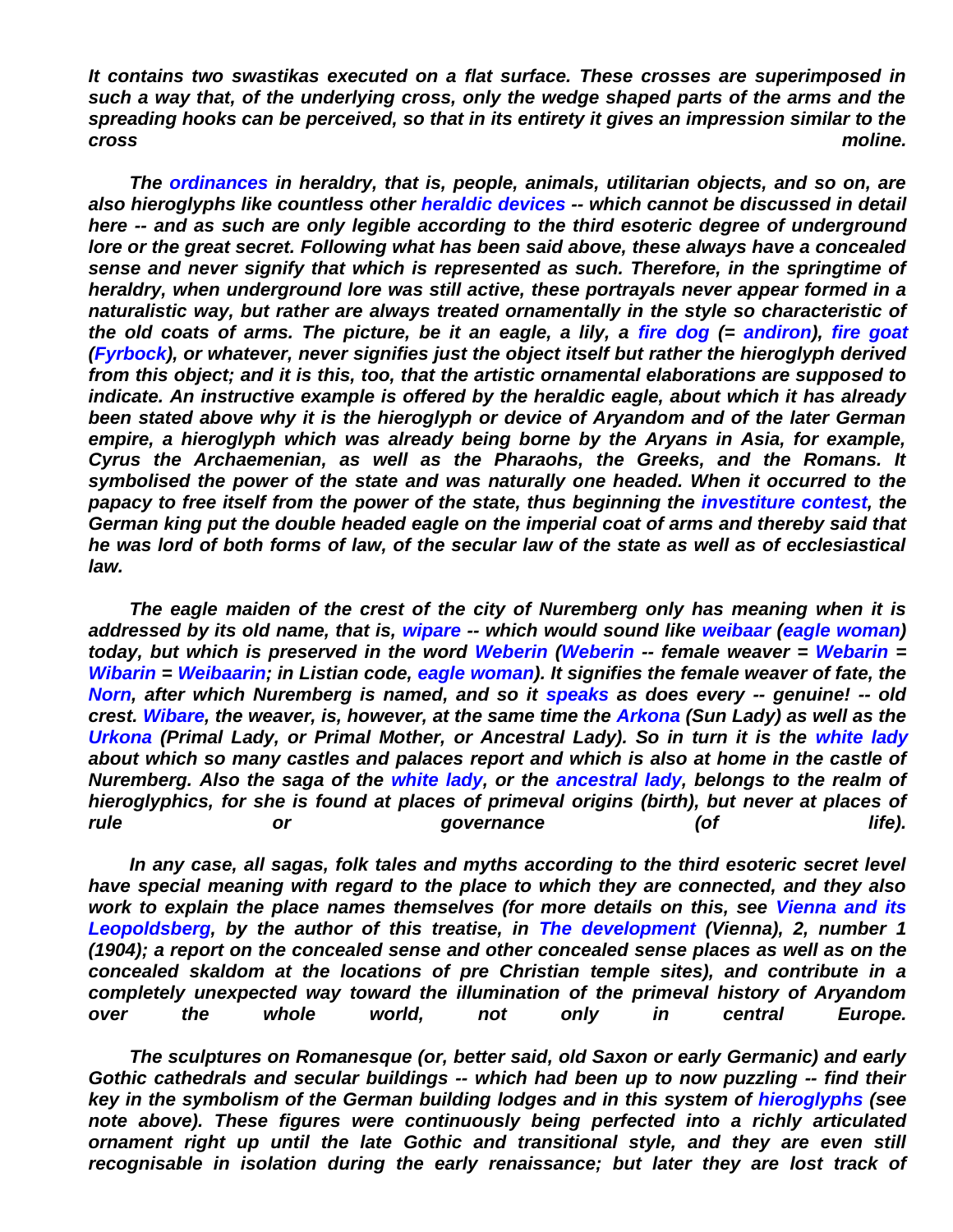*completely -- which happened in conjunction with the decay of the German building lodges. But even in the traditions of architecture, the main holy signs, that is, the trifos:*



*or vilfos:*



*(actually willfol), the fyrfos:*



*(fylfot, swastika), and the ruoth cross:*



*or wheel cross (Radkreuz), also called the whisk:*



*take on very important meanings in all sorts of ornamentation used in the construction of tracery and rose windows; the first as the flamboyant trifoil:*



*the second as the flamboyant quadrafoil:*



*and the third as the Saint Catherine's wheel:*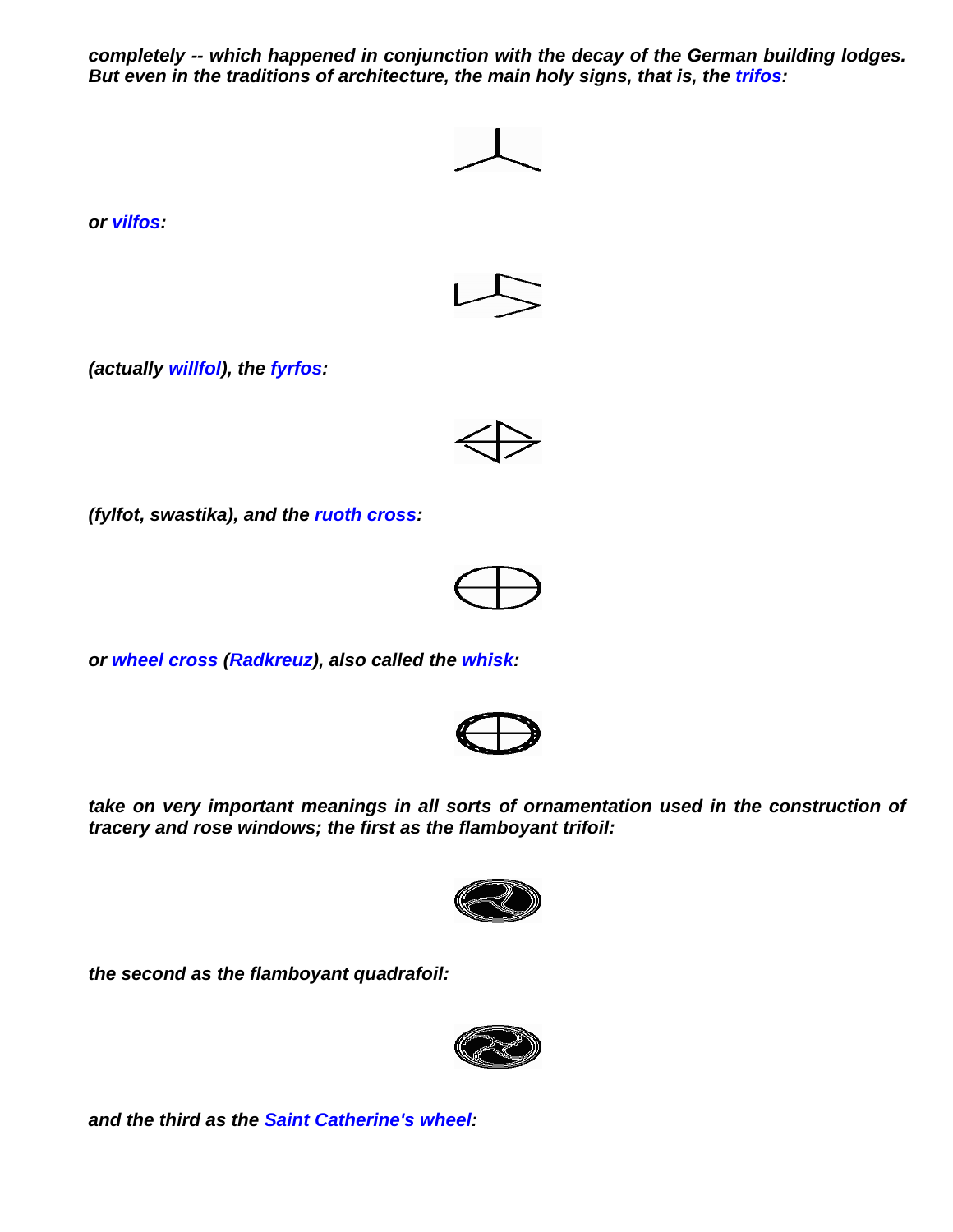

*The other Gothic hieroglyphs are too numerous to count, but wherever one looks, these will be found in a very special arrangement -- proclaiming the great secret of underground lore to the Wise.*

*The trifoil as the vilfos:*



*indicates the will to generate, with references to the creation of the world as well as to the activisation of life. The flamboyant quadrafoil:*



*as the swastika:*



*however, signifies the all encompassing cross, from haag (to) hedge (in). The name swastika:*

*is just a codeword for hag cross; it symbolises the Nordic God in the All as well as in every ego, as a haag (see hagal above). The wheel cross:*



*which appears in a hidden form as the Saint Catherine's wheel:*

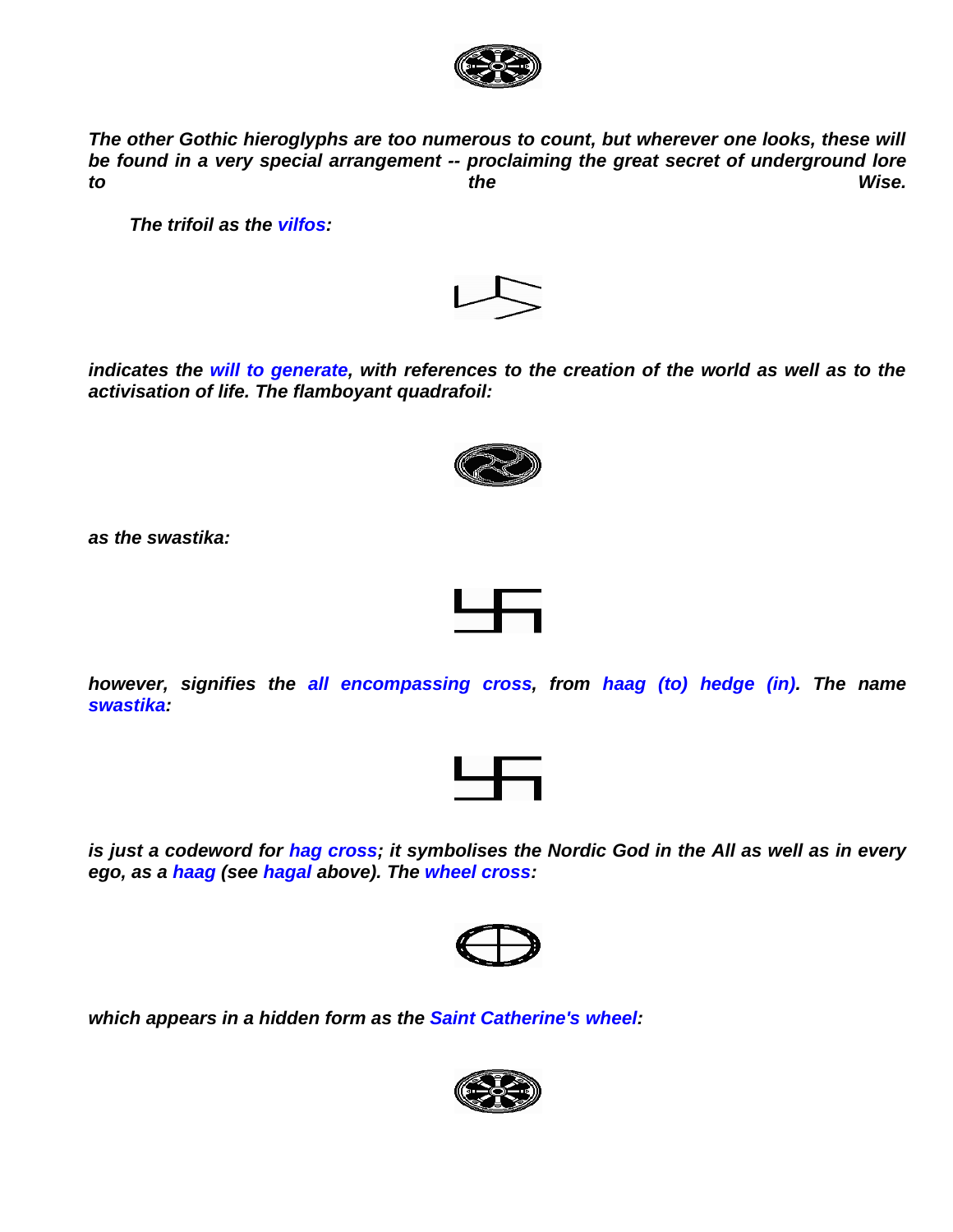*points to the judgement of the world at the end of time, and so the flags during the Peasants' War (1525) had wheels on them (the little wheel flags) -- the peasants wanted to hold court over their oppressors! The five angled star, the Vehme star, Truthenfuss (truh = turn, fuss = foot):*



*is the hieroglyph of revolving or turning generation, of rebirth -- one of the most important articles of faith in the Aryan religion. In its exoteric interpretation, this sign simply says: return, and was therefore a favourite sign used at hostels and inns, in order to convey the meaning: whoever is a guest here should come again.*

*Thus these hieroglyphs are easily carried over into the highest theosophical and metaphysical realms of ideal conception, all according to their functions and dispositions, for they exist in the sphere of everyday life in order to transfigure this life, in order to show that ideal striving and real struggle actually flow into one another as the great mystical biune bifidic dyad.*

*It will already have been noticed that when the main or primeval holy signs were named: vilfos:*



*fyrfos:*



*and ruoth cross or wheel cross:*



*they also had other names, for example, vilfos, fourfos, whisk, and even further designations such as trifos, turnfos, three foot, triskelion, four foot, and so on. It can be seen that in order to conceal the esoterically indicated will, the insignificant many (viel) was imposed in order to veil the esoteric tri (three) (turning, of the turning of the earth and stars, of the whirlwind, of the storm, and so on), and at the same time mystically to indicate the number three, as well as the number four for fyr. This hidden fyr occurs to an uncommon extent in architecture, for example, in quartering (Vierung, the intersection of nave and transepts), in the guide or slide (Führung), in the square (Vierege) (fyroge = fire eye = the Nordic God's eye). The last of these earned an important meaning in secret rituals under the code name TAPIS (a carpet) and also TABVLA QVADRATA:*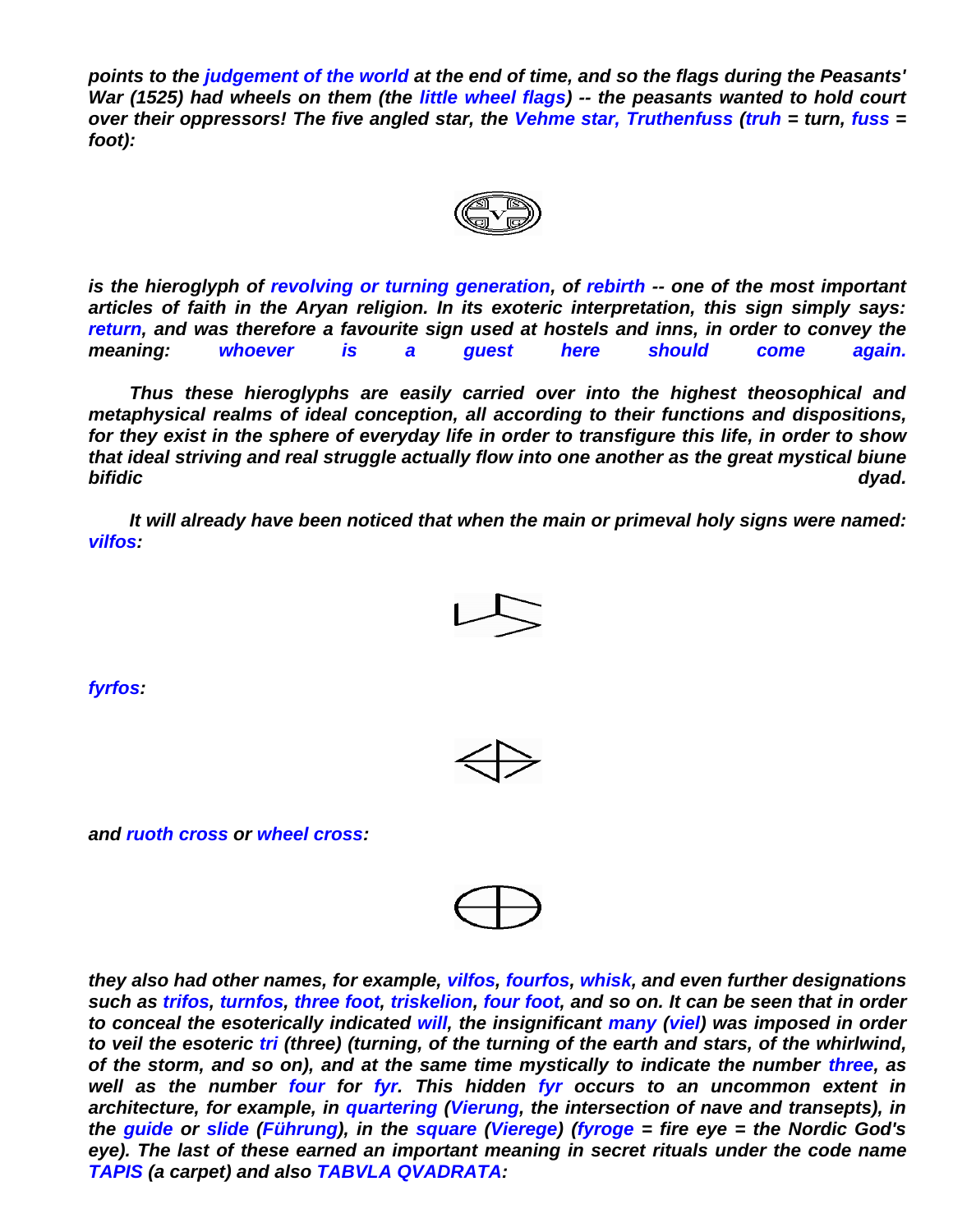

*which symbolises arising, existing, and passing away to a new arising. The corner diagonal to that of the middle lamp of existence had no light, for it indicated the northern side, the darkness of corporeal nonbeing, which was followed by the new light in the east, the coming rebirth, the new light of arising. Around this TAPIS, with its three lights in the east, south, and west, and its mystical darkness in the north, the Fellows of the builders' lodges made their symbolic migrations through the life of the immortal ego, of the spiritual ego, whose ways lead them through countless births and an untold number of lives in human form, toward an equal number of deaths, and through these into the darkness of the Primeval, in order to attain to new arising through many rebirths, to renewed life in renewed human bodies. These migrations of the immortal ego are, however, intended to indicate not a circular development, but rather a continuous rising -- like a spiral staircase -- in order to approach the final aim of the highest perfection, of a similitude to the Nordic God, and ultimately to full union with the Nordic God in this spiral form. All hieroglyphs which indicate the stepladder point to this end, but -- and this is the important thing -- but without ever losing the real rock solid foundation which lies firmly established in the recognised indivisibility of the physical from the spiritual, and in the acknowledged biune bifidic dyad. It is in this that the main strength of the -- indestructible! -- Aryan religion lies. While the Aryan Indian Buddhist acknowledges only the spiritual and disdains the physical (and so by maintaining his ethnic individuality has lost his political freedom), and while, on the other hand, the Mediterranean Aryans (Greeks and Romans) acknowledged only the physical, thereby quickly attaining a high culture and status as world powers, but -- see note above - through damage to their moral force lost the culture they had attained, and disappeared without a trace; the central European Aryans -- the Teutonic peoples, including the Germans -- by recognising the biune bifidic dyad cultivated the spiritual and physical as inseparable and coequal -- and so they preserved not only their ethnic individuality, but their national freedom as well. In possession of both of these, they were also able to hold on to their original Aryan Armanendom as a priestly class in contrast to all other peoples of the earth.*

*In the symbolism of German administration of justice, a great number of such holy signs, symbols, and hieroglyphs are once more found: however, in a much more lively variety of forms than in painting (heraldry) or in sculpture (architecture). This is because they served in matters of law as speaking attestations (as verbal and truthful signs), and as such were placed in opposition to the statements of witnesses and the living evidence. Therefore they were neither painted nor chiselled not symbolised in any other way, but appeared in their natural state and therefore attained a very noteworthy meaning in their symbolic hieroglyphic interpretations. In the administration of justice, too, the old Aryan tripartition is naturally found again as:*

- *1. arising, or law (Cosmic Law)*
- *2. the existing, ruling (justice), and*
- *3. the passing away to renewed arising (the court).*

*Because law and justice culminate in the decisive pronouncement of the court (and, consequently, as the third level, this provided the final result) the holy sign of the court was the ruoth cross, rod cross, or rowel (wheel) cross,*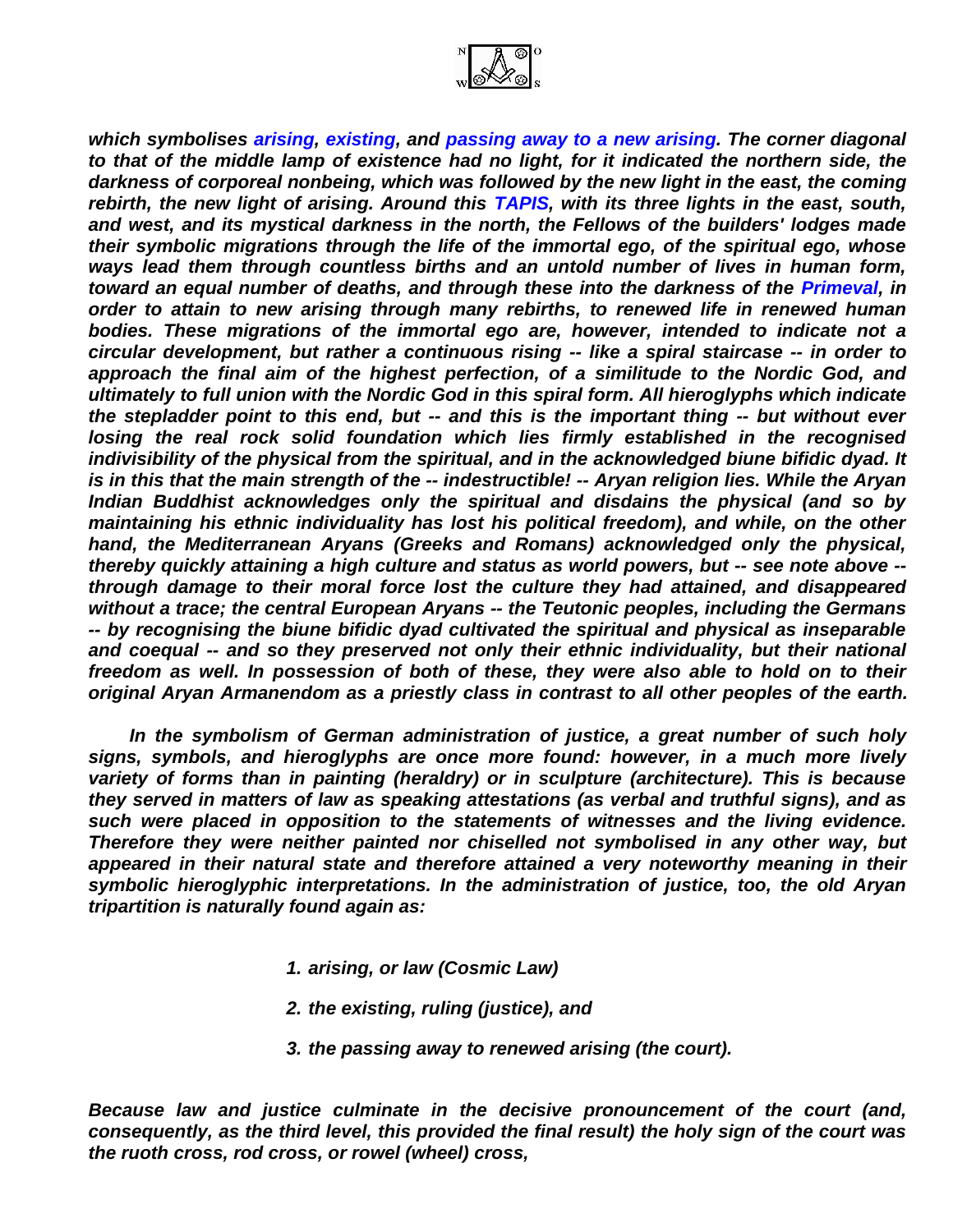

*which was therefore also known as the Vehme cross:*

*consisting of a fyrfos whose hooks were bent in the circular shape of a wheel rim. As the Vehme cross, it appears engraved on the blade of the great Vehme sword as an equilateral cross enclosed by a circle. At the cross point, the letter V appears, and furthermore, in the quadrants between the arms, the letters S.S.G.G. were engraved. These letters probably* displaced the formerly used runes  $\overline{\phantom{a}}$  and  $\overline{\phantom{a}}$   $\overline{\phantom{a}}$   $\overline{\phantom{a}}$ . which *signified: Vehme, and the old passwords: string, stone, grass, branch, that is, white = law; brick = secret; rage = thunder = doing = Ar = right doing; greyen = to uphold; that is: Through law and underground lore, right doing is upheld. In abbreviated form this is S.S. and G.G.*

*In underground lore or Cosmic Law, all this signifies: present in the hidden, which exoterically refers to the watchfulness of the Vehme, esoterically to the omniscience of the Nordic God as the highest judge. For this reason the ruoth cross was the symbol of the court, and it is for this reason that the crucifix on the bench of the modern judge should be seen -- not as a symbol of religion -- but rather as a substitute for the ruoth cross.* 

*Wherever the words Rothenkreuz (red cross), Rothenburg (red castle), or even roth (red), Rad (wheel), Ratt (rat), and so on, occur in place names, there is where there was at one time marked steads of the Vehme, as, for example, near Hochroderd in the Viennese woods. All red crosses that stand in lonely forests were at one time Irminsuls or Roland columns, that is, mark columns, which designate such marked steads (for basic information about this, that is, concerning the temple site, the holy stones, and marked steads at the red cross, see my essay Prehistoric constructions in southern Bohemia, in Heimdall (Berlin) 8, numbers 11-13 (1903)), and all red courts were at one time the property of the Wise of the Vehme (for example, the red court in the eighth parish in Vienna, at one time the town of Josephstadt).* 

*Therefore speaking attestations were -- as has been said -- opposed to the living witnesses, and both were therefore considered as equal in German law. They were consequently memorial marks or tokens for the recollection of an original act; they were therefore pictorial signs, and hence hieroglyphs.*

*Such living images include the coif and breast, dogs, roosters, chickens, geese, and so on; speaking images include eggs, cheese, oats, grains, and so on; while memorials (also thought of as speaking) such as stones, hills, graves, trees, straw, twigs, helmets, shields, lances, axes and spurs, memorial coins, gloves, and so on, are well known.*

*Mountains, hillocks, columns, rivers and brooks served as halls -- likewise speaking attestations -- and it is from these that we get hall mountains, rivers, forests, and fields. These halls are not only borders, but also holy, and consequently also the target, the final goal.*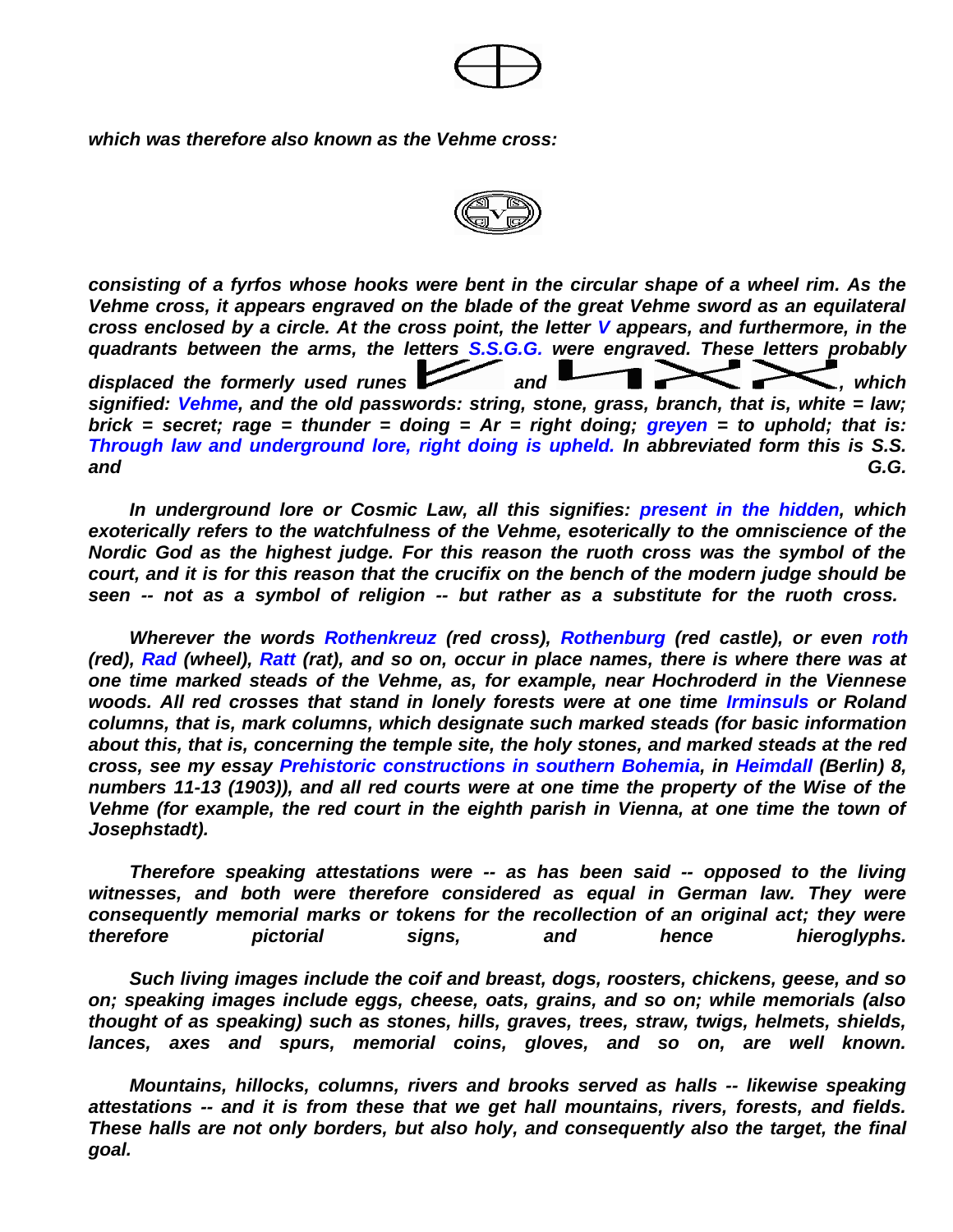- *The straw pulled from the field and handed over to the new owner was the speaking attestation of transfer (renunciation) or a property. Hal is that which is hale and holy. The one leaving the land therefore gave over the property with all that was hale and holy still attached to it. In the drawing of straws, the longer straw decides the lot -- as the greater boon (Heil). Even today we say: He drew the shorter one, when one has bad luck.*
- *Similarly, the staff (sta-fa, standing) of steady generation, that is, life continuously renewing itself, is a much used hieroglyph. In the hand of the judge it is the wise staff -- the guiding staff which guides the law -- and so it is therefore white in colour, because white (wit, wyd) as a colour means law. As a red staff -- in the criminal court -- it is the staff of justice (right staff), for red as a colour means justice (right, ruoth). It is for this reason that the executioner wears a red coat. For the condemned the staff is broken, that is, life is broken, just as he has broken the law, and is therefore called a lawbreaker.*
- *The staff of the king is of gold. Gold as ore designates the descendants; the king preserves living justice for the future. The royal staff is called the sceptre, which, as scipan or scepan, means the shaper of justice (therefore those who occupied the courts were called the scephan = Schöffen, magistrate, juryman, as shapers or creators of justice, and not something like the Schöpfer -- ladle, scooper -- as in dipping water from a well.*
- *The bishop's staff, crosier, is called the crooked staff. However, being bent, crooked, or turned means an inverted life, that is, my kingdom is not of this earth; the bishop should, according to this hieroglyph, have no power in secular justice. In the investiture contest it was decided otherwise, however.*
- *The hand is the sign of ownership, but also of personal freedom. The unfree man might neither give nor take by his own hand, but rather only by the hand of the magistrate; only the freedman had the power of his own hand. Only he, as a genuine property holder might take something away by his own hand.*
- *From this idea come the expressions to promise by mouth and hand, and the magistrate shall manage the residents.*
- *The bond (Handfeste, that is, something fixed by hand) is a document or letter ratified by a seal and signature.*
- *The dead hand -- of the unfree man -- is one that can neither give nor take. The modern concept of dead hand, referring to clerics, is not relevant here.*
- *The Vehmic magistrate disposed with his left hand. Again we are dealing with concealed sense or underground lore, for Ling (left) = head; he managed (behandelte) and he maintained (behauptete) the sentence that he shaped. The imperial princes at the Imperial Diet disposed with the right hand.*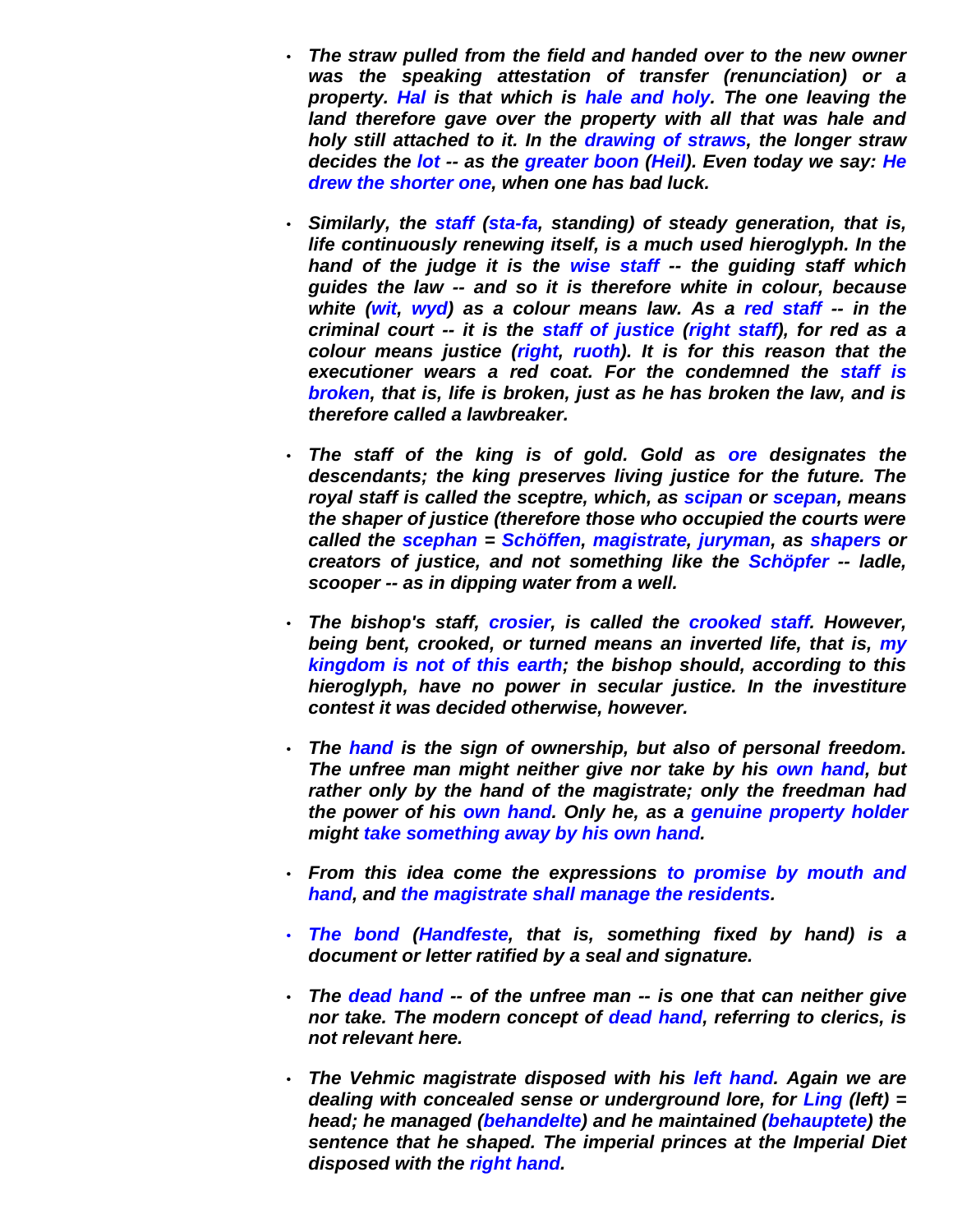- *Hand clapping was -- and is still today -- a sign of approval. The investiture of royal jurisdiction without a retinue upon a man was carried out by the one being invested kneeling while holding his flat right hand in the flat right hand of the king. This was a ceremonial handshake.*
- *To get to the upper hand means to go to a higher court.*
- *A chopped off hand or an ax on places or on government buildings hieroglyphically indicates municipal jurisdiction or baronial jurisdiction.*
- *The hand with a sword is the hieroglyphic sign of jurisdiction, designating the supreme censure or the highest jurisdiction, and also the seat of government (the National House in Vienna).*
- *The gloved hand indicates the protective jurisdiction, the civil court. From this we get the hand token (Handmal) as the sign of the court at a border stead (Malstatt, be this now a stone, a pillar, or whatever kind of mark (Malzeichen).*
- *A bloody hand takes no inheritance, that is, whoever sullied his hands with human blood would lose his inheritance. According to tribal law it fell to his next of kin. But also no judge who judges with a bloody hand, that is, who exerts capital punishment, may take (confiscate) the property of the condemned man from his heirs. Therefore: A life for a life, the property remains to the heirs, only the horse, harness, gear and coinage belongs to the magistrate, and whatever is above the belt to the bailiff and that below the belt to the hangman.*
- *Much else could be said concerning the hand, handshake, and other hand signs, but this should suffice.*
- *The hat was the hieroglyph of protection, and growing out of this, of the lord's justice. In obviously meant shelter (die Hut, shelter) and guardian (die Hütung, guarding). At the enfeoffment the liege and the vassal would grasp each other's hands inside a hat. This signified that the vassal was under the shelter (die Hut) and protection of the liege, but also that the vassal was ready to aid the liege if he needed it.*
- *The hat on a pole (Gessler's hat) is a sign of sovereignty; the village mayor who came to the auction of a bankrupt farmer's property entered the barnyard and stuck his walking stick (staff = life) in the ground in the middle of the yard and clapped his hat over it. With this action he had taken possession of the farm, by right of his power.*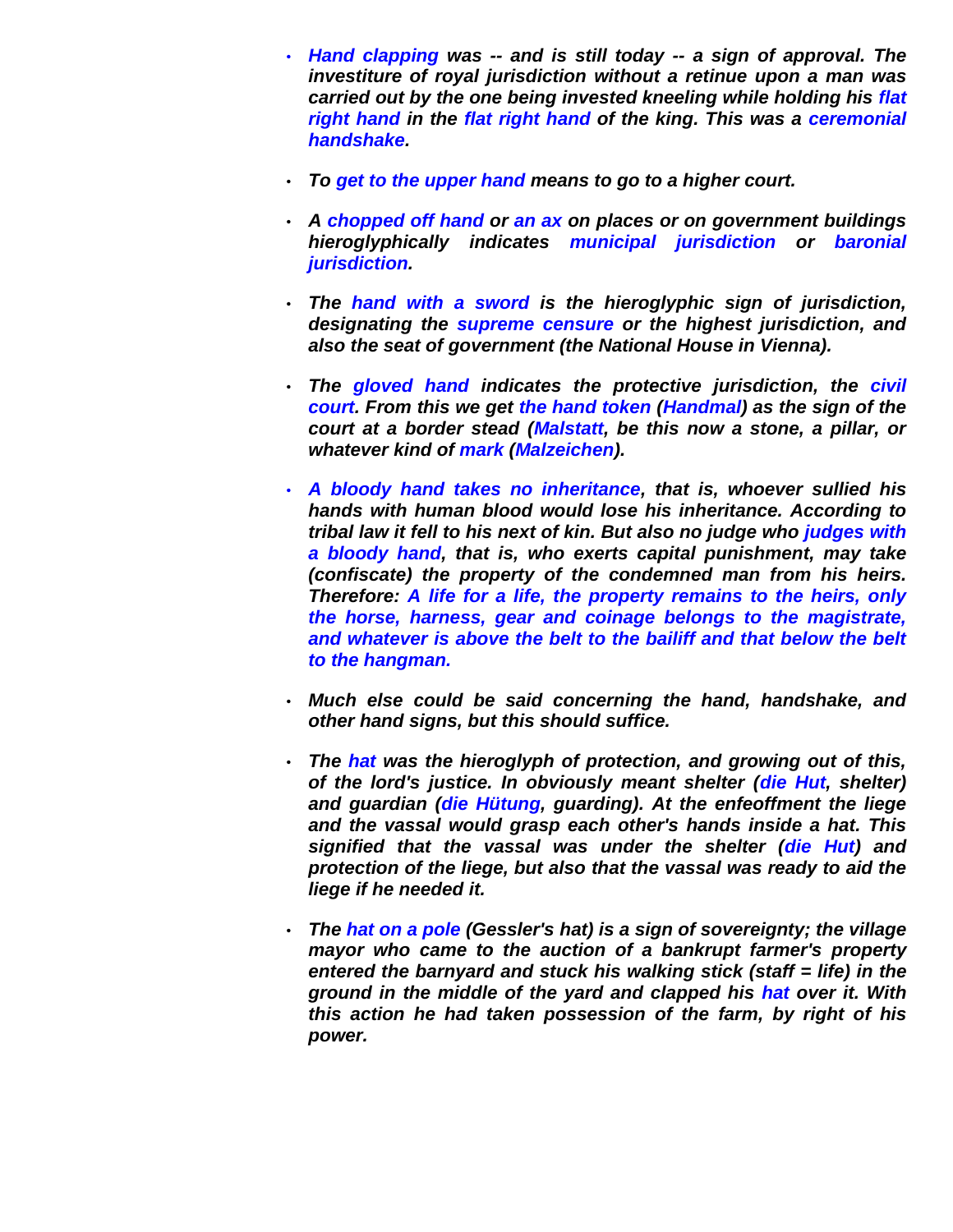• *Women swore by hair and breast: Ir rise das sol sin ir trouwe, that is, her hair (risan = that which grows), that is, her coif, shall be her troth (faithfulness). The breast is the sign of nourishment, of wet nursing, of mothering, of Minne (Minne, Menne, Männe, Manne, Moraminne, Miromanne, Meremenne, and the rest = the woman who nourishes, the wet nurse). Minne is memory. This is why hair and breast is in the saying: Remember the one who grows -- as a mother of future generations it is her duty to be mindful of, and to stand by, truth, justice, and Ar.*



*Female breasts also mean the same thing in heraldry and architectural symbolism, for example, with the Wibare (ar-wife, see above), the sphinx, and so on.* 

- *Here it should still be remembered what was said above about the hound as a symbol of justice as well as a chivalric sign of shame in order to show how all three levels of the concepts mesh, and how one and the same hieroglyph can be -- according to their arrangement -- a sign of honour or shame. This has only now been made comprehensible.*
- *However, there also existed yet another foundation of concealed sense to which the reader's attention can only now be drawn, because this rule will only be comprehensible from the hair and breast example. Above it was said that concealed sense secretly indicates the hidden meaning of words on some other level of interpretation, in which the Wise had to be able to recognise the concealed right sense -- but when the profane hearer perceived and interpreted the word it was only comprehensible according to the listener's level of understanding. Thus there came about many double meanings: Ar (sun) and Aar (eagle); fos (fot, as in fylfot) and Fuss (foot); fos (fot, as in fylfot) and Fuchs (fox); life and lion, birth and bear, Brake (setter) and Brecher (breaker, law breaker), and so on, are all to some certain extent direct concealments, while the examples hair and breast are known as indirect concealments. Now, indirect concealments are based on a transposition of concepts, such as tress or lock for hair, that is, the collective for the singular; such as breast for the concept of motherhood, that is, the means for the end. They stand, therefore, despite the poetic veiling, in very close associations of meaning with the intended interpretations.*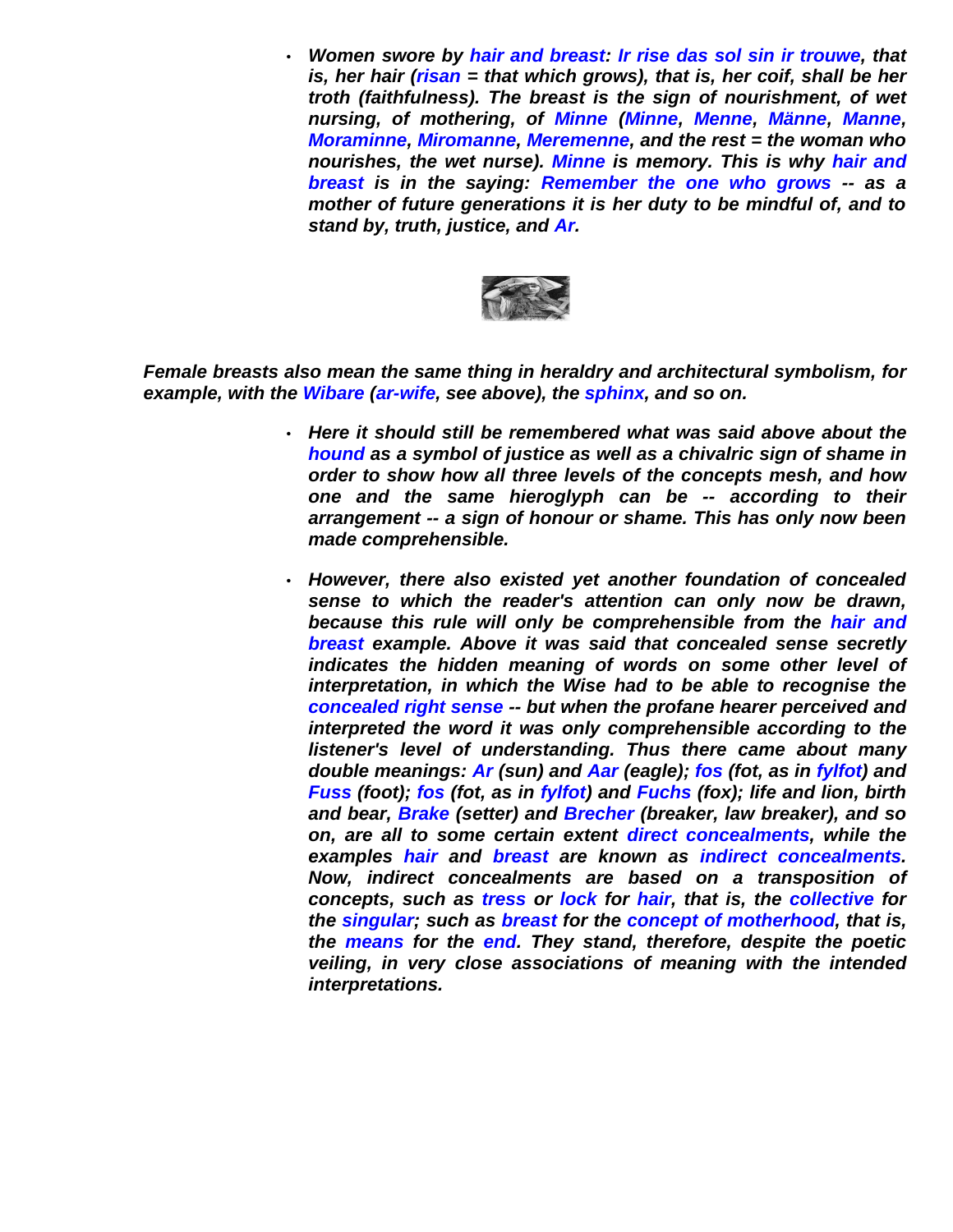*For us, the difficulty of interpretation comes in because we have to look for this far off from the modern or usual meaning of the words, and often only after many detours can we recognise the interpretation -- if ever found -- as being one very close to what we sought. In this regard, it should also be pointed out that the interpretation of a word in its concealed sense is never valid as a model for all other cases, but rather each one must be solves independently, even if the solution of one case can be of use as an analogy. The rules valid for such variations just have to be found. Their causes may be discovered in local linguistic customs from the time period in which they originated and in other circumstances; however, in this regard, it may also be noted that even today hard and fast rules without exception are difficult to find. This is because these variations demand free room to play and not narrow limitations. These were living word pictures shaped from the living language, and were felt to be such. This feeling has been lost through overuse. Even today, there is a similar situation with double entendres and wordplays which will surely become incomprehensible to later generations for whom the contexts will have become quite strange. In this regard, it must be expressly noted that concealed sense or underground lore is in no way comparable to such wordplays.*

*A further condition for the correct understanding of these holy signs, runes, symbols and hieroglyphs -- and one which may never be ignored -- lies in the clear comprehension of pre Christian ethics, as well as pre Christian morals. One can never forget that Wotanism grew out of the intuitive recognition of evolutionary laws in natural life, out of the primal laws of nature, and that the exoteric Aryan religion formed by Wotanism spread a teaching and conducted a mode of living based on the laws of evolution. It set for itself a final goal of bringing into being a noble race, whose destiny it was to be to educate itself and the rest of humanity as to the actual task of human beings. This task consisted of the extension of the work of the Nordic God according to the intention of these laws -- that is, to further the constant process of generation founded on the laws of evolution. In the recognition of the multiune multifidic multiplicity of the All and in the recognition of the eternity of the ego as an individual, which was recognised in all its countless preexistences and postexistences as immortality, the individual conquered the fear of death and led the consciousness of the folk, borne along by such a teaching, on another and a far more certain pathway toward a disdain for bodily death. This led to spiritual as well as physical heroism, to Armanism, and to their being the teachers of all other peoples. Another religious system came and fought against Wotanism in that it disdained the physical and only recognised the spiritual, and ignorantly wanted to inhibit the process of evolution, processes that exist -- and are therefore desired by the Nordic God -- the incontrovertible primal laws of nature. They intended to overcome the fear of death, by denying the preexistences and postexistences of individual selves in physical being, and in its place taught an eternal spiritual life divorced from the physical world. This doctrine would -- if it could win lasting influence, which appears out of the question -- destroy the noble race as well as heroism in the spiritual and physical realms, and in its place breed a population of slaves who would be forced to degenerate into the most dull witted shamanism -- below even the cultural level of the Australian Aborigines -- that is, if the will of the Nordic God, which expresses itself programmatically in the immutable laws of nature, would ever allow such a thing.*

*Now, because men of our contemporary age are caught up in the ascetic view of a lifedenying religious system, but in spite of this cannot deny the primal laws of nature, a distorted morality had to be developed, which spreads hypocritical appearances over hidden actions. This has brought to a head all those outward forms of modern life, whose vacuousness and corruption are now beginning to disgust us. From the side of this false morality there developed that which the early medieval Germanic folk still called situlih that is, true wisdom. This old word has been weakened to sittlich (moral, ethical, customary) in our modern language, and preserved with a completely altered meaning, which roughly*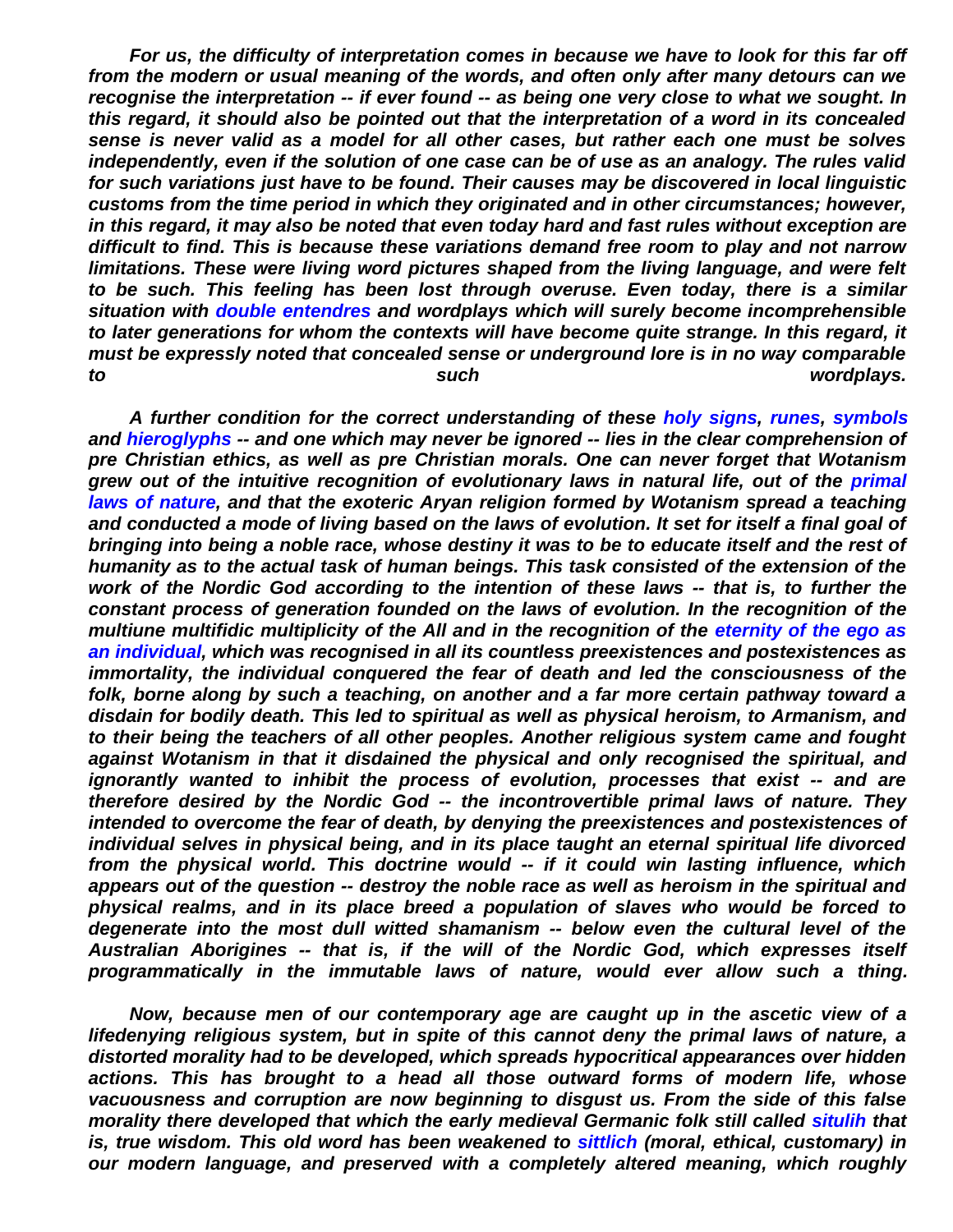*translates as immoral. This teaching, which accorded with the laws of nature, was openly distrusted as a sexual religion. It hardly needs to be especially pointed out what a healing power just this distrusted sexual morality can exercise today, and what it will exercise in spite of everything, for the primal laws of nature are the divine law of primeval evolution, they are the will of the Nordic God, and therefore cannot be denied in the long run.*

*It is, however, precisely from the standpoint of this powerful morality (the true wisdom of Wotanism) that the holy signs and hieroglyphs must be examined, for Wotanism lifted women to the level of Goddesses, and lifted the procreative act (fyrfos, fa rune*  $\blacksquare$ *, ge* rune  $\leftarrow$ , thurs rune  $\rightarrow$ , and so on) to a sacrament, while later cultural periods *-- which in a self satisfied manner fancied themselves to be exalted over the previous ones - set about to take away the divine status from women, to degrade them to prostitutes, and to profane the creative act of generation as a simple vice. For only a few independent thinkers and their students has it become possible to renounce the learned moral theory, with all its hypocritical asceticism, and all its conventional policelike views that hem in all free thought, and to recognise in the old Aryan sexual morality the truly traditional and true wisdom - which must and will lead our folk to salvation. Therefore, it is only those who will understand and value what is to follow, while the others, according to their inclinations, may be horrified.*

*Arising, being, passing away to renewed arising is the old Aryan Germanic primeval* three; the fa rune opens and the ge rune closes the futharkh, the rune *row. Every exoteric system of religion, and so too the Wotanic exoteric Aryan religion, recognised human sacrifice as indispensible in appeasing the divinity. But these human sacrifices are based on cannibalism, which is still echoed -- even if it sounds mythical (exactly!) -- in all religions in the form of blood rituals. Even in the Song of the Nibelungen it is reported that the heroes in Etzel's (Attila's) burning hall quenched their thirst with the blood of their fallen comrades, and in Poor Heinrich we get a detailed report of such a blood sacrifice -- even if it is one mitigated to the level of a healing ritual. So we are really not all that far away from the times of cannibalism. What we call execution today is the last remnant of bloody human sacrifice (The saga of the holy grail and its mythological origin, by Guido von List, Literary insert of the Hamburg News, June-July, 1891, numbers 26-29; The black Maria by Guido von List, German newspaper (Vienna), number 7022 (30th July, 1891), and The association (Bern), 2nd April, 1893). Later, man made the transition from cannibalism to the eating of human flesh, even if the faith still demanded human sacrifice -- prisoners of war, criminals, and, in the absence of these, slaves. Only later did the representative animal sacrifice, and still later the representative bread sacrifice -- whether in the form of sacrificial cakes or the host is irrelevant -- take its place. Esoteric schools already recognised at an early time (see above) that the entire life span in a human body signifies a sort of sacrifice, but only very gradually could they cause the symbols to be transformed into bloodless ones, and to rescue from that faith the people who would have been sacrificed by substituting sacrificial cakes which were formed and named after the intended victims. Even today during the consecration the priest says: This is my true blood! This is my true flesh! He has to repeat this during each sacrificial operation in the most ceremonial manner in order to convince his faithful that the substitute sacrifice is the will of the Nordic God. In spite of this there occurred as late as the seventeenth century so called black devil's masses, or coercive masses, which included actual human sacrifice (examples of excessively hideous black masses, which promoted the development of the most unrestrained imagination, are found in the History of Magdaleine Bavent, nun of the monastery of saint Louis of Louviers (Paris: Jacques the Gentile, 1652), and in Drugs and poisoners, by Doctor Legue, who used the records of the trial against Abbot Guibourg, a scandalous trial at the time of the Roi Soleil Louis XIV which compromised the highest aristocracy in such a way that it had to be hushed*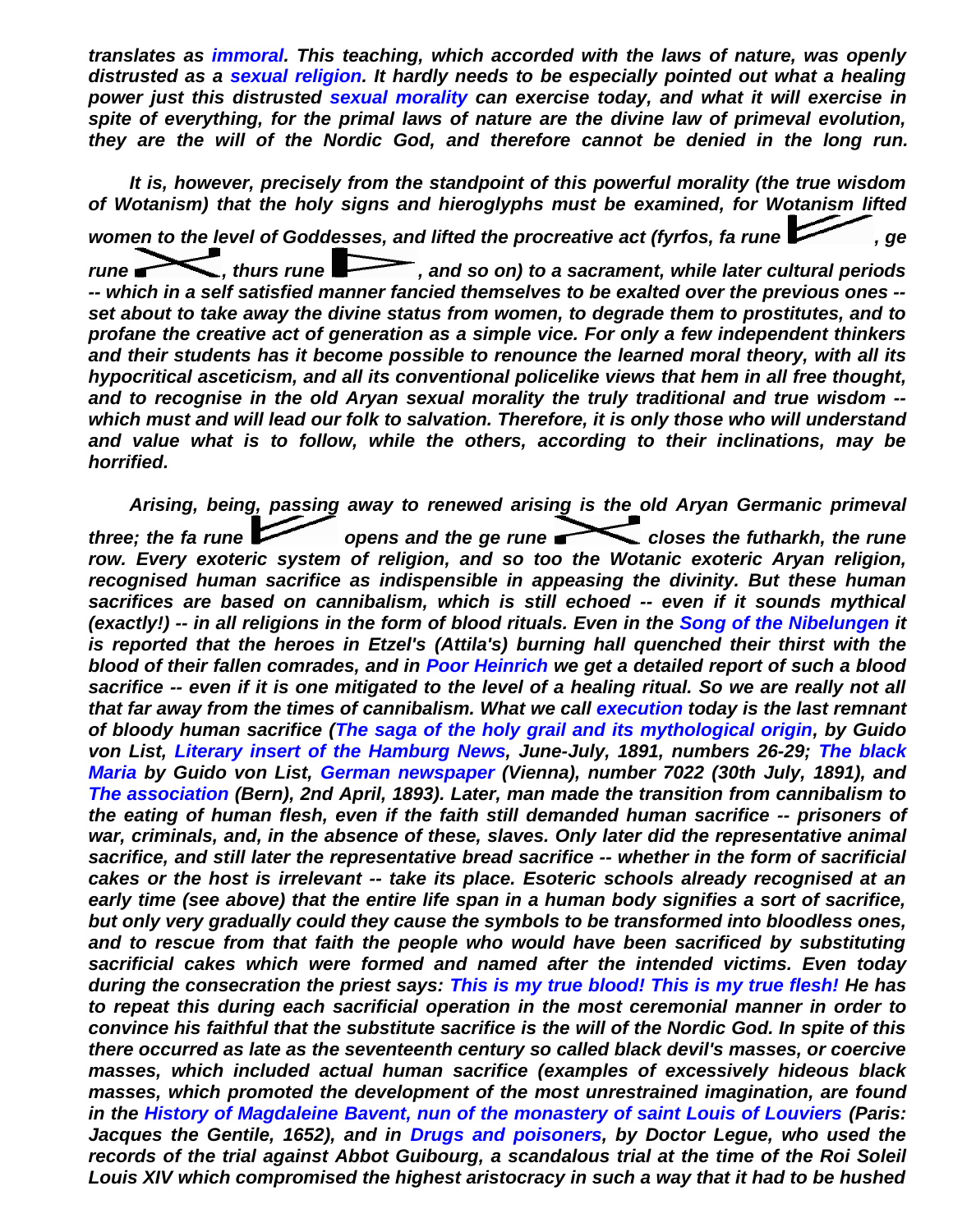*up as quickly as possible; these examples are said to be typical even for later times right up to the present day, as such spawns of madness celebrated their orgies in the mysteries of Satanism, and are thought to even still celebrate them).*

*If such things were happening in Christian -- relatively recent -- times, how hard might it, and must it, have been for the skalds to succeed in replacing bloody sacrifices with bloodless ones. That they were successful is, however, shown by the forms and names of bread still in use today, which harken back far into the pre Christian ages. But here it should not be thought that they had been able to suppress bloody sacrifice completely, for attitudes and customs that are so deeply rooted only die out very slowly, and always revive again wherever the old faith -- without esoteric leadership -- sinks into superstition, sorcery, and fetishism, such as it turns out to be in witchcraft and the lore of the witches' Sabbath (see my series of articles: Spells and belief in spells, German newspaper (Vienna), 1890-1892; among these: The nature of witches in number 7241 (26th February, 1892), and The method of witches in number 7282 (7th April, 1892); the other essays are in numbers 6531, 6620, 6703, 6880, 6999, 7053, 7093, 7184, and 7297).*

*These substitute sacrifices were so called sacrificial cakes or sacrificial breads, and they symbolised the human body in whose stead they were brought to the Nordic Gods as sacrifice. Later other shapes also symbolised animal bodies, and still later even symbols or holy signs of the Nordic Gods themselves by which the sacrificer, who consumed the sacrificial food, thought to sanctify himself.*

*Here we already have the three basic designations: bread, cake, and loaf.*

*Bread (berod; ber = to bear, to generate; od = spirit, intellect, wit; therefore an artificial product generated by wit and intellect) is considered one of the first products of the human gift of innovation, and certainly the first artificially prepared food, which is already indicated in the name.*

*Cake (Kuchen; kok = to prepare; an = origin; therefore, mother cake, to which the idea of birth is attached = symbol of the feminine) was already the first representative sacrificial baked good substituted for a woman.*

*Loaf, which in some dialects is still called lab Brot, loaf bread (lab = life, body (Leib) of the human, life) is such a representation, which is indicated by the navellike impression in the middle of a typical German loaf of bread such as the Kaiser roll.*

*As a loaf, bread was designated as being suitable as a sacrifice. Now, however, there occurs in addition to these an absolutely incomprehensible quantity of bread and pastry forms, which appear to be explicable only according to what has been said above.*

- *The Wecken (breakfast roll) is the male member as the awakener of procreation, symbolically designating the man in order to substitute for him as a sacrificial offering.*
- *The Baunzerl represents femininity in exactly the same sense.*
- *The Stangl (salted bread stick) is the staff (sta-fa; sta = standing, steady; fa = procreation; therefore: steady procreation) and designates continuous procreation, while the salt (sal = salvation, hale) strewn and baked on it makes this form of bread recognisable as a talking image of the constant salvation of procreation.*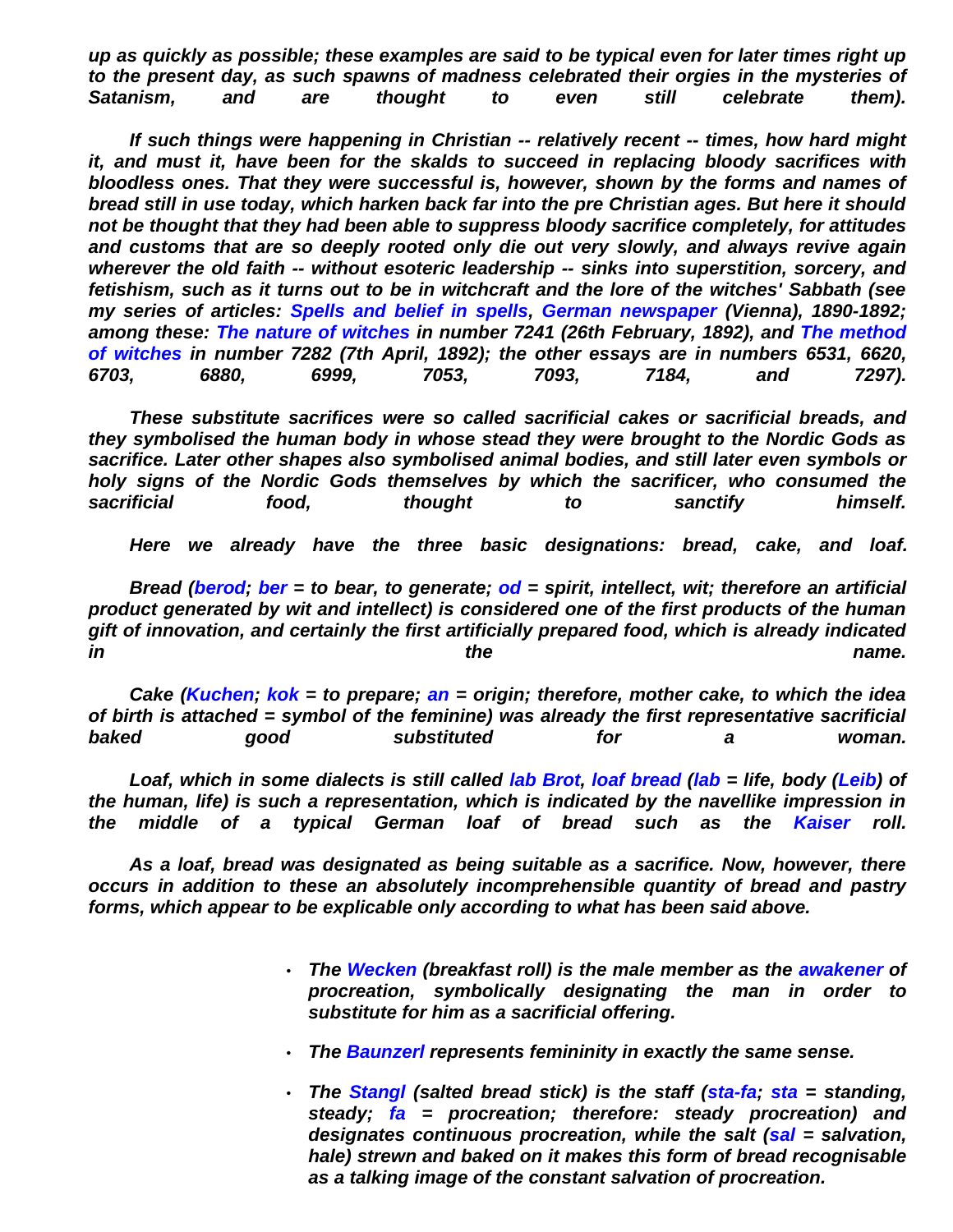- *The Kipfel (cyphen = bowed, therefore also called Hörndel, croissant) is the mood horn, and it has already been shown above how the moon is associated with femininity. The crescent moon as the Wendehorn is, however, also the rune of Freya, who promotes childbirth. A skaldic circumlocution which explains the Kipfel and Hörndel as the golden horseshoes of Wotan's steed which the lucky find in the grass is merely concealed sense, and again relates to the childbearing principle. In the rough of life the lucky ones find the mother of their children, the one who prepares the future.*
- *The Semmel (se = sun, spirit, soul; mel = meal, to mill or marry) is divided into five parts, and therefore represents the Femstar or Vehmstar or the witch's foot, the pentagram (see above), and symbolises rebirth. The maternal, physical binds (mills or marries) itself to the spiritual in continual return to rebirth.*
- *The Bretze (pretzel) (bere = to bear; tze, tse, se = to make, and therefore conducive to birth) is in the form of the bar rune, and not, as is falsely interpreted, in the form of a wheel.*
- *The pretzel, also called a Fastenbretze (fasting pretzel) (fas = generation; ten = to withhold), was therefore a symbolic, holy food, which proclaimed the warning to refrain from sexual intercourse during pregnancy. We may not regard such symbols in a limited way as divine coercion or as coercion exercised through religious proscriptions; they were much more a well thought out and effective means of educating a naïve folk spirit, and as such are the founding pillars of later hygienic proscriptions upon which our society still rests today.*
- *The Kringel (little ring, cracknel) (kar = to enclose; ringel = ring; enclosed in the ring; or also from krink = circle, that is, the orbit) is the course of the sun, or life, of the eternal return.*
- *The Krapfen, Kroppel, or Krapfel was the sacrificial pastry which was offered and consumed in the second half of the great festival of beginnings, which we call Yule, or Holy Nights. The first half of the festival, from the twenty fourth of December to the thirtieth of December, stood for the creation of the world and for the past; the thirty first of December was the cleft in time, which divided and bound past and future -- the now; while the second half, from the first of January to the sixth of January, was the celebration of the mystery of the creation of man (generation) and of the future. This then lined up with Fasching (fas = generating; ing = continuous, descended from something; see Ing-fo above). Furthermore, the Krapfen (crap = to tear out or to tear down; fen, fe, fa = generation) served as a symbol of the awakening of life and was therefore the food eaten as Fasching.*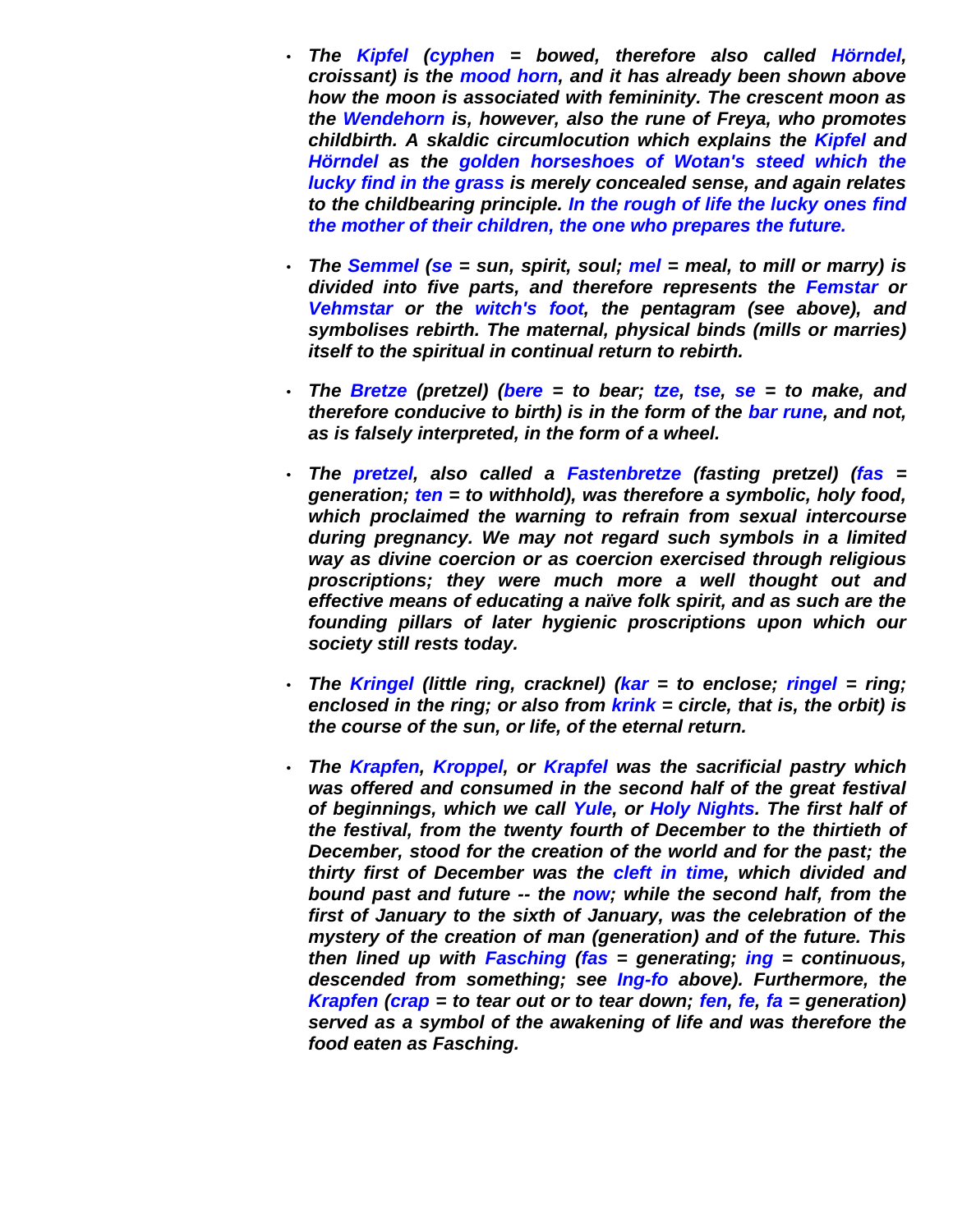- *The Fladen (flat cake) (Osterfladen, Osterflecken) was the Easter pastry and the Easter sacrifice. Fladen means pure, and is still preserved in the woman's name Elsfleth. Ostern (Easter) (os = mouth, vagina; tar = generating) is the festival of the marriage of the Sun God with the Earth Goddess, the festival of the regeneration of natural life; the pure virginal Earth Goddess enters into the bonds of marriage with the Sun God -- this indicates the name and form of the Fladen.*
- *The Stritzel or Heiligenstritzel (holy Stritzel) was the sacrificial bread of the great festival of the dead, that today we celebrate in Christian form as All Souls' or All Hallows'. It is braided together out of three long pieces of dough in a manner similar to braiding a person's hair. The name of this sacred bread (Struzzel, from striuza, stra, stoh = empty, to part with, to take away; and therefore straw, Stroh, as the empty stalk, from which we get the crown of straw as a sign of shame, the straw maid; but stro is also return, and therefore straw widower, grass widower -- so that here we have a picture of death and the coming rebirth) therefore hieroglyphically gave reassurance that we will se our dead loved ones again after rebirth. It is also for this reason that it has the symbolic tripartition of the tresslike form.*
- *The Vierfussel (four footer), a favourite Yule pastry, that is even today frequently chosen as a Yule tree decoration, is in the shape of the swastika formed by two S shapes cross each other, and it indicates -- even if today it is unconscious, like almost every other pastry shape and name -- the ancient holy fyrfos.*
- *The Beugel (bowed one) is a subordinate form and subordinate name of the Kipfel.*
- *The Mohnbeugel (poppy bread) as a Yuletide food points to the moon and man as well as to Minne = memory.*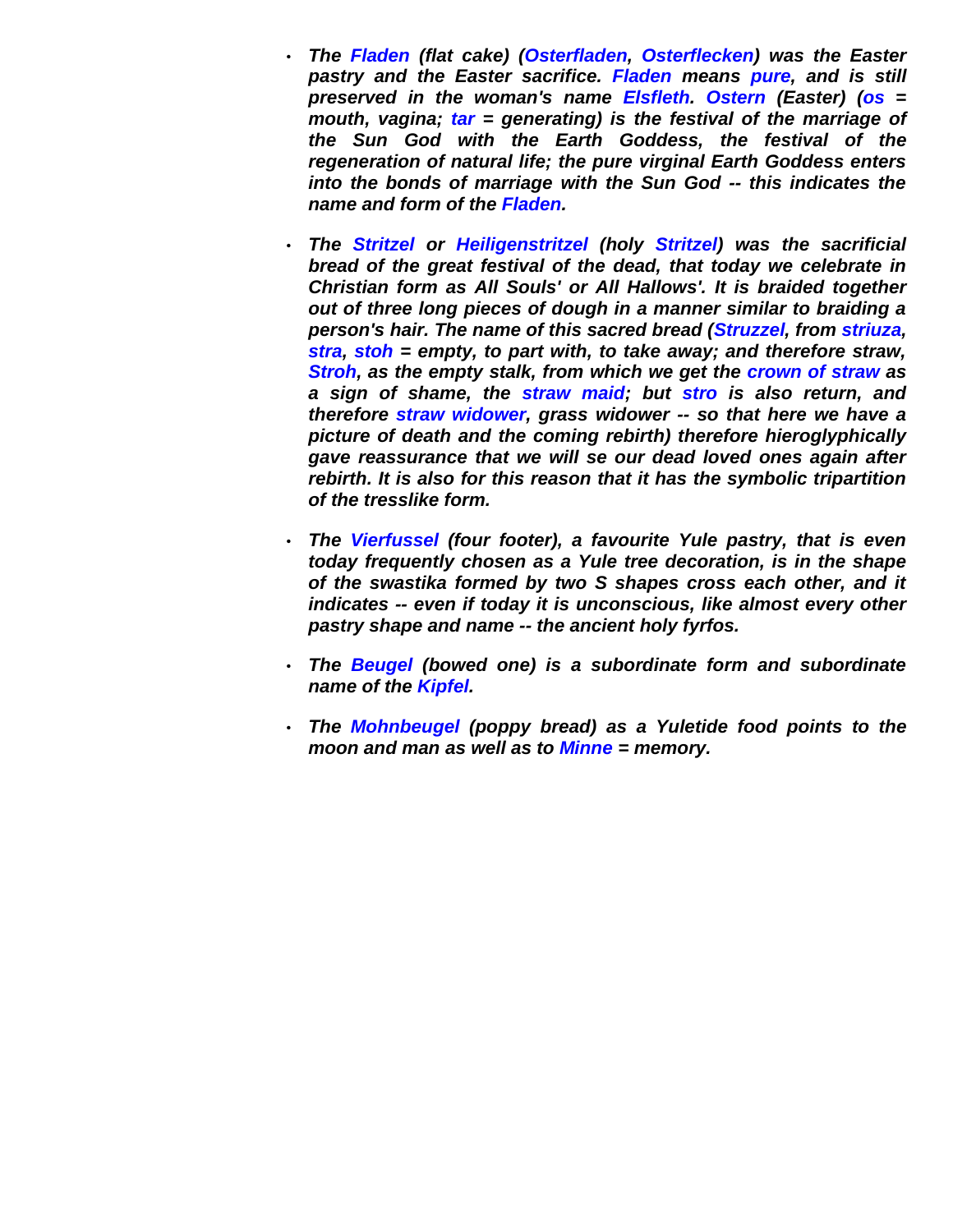• *Now, we should also call to mind the Lebzelten (gingerbread tent) of the Lebkuchen (gingerbread cake) -- an old Germanic sacred pastry. Leb comes from the root word laf, from which the word Laib (loaf) is also derived, and now means in the first, arising level: loving, generating, and so on; in the second, being level or becoming level: life, body, liver, and so on; in the third, the passing away toward new arising level: death, fermentation, curdling, and so on, from which we get the lee barrow = grave mound or mountains of the dead. The gingerbread tent therefore also has three meanings, as can be recognised even today in the things to which it is dedicated. It is a symbol of love and of symbolic declarations of love in its forms as a child in swaddling, rider, cock rider, heart, and so on, the forms of which are, of course, hieroglyphs. As festival pastries, so to speak as pastries of life, it has the most various forms, such as fishes (good luck fishes), and so on, while it is recognised as a pastry for offerings to the dead in the shape of a round or rectangular (fyroge, see above) tent. This latter form refers to the symbolic journeys through birth, life, dying, death and rebirth (therefore fruit kernels and seeds are baked into the three corners, which so well symbolise the three great lights). The name tenting (Zelten (from tent, Zelt), that is, tel = generation, hence Telt = the generated, the earth, and Tellus, the Earth God), however, points to birth as well as to resurrection.*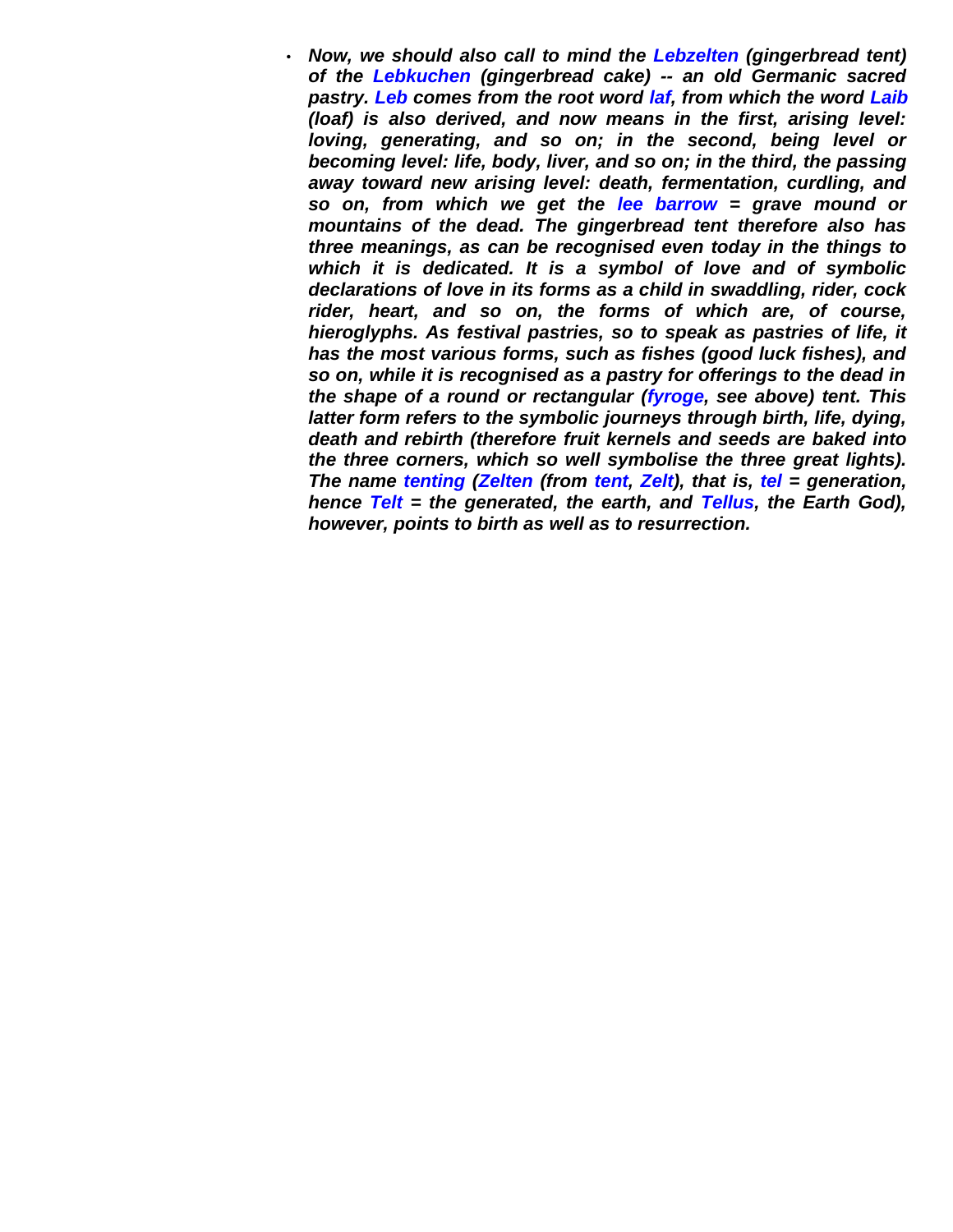• *In addition to these, however, one pastry of mockery -- of which many existed and still exist -- may be mentioned, which to some extent falls outside the majority of gingerbread tentings. These are actually made in two colours. They are baked out of light yellow dough and are triangular in shape, bulging out like a pillow. They are filled with a dark brown mass of similar dough, which seems to well up out of the light dough through a slit in the covering. This package of very ancient usage is euphemistically called a wind bag, but its correct name is nun's fart. The interpretation of the name must be more exhaustively treated: Nun (Nonne) means lonely, sterile, unfit, injurious; this is why some destructive insects are designated by this word. This word was already present when women's cloisters came into being, and so their inhabitants were designated by an already available word. The pastry and its name therefore have nothing to do with cloistered women. The modifying word is derived from the root word fas, and designates offspring. So the whole indicates something begotten by the unfit, something airy or hollow. The giving of such a pastry was an expression of scorn, usually directed toward old maids, or perhaps in another way that mocked some disability. Connected to this are numerous customs practised on Shrovetide Tuesdays to mock old maids; practices which, however, betray deep meaning. The expression old furniture (altes Möbel) for older, unmarried girls is not in the transferred sense borrowed from an old piece of domestic equipment, but rather directly: old moevel = meovel = unfit, infertile. The unmarried status for a girl was, in that era -- a time in which marriage was held in high esteem for ecological reasons -- no enviable one. Shrovetide Tuesday was the Shrovetide Thing Day, a day for holding court, which was originally held in bloody seriousness, and which only later assumed farcical characteristics in Christianised Germania. Numerous customs remind us of this pre Christian seriousness, among them also the very ancient Viennese folk custom in which the old maids have to rub the tower of saint Stephen's church on Shrovetide Tuesday. This scene forms one element in the program of the different Shrovetide parades every year. This is again concealed sense or underground lore, and is solved according to the code words: old maids rubbing Stephen's tower, alte Jungfer Stephansturm reiben, as follows: mona stafa thurn ri ban, that is, unfruitful steady generation wend wax death or ban; which means: from the infertile, who do not live up to their procreative responsibilities, grows death or curses. The contemptuous insult in German: das Mensch (slut) may have such a curse to thank for its origin. The unfortunate one who escaped death was cursed and forced to do menial tasks of servitude; deprived of her former human value, she was now only an object - das Mensch.*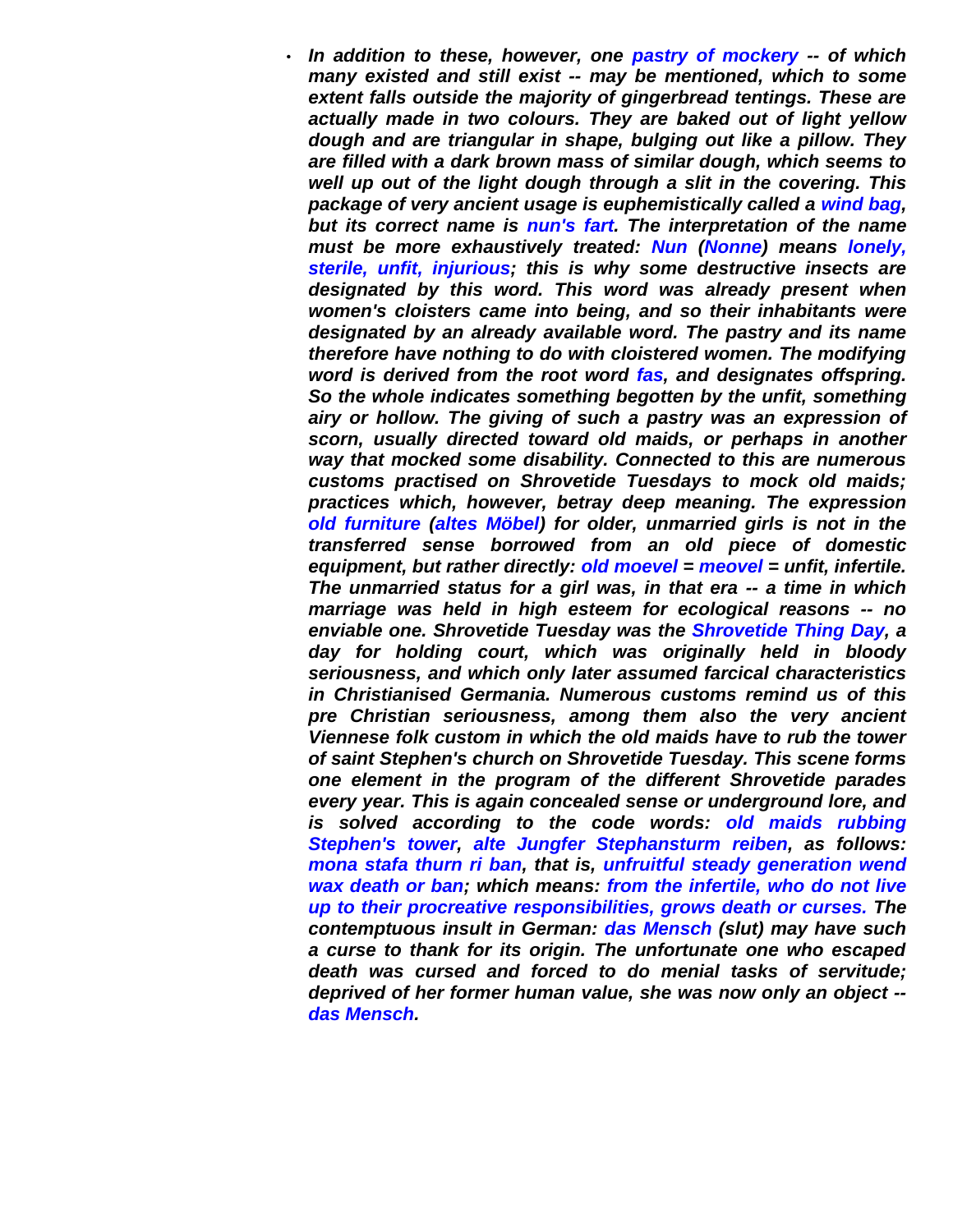*With these examples about runes, holy signs, symbols, hieroglyphs, and so on, neither these themselves nor even the areas in which they occur, have been exhausted -- just think of the thousands of pre Christian sayings. But certainly enough has been shown to indicate that an uncommonly large hoard of such otherwise unperceived mystical signs is present whose meanings are relatively easy to find. But it would have to be the subject and task of a great systematically arranged work to collect all of those signs in their many interrelations, to refer to all the areas in which they might be discovered, to ascertain their exact interpretations, and only on this confirmation to reproduce the old Aryan Germanic picture writing completely -- so that all the scattered pictographic works can be deciphered with complete certainty to everyone's satisfaction.*

*The task could not fall to an essay of the kind that this one represents. It was sufficient here to show and to confirm by means of incontrovertible proofs (and we Teutons possess a great hoard of such evidence) that the seven seals of the secret of the runes and holy signs have been broken. Emerging from this secret, however, was a direction of special interest for our present purposes; and -- with the omission of other disciplines -- this study was therefore devoted exclusively to this one direction, that is, to the old Aryan worldview as a foundation of the Aryan Germanic philosophy, and to the ethics and esotericism that results from this philosophy. The formation of myths, folk tales, and sagas, and of customs and practices, could only be considered in passing; the same is true of the lore of nature, of the earth, and stars, while history and still other areas of knowledge could receive no mention at all -- for even the main area itself (despite all efforts at thoroughness and exhaustiveness) could only be illuminated on the most important points.*

*The pivotal point of the old Aryan Germanic worldview laid down in the runes and holy signs and of its theosophical metaphysical understanding, however, rests on the clear understanding of a higher spiritual being -- the Nordic God! that consciously and with intention engendered or created matter, with which it bound itself indivisibly until their passing away; with matter equally indivisible from being -- ruling within matter -- this being controls and develops it until matter has fulfilled the aim for which it was engendered, whereupon it will again be dissolved and a higher form of being -- the Nordic God! -- will again be dematerialised as the Primeval, which it was before the engendering of the world.*

*From this main point of understanding, the following points of knowledge may be deduced:*

- *1. the biune bifidic dyad (spirit and body);*
- *2. the triune trfidic triad (the Primeval, the All, the Primeval; past, present, future; arising, being, passing away to new arising);*
- *3. the multifidic multiune multiplicity (the ego in the All as All);*
- *4. the divine internity; since every ego is a part of the Nordic God, and therefore is immortal as an individual, it consequently only migrates along the way through matter toward eternity through the mutation of uncounted preexistences, present existences, and postexistences;*
- *5. the recognition of duty to help to develop and perfect the work of the Nordic God;*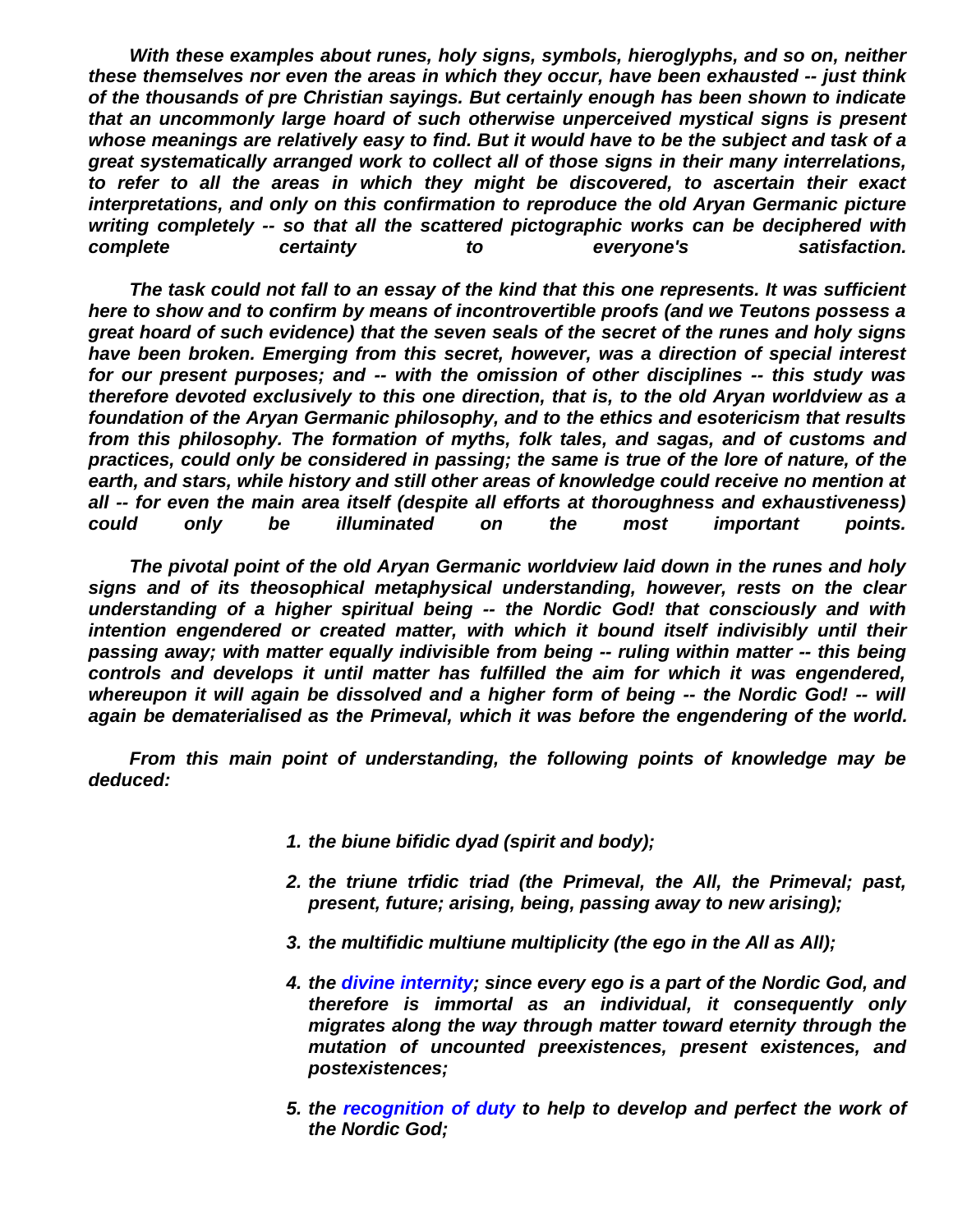- *6. the will to fulfil this duty, because the will of the Nordic God must be the personal will of every ego; and*
- *7. the act of fulfilment, through the sacrifice of one's life.*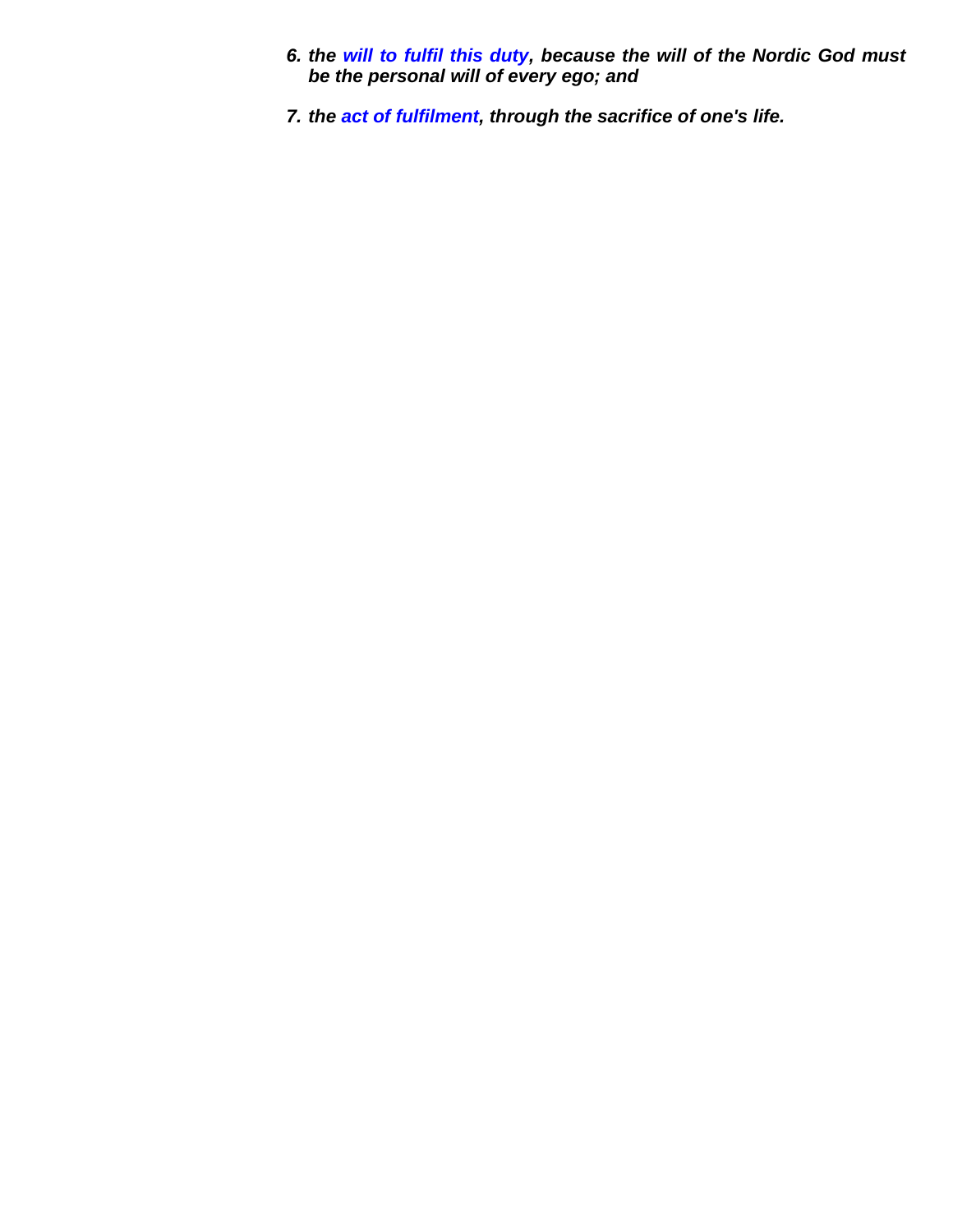*Upon this esoteric doctrine rest all exoteric teachings; the same appear set down in all attestations of skaldic poetry, as well as in all rules of life and hieroglyphic commandments of the skaldic force of coercion (see above). Just to cite one example: Wotanism assures those who fall in battle of a heroic heaven with eternal joy in Valhalla. Whoever was killed in battle became one of the Einherjar (warriors of Valhalla) -- which excluded renewed existence as a human being -- and this was supposed to unite the warrior permanently with the Nordic Godhead. This is an apparent contradiction of the esoteric teaching -- but only an apparent one! The Teuton who trusted in his esoteric faith went to die in battle with firm conviction -- with the power of unquestioned autosuggestion! -- that he would enter into Valhalla as one of the warriors of Valhalla (see above), there to enjoy the eternal bliss of battle and love. This unquestioning conviction -- whether it arose from knowledge or faith - works as a powerful autosuggestion at the moment of death, and where possible this firm spiritual conception is promoted by the hypnotic suggestion sent from afar by a skald, a seeress (Albruna), or by his comrades in arms. This conception (see above) was recognised as spiritual protection, which influenced the conduct of life in the next period of reincarnation in a determinative way, so that such a man -- as the expression goes -- is born already a hero, in that he begins his next human existence already more conscious than others, and he has himself born into appropriate circumstances of life, or when this does not go smoothly, the unconscious power -- the dark impulse -- manifests itself to overcome all restricting limitations in order to reach its goal. Phenomena, such as, for example, a Bismarck, who was already convinced in his youth that it was his destiny to unify Germany, are only explicable by means of such a supposition. On the other hand, the phenomena of personalities such as those who are able to introduce their trailblazing thoughts to the world only at an advanced age, without achieving success, are recognised as spirits who -- only beginning to awaken and to recognise their tasks too late -- are forced to steel their spiritual power against their -- apparent -- failures, in order to complete their unfinished work in their next rebirth, or perhaps in several renewed human incarnations. This is possible if they go into death with the firm conviction of the truth and necessity of their purpose. In this case, they will present themselves in their next human life as figures such as that of a Bismarck, a Columbus, a Luther, or many another (only from the standpoint of this supposition is a previously incomprehensible passage in the bible (Mark, X:29) explicable; there Christ speaks directly of rebirth and of the victory of his idea in a renewed human body: Many will be the last, who are the first, and many the first, who are the last.). Again, only by means of such a supposition is it clear why we often have to look back centuries for the origins of ideas that have shaken the world, how they are constantly suppressed and forgotten but again -- without perceptible inner context -- suddenly flame up again as if born anew to gain final victory. This esoterically explains the exoteric promise of Valhalla, as well as its fulfilment: the warriors of Valhalla who fall as sacrifices for their ideas, whether on the battlefield, at the stake, or by starvation -- the sacrifices of the modern excommunicant, of the boycotted heroes of the spirit -- all find in the conviction of their martyrdom that allconquering bliss and in life after death that state of happiness which determines their next human incarnation and which leads them to a renewed heroid career and to final victory. This is the promised Valhalla: heroic providence in future epochs of life in renewed human bodies.*

*Those who die a straw death (peaceful death in bed -- see above) go to Thrundheim to become the servants of Thór (Donar). After what has already been said, this needs no further interpretation. Redemption also awaits them in future incarnations, until they are successful in remembering the mission that has become theirs and in fulfilling their task. Thus in the course of uncounted generations all men will become warriors of Valhalla, and their state - willed and preordained by the Nordic Godhead -- of general liberty, equality, and fraternity will be reached. This is that state which sociologists long for and which socialists want to bring about by false means, for they are not able to comprehend the esoteric concept that*